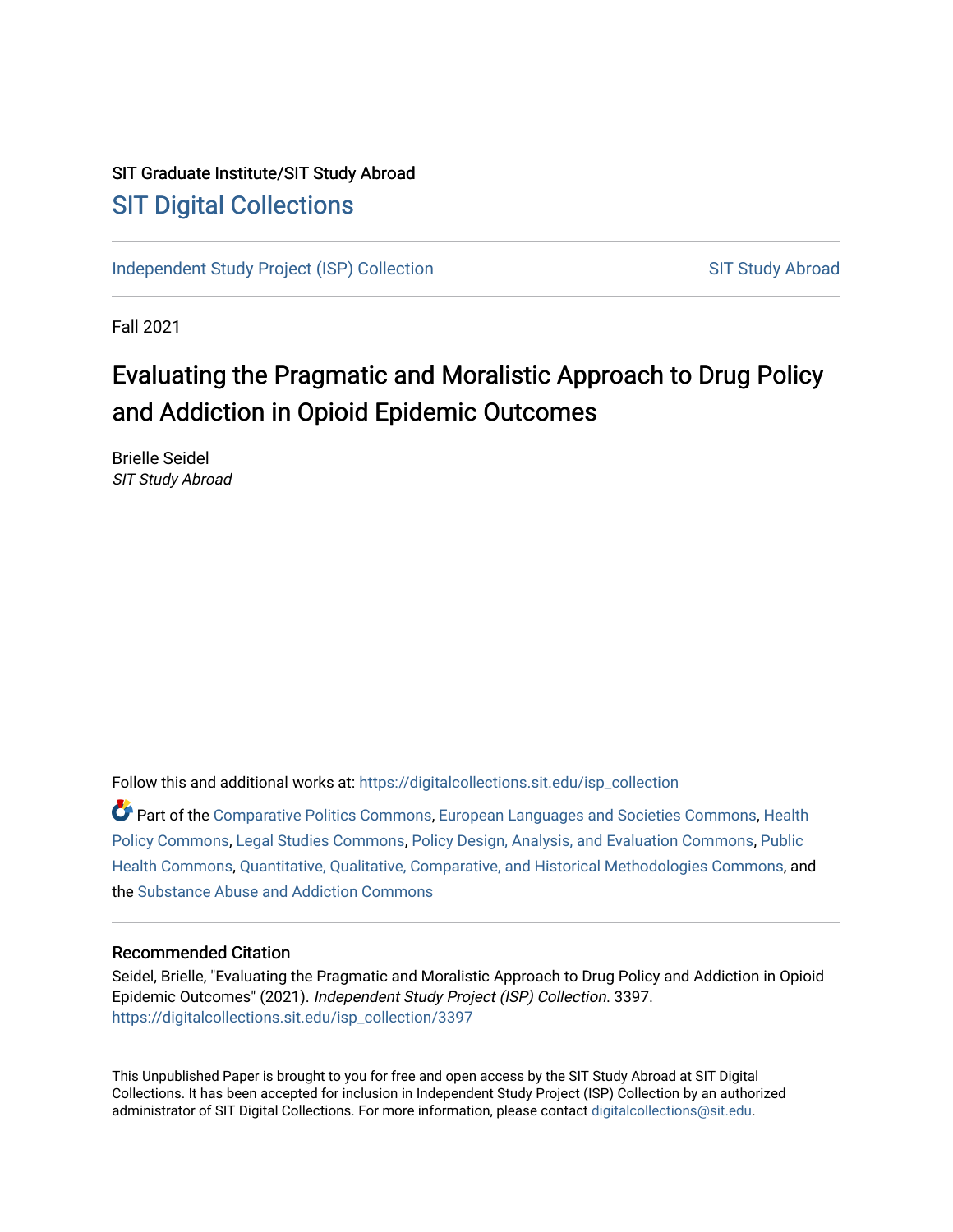# Evaluating the Pragmatic and Moralistic Approach to Drug Policy and Addiction

in Opioid Epidemic Outcomes

Brielle Seidel

Fall 2021

SIT Switzerland: Global Health and Development Policy

Advisor: Dr. Dessa Bergen-Cico, Ph.D.

Academic Dr. Director: Alexander Lambert Ph.D.

Syracuse University

Public Health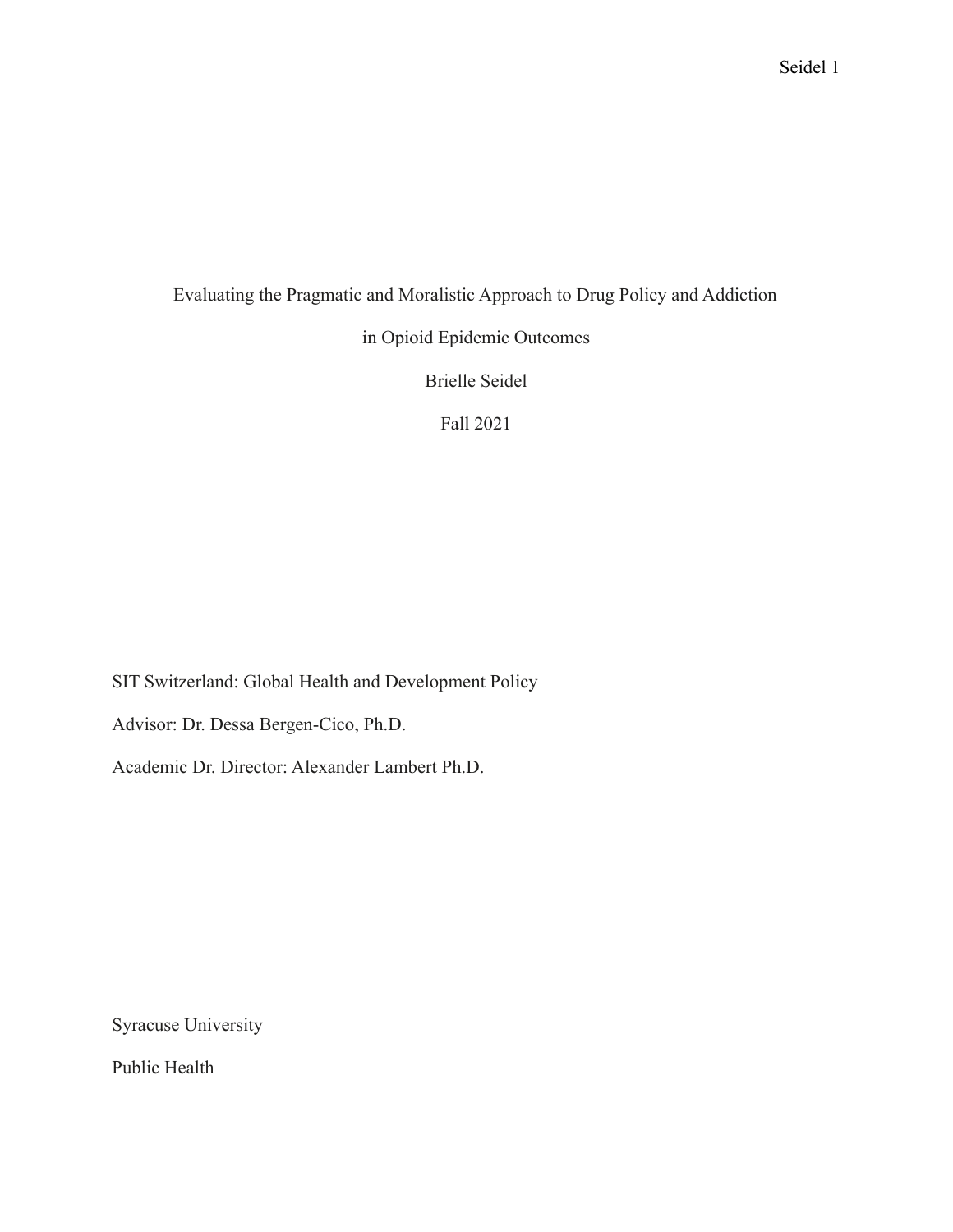# **Abstract**

Drug use, policy and outcomes differ in all countries; however, trends exist in response to these circumstances and can typically be evaluated through a pragmatic and moralistic lens. The public health, and evidence-based pragmatic approach differs from the law enforcement-centered moralistic approach, specifically in outcomes of people suffering from substance use disorder. Particularly for opioid use disorder, countries that have taken the pragmatic approach in response to opioid epidemics have had dramatic results. Two of the countries discussed include Switzerland and Portugal, with additional information on the Netherlands. In contrast, current opioid epidemics exist in certain countries who maintain a moralistic approach - namely the United States, with additional information on Canada who is experiencing a parallel epidemic. Though evidence demonstrates a pragmatic approach to drug policy and addiction will faire positive outcomes, hesitance to implement public health prevention and harm reduction policies remains. This paper discusses the context, dynamic, and policy behind countries that were able to combat the opioid crisis, while comparing these lenses to countries that struggle to achieve similar results. Moreover, this paper includes recommendations for countries with rising opioid epidemics to expand pragmatism in their approach to drug policy and addiction to improve the health of their populations.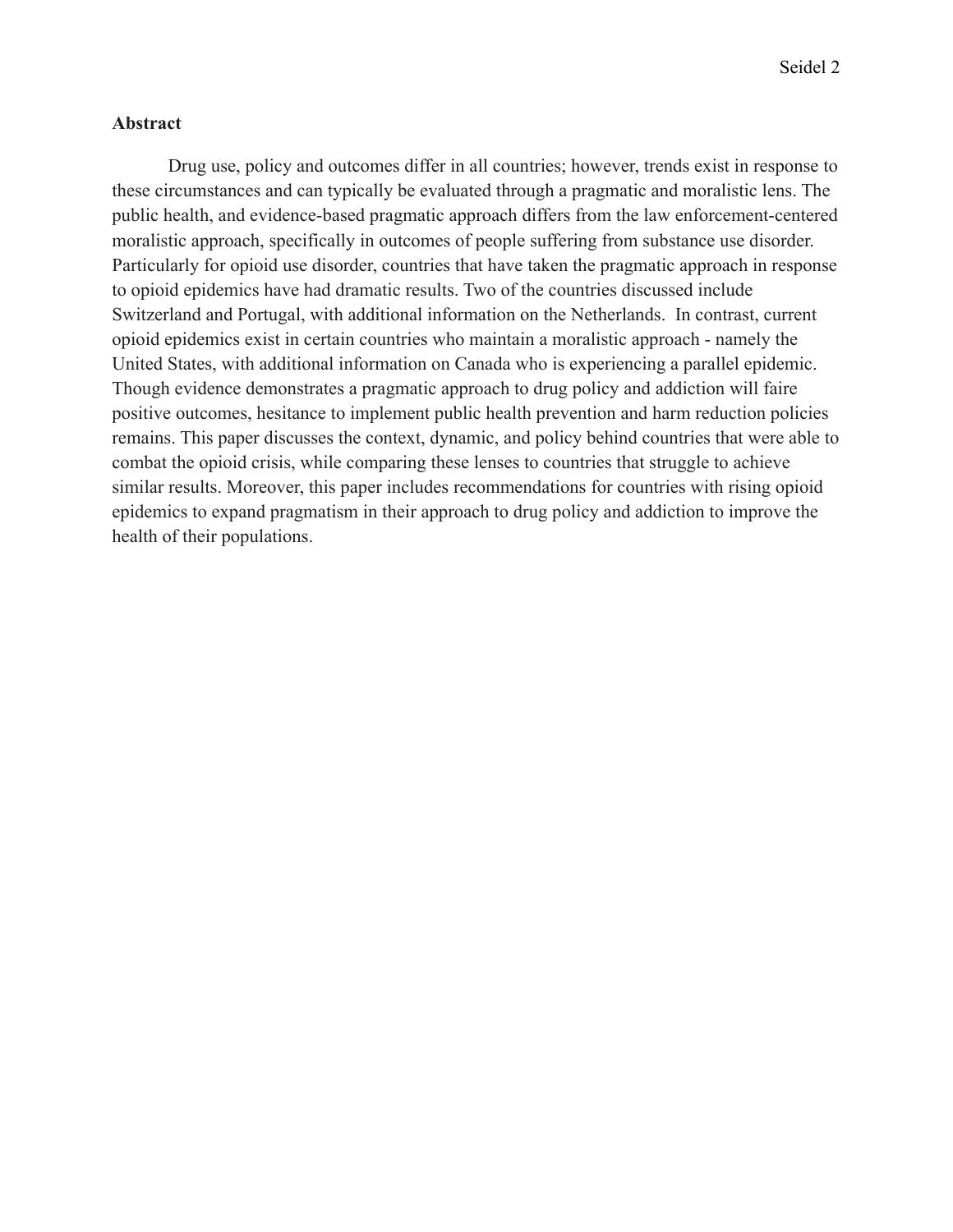# **Acknowledgements**

I would like to express special gratitude to my advisor Dr. Bergen-Cico, who first piqued my interest in addiction studies and was kind enough to support this passion through advising me on this project. I would also like to thank the School for International Training and the Global Health and Development Policy staff and professionals in Switzerland who encouraged and guided us through this process. I am appreciative of the atmosphere they created that allowed me to investigate a public health issue that is important to me. I would also like to express my gratitude for my host family - who without their support, love, and encouragement, I would not have had the power to produce this paper.

I would also like to especially thank Diane Steber Büchli, Dr. D'Onofrio, and Dr. Uchtenhagen for allowing me the opportunity to inquire further about the nuances of drug policy and addiction. Your continued effort to improve the health outcomes of the population in regard to this important issue do not go unnoticed and I am grateful to have had the chance to speak to each one of you.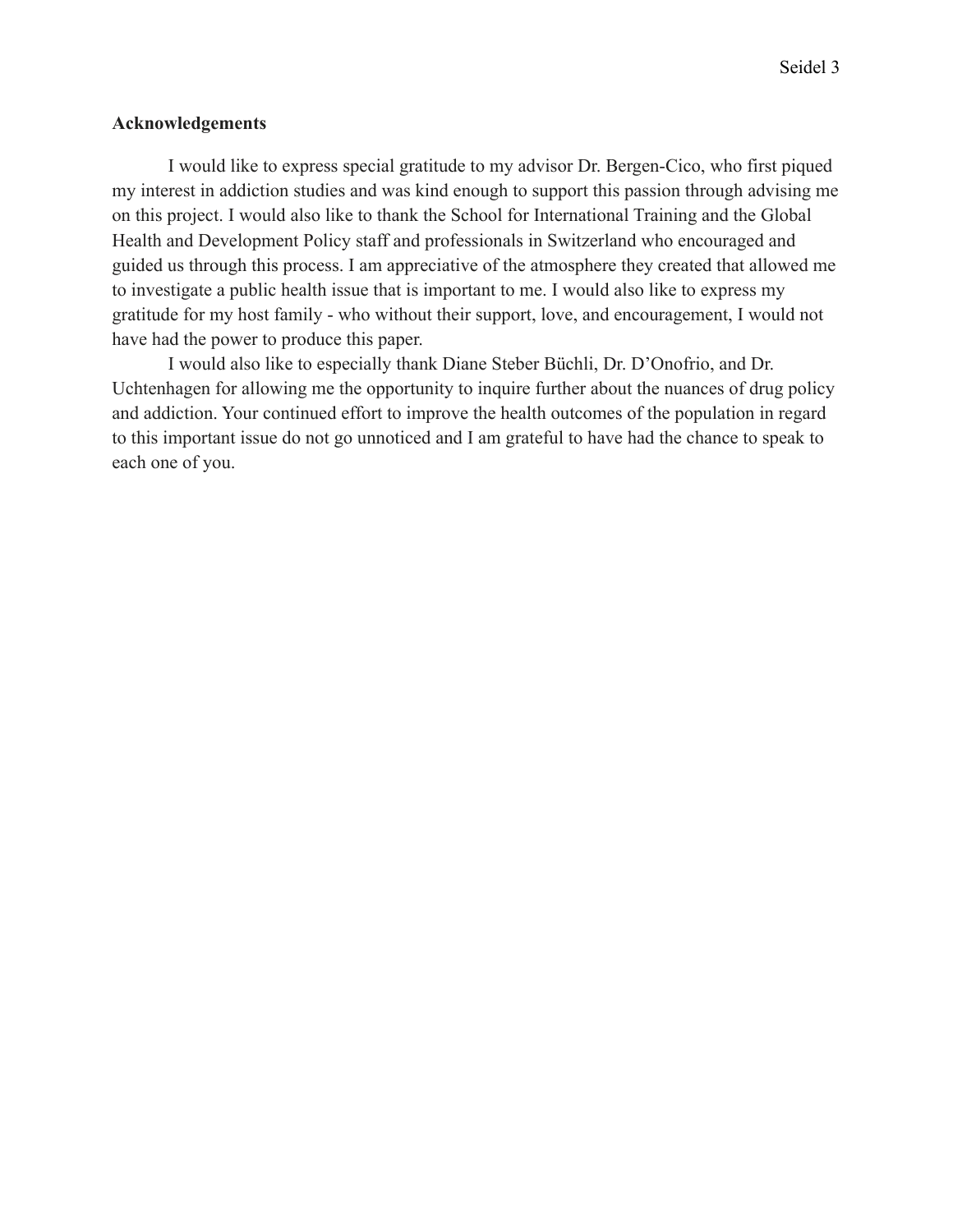| Table of Contents |
|-------------------|
|-------------------|

| Drug Policy in the Moralistic Approach: The United States30 |  |
|-------------------------------------------------------------|--|
|                                                             |  |
|                                                             |  |
|                                                             |  |
|                                                             |  |
|                                                             |  |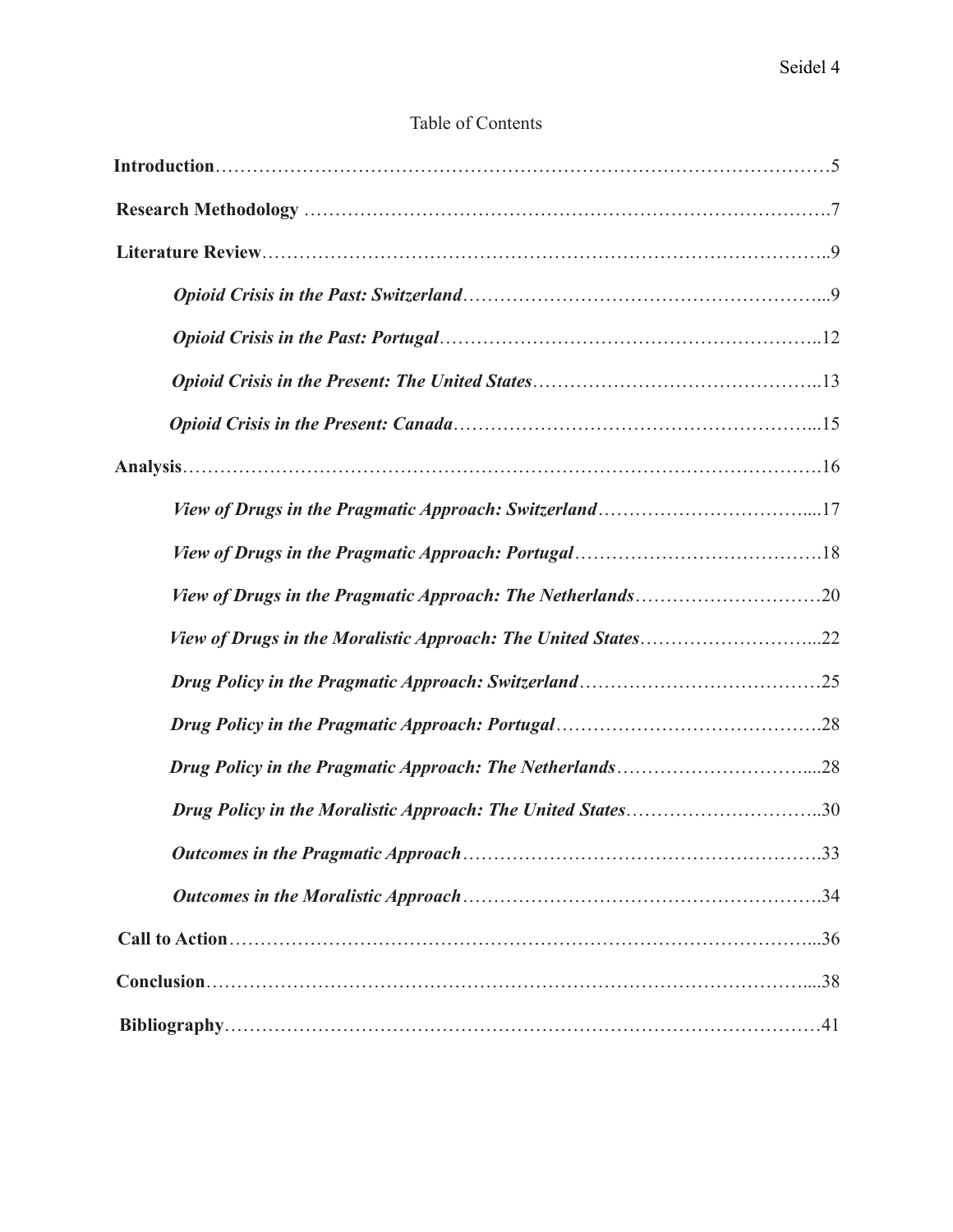### **Introduction**

Throughout the world, drug use has always existed in society. Used historically for religious, recreational and medicinal use, it is only in recent centuries that drug use has been regulated and prohibited. Shamans and priests have been ingesting psychoactive plants for millennia to alter their consciousness and achieve states of God-like trances (1). Recreationally, drugs such as alcohol, nicotine and caffeine are noted throughout history for their widespread consumption among all populations (1). These 'recreationally' used drugs, currently deemed as acceptable by society in comparison to illicit, or 'hard' drugs, have deep roots in culture and tradition in many areas. Additionally, certain drugs like opium have been used for its medicinal traits since the first documentation of written word (1). As much as the use of psychoactive substances has been documented, addiction to such substances has also been highly documented throughout history. Opiates specifically, are complex substances - one that has high medicinal potential, but which also has high addiction potential.

Opiates are substances derived from the poppy seed plant. Common 'natural' opiates include morphine, opium and codeine, which are coined as natural due their direct production from the poppy seed plant (2). In contrast, opioids are substances that are synthetically, or partially synthetically derived from opiates (2). Opioids can include heroin (partially synthetic), fentanyl, carfentanyl, and prescription morphine, codeine, oxycodone and hydrocodone. Both opiates and opioids act similarly in the human body - these molecules bind to the brain and block receptors that control pain (2). This property has enabled the use of opioids and opiates to treat extreme short-term pain as well as chronic long-term pain. Along with pain relief, at high doses this substance can produce a euphoric feeling, and it can be highly addictive.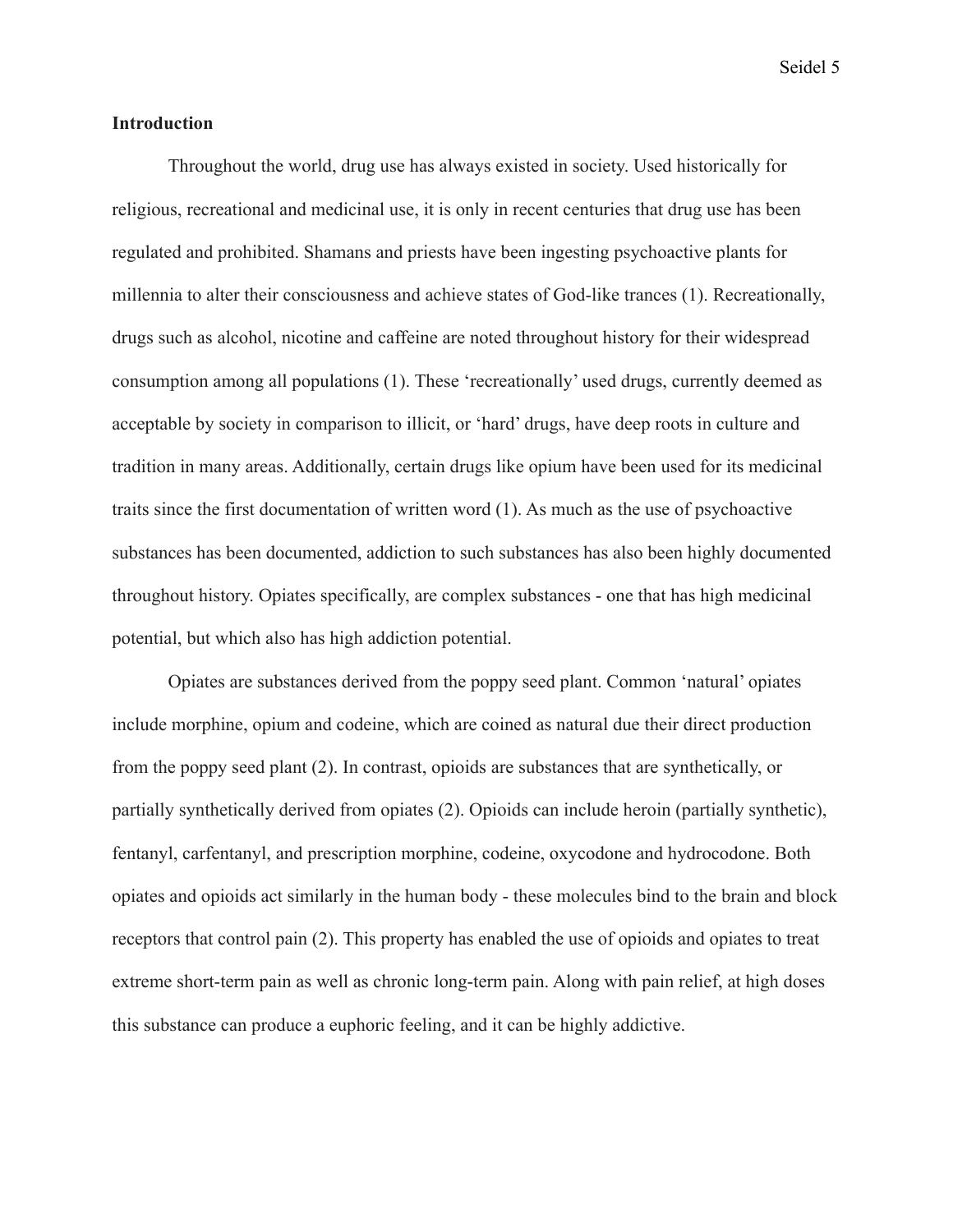As medicine advanced, as did the knowledge that opium and its derivatives can be addictive. At this point, however, opium use was widespread due to globalization and migration. Despite regulations that restricted trade, global consumption and possession of opioids in the 20th century, the impacts of opioid use and opioid use disorder became a public health concern. Opioid use disorder, or OUD, is characterized as "the chronic use of opioids that causes clinically significant distress or impairment" and "consists of an overpowering desire to use opioids, increased opioid tolerance, and withdrawal syndrome when discontinued" (3). Examples of these opioids can include heroin, morphine, codeine, fentanyl, and synthetic opioids such as oxycodone. Opioid use can lead to fatal overdose, especially in an illicit market where the purity of the compound is largely unknown. Opioid use is also associated with the spread of infectious diseases through intravenous drug injection and needle sharing. These harms associated with opioid use as well as the addictive nature of the drug constitutes the root of what many countries have experienced as 'opioid epidemics'.

As opioid epidemics rose in many countries in the 20th-21st centuries, different national responses led to different population outcomes. There are two major strategies in response to opioid epidemics that will be discussed in this paper: the pragmatic and the moralistic approach. The pragmatic approach refers to evidence-based policies and interventions that were implemented when prior responses proved inadequate to support the needs of the public. This approach was taken by some European countries, namely Switzerland, the Netherlands, and Portugal, where these three countries were able to successfully handle crises by adopting a new perspective of drug use and addiction. The moralistic approach refers to policy and interventions that are implemented based on personal values and ideals about drug use in society - typically with abstinence as its goal. The moralistic approach often names drug use as a crime which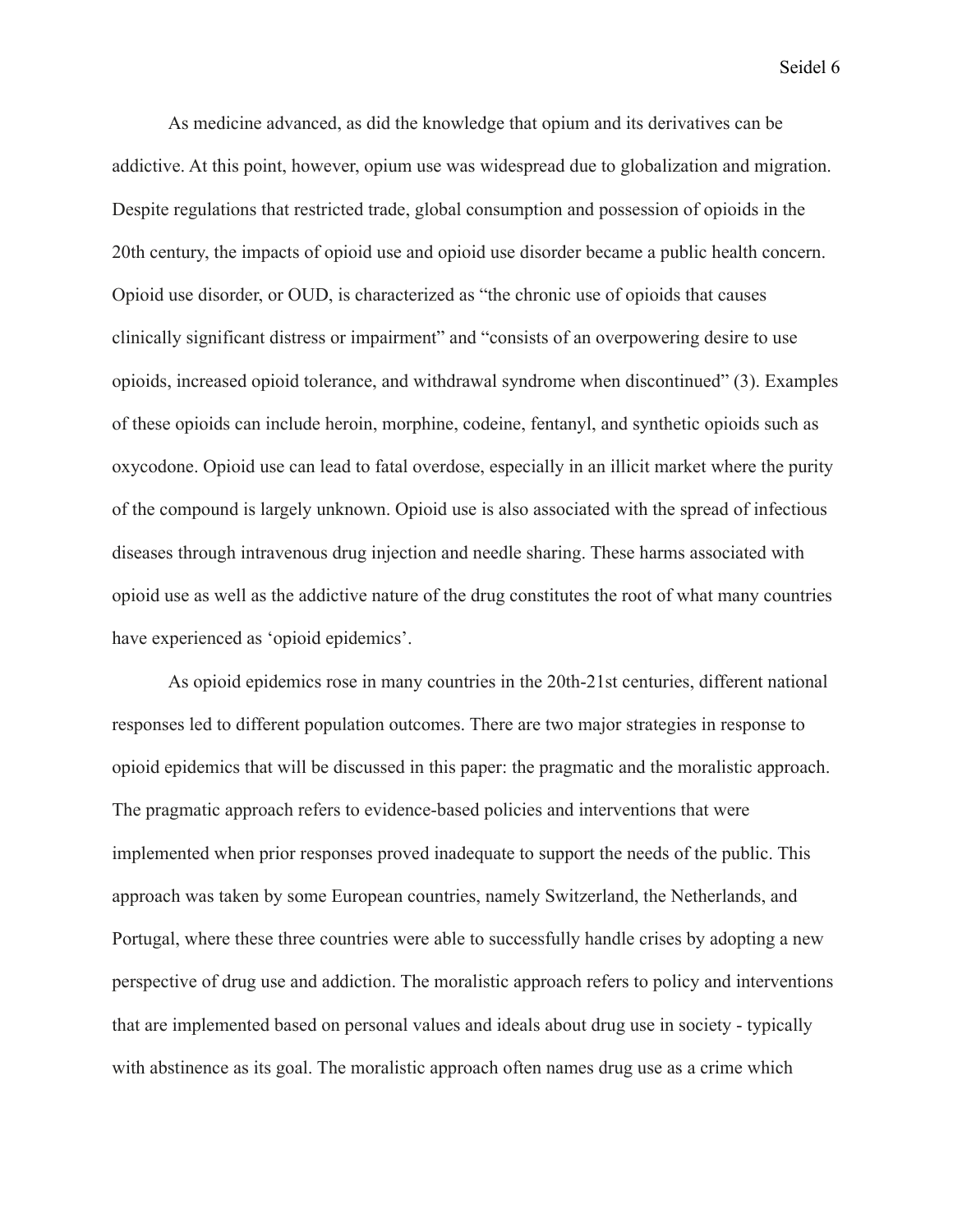results in law enforcement and punishment as a response. This approach, which most countries used prior to the emergence of the pragmatic approach, continues to be the main strategy of some countries including the United States. The efficacy of the moralistic approach is questionable as rates of opioid use and overdose continue to climb in the United States, but reluctance to change strategies remains high. Evidence suggests that the pragmatic approach is effective in reducing rates of OUD and its subsequent outcomes, however these strategies are still debated and not enforced by proponents of the moralistic approach. This paper will discuss differences in cultural, historical and political context coupled with a different understanding of drug use that results in some countries adopting the pragmatic approach, and others maintaining the moralistic approach to drug policy and addiction.

# **Research Methodology**

This research was qualitative and includes a comparative analysis between the pragmatic and the moralistic approach to addiction and drug policy in efforts to combat opioid epidemics. This was done through the lens of multiple countries including brief mentions of Canada, the Netherlands, and Portugal, but with a specific distinction comparing Switzerland and the United States. The research includes evaluating past and current opioid crises, the dynamic of each country prior to the epidemics, their approach in response, and the associated outcomes. Data for this project was collected through formal, semi-structured virtual and in person interviews with experts in Swiss drug policy and public health, and medical professionals with high levels of expertise in opioid use in Switzerland and the United States.

I chose to interview Diane Steber Büchli, an expert in International Drug Policy who works at the Federal Office of Public Health in Switzerland. She also works in the Federal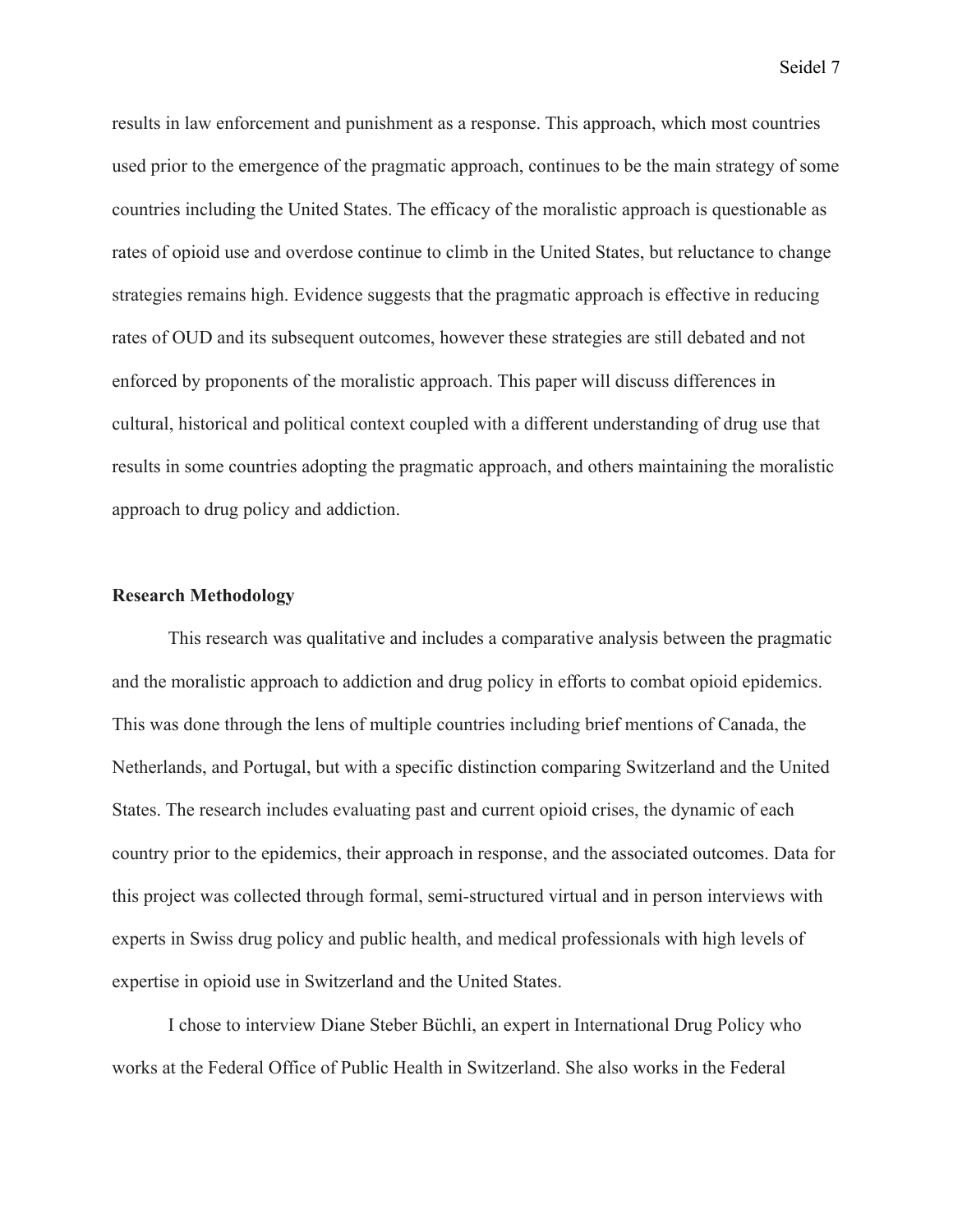Department of Home Affairs, specifically in the division of International Affairs. She is a senior advisor. Her knowledge of Swiss politics and drug policy enabled me to understand how and why drug policy changed as a result of the opioid epidemic. This interview was conducted virtually and was established through a personal referral. Oral consent to include her testimonial was obtained.

Additionally, I interviewed Gail D'Onofrio (M.D., M.S.), who is an Albert E. Kent Professor of Emergency Medicine at Yale School of Medicine, Professor of Public Health at Yale School of Public Health, and Chair of the Department of Emergency Medicine at Yale School of Medicine. Dr. D'Onofrio is known for her work with substance use disorder and specifically opioid use disorder. She is a researcher and advocate for better addiction treatment in the United States with a focus on opioid substitution therapy. This interview was valuable in my understanding of addiction treatment in the United States, and specifically in emergency departments - which are a focal point of contact for patients suffering with SUD. This interview was conducted virtually and oral consent to include her testimonial was obtained.

Finally, I interviewed Ambros Uchtenhagen, M.D., Ph.D., em. Professor of Social Psychiatry at Zürich University. He is the Founder and past President of the Swiss Research Institute for Public Health and Addiction, a World Health Organization collaborating center attached to Zürich University. Dr. Uchtenhagen was one of the leading pioneers for the four-pillar policy in Switzerland as a response to the opioid epidemic and HIV/AIDS crisis. In this interview, Dr. Uchtenhagen described first-hand experience before, during and after the opioid epidemic in Switzerland where he helped change the landscape for Swiss drug policy, addiction treatment, and prevention. Additionally, Dr. Uchtenhangen is an extensive researcher in this field and is cited numerous times in academic sources used in this paper. This interview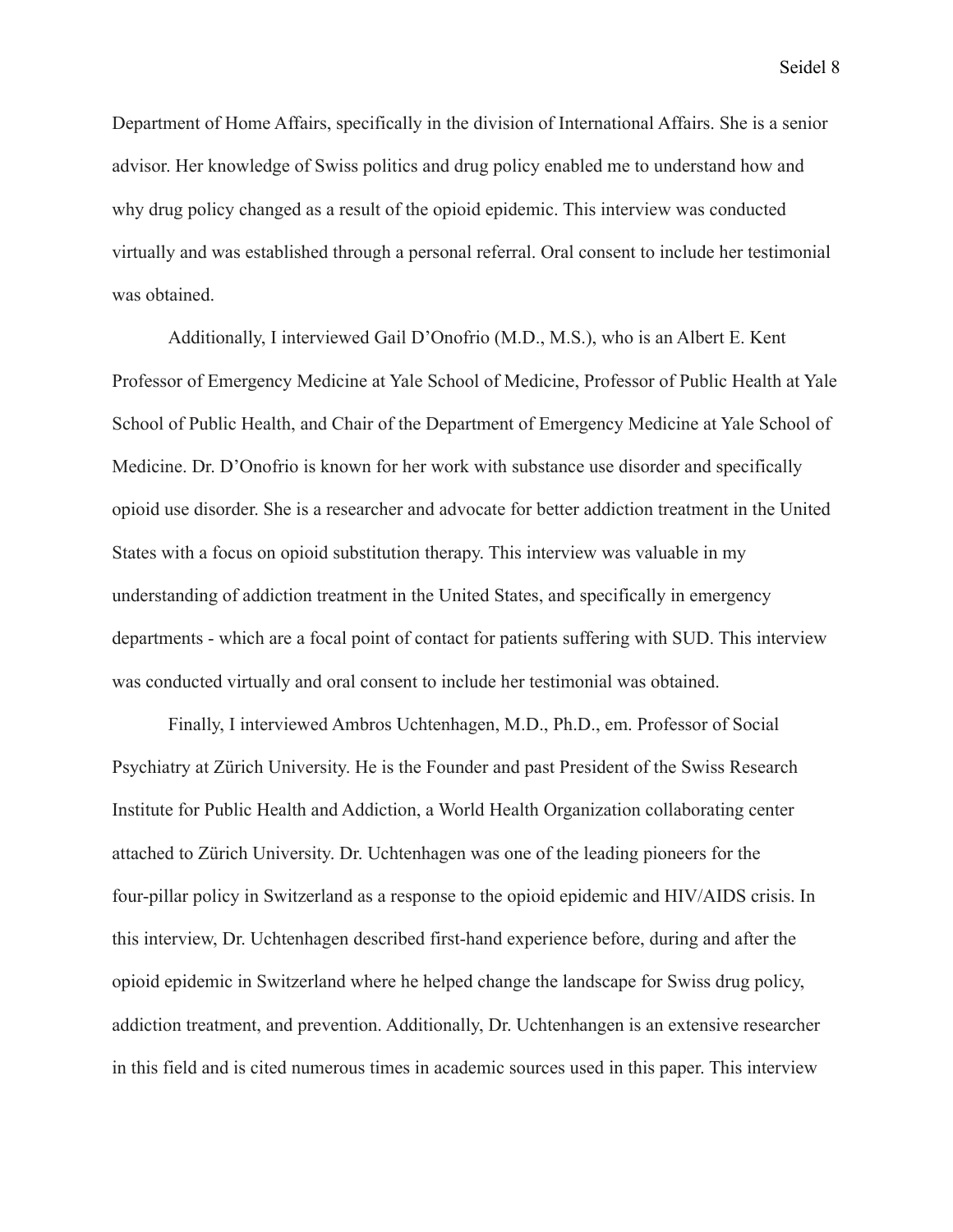was conducted in person at the Swiss Research Institute for Public Health and Addiction, where oral consent to include his testimonials was obtained.

Academic literature was acquired through online journals and publications including but not limited to JSTOR, PubMed, NCBI, Catalyst, credible organizational articles written in the Drug Policy Alliance, Stanford Social Innovation Review, Emerald Psychology, and websites which obtain statistics from the CDC and the FOPH. My research is limited by the time constraint for this paper, as this topic is complex and each subtopic can be researched through many different lenses. My research has been limited by the changing dynamic of the COVID-19 pandemic which had a significant impact on the current opioid epidemic and which has yet to be fully researched and understood.

#### **Literature Review**

#### *Opioid Crisis in the Past: Switzerland*

According to the *European Drug Policies the Ways of Reform*, the development of the opioid epidemic in Switzerland emerged like many other countries - from counterculture youth experimenting with drug use. This youth movement in Switzerland led to the creation of youth centers, where different groups of youth gathered, including heroin users (4). As the number of heroin users grew, so did frequent visits of the police to these youth centers, resulting in their shut down. In response to the evident drug use occurring in Switzerland, in 1975 Parliament decided to harden the Swiss drug laws, making all possession and consumption illegal (5). While use and possession was a crime under Swiss law, there was considerable recognition that drug dependency required treatment, and thus treatment was available in an abstinence-only based approach (4). Despite this repressive approach, drug use, specifically intravenous drug use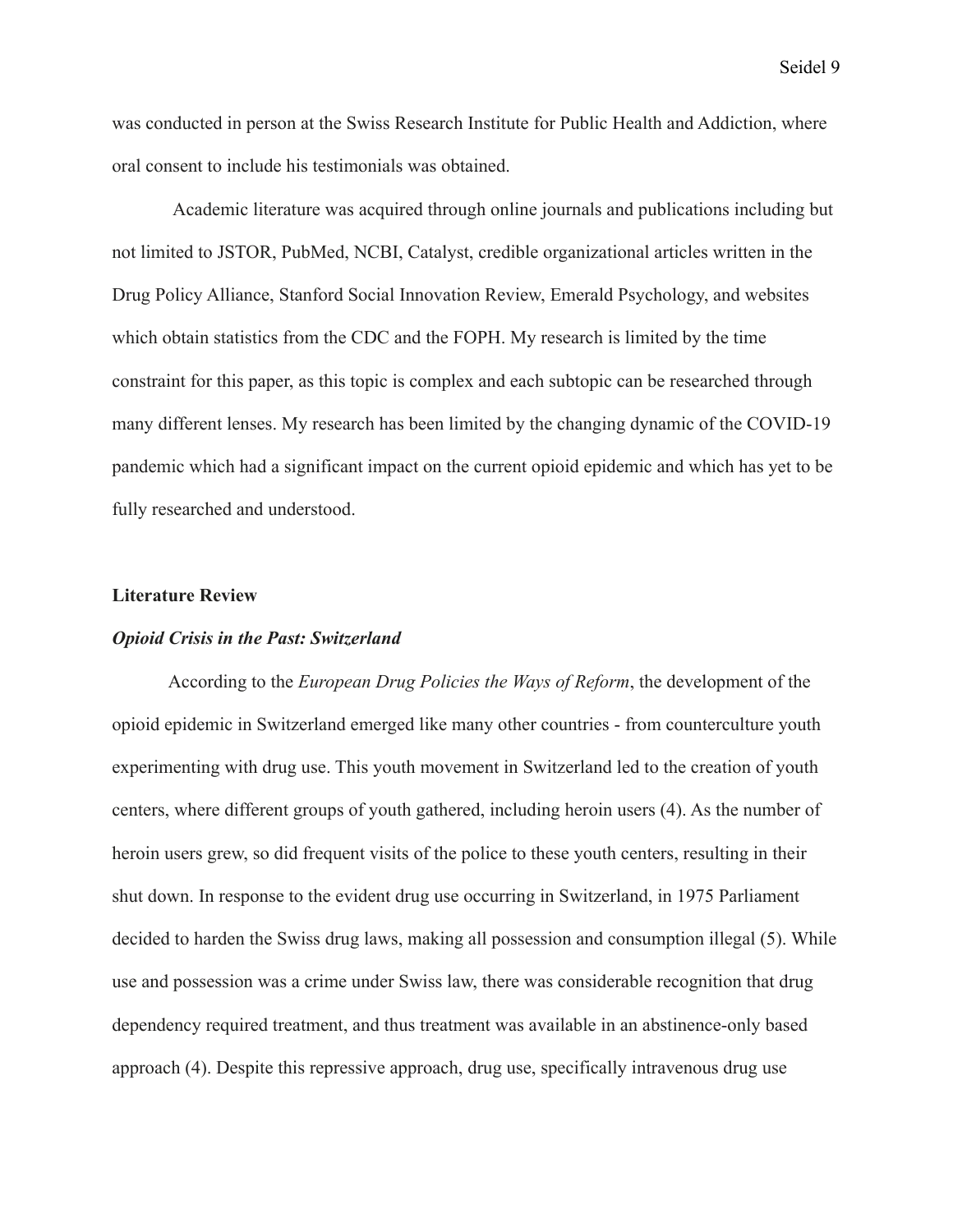(IVDU) continued to climb, and Swiss authorities established surveillance testing to evaluate the severity of the drug problem. National public health survey concluded that "In 1972, the estimation of IV drug users amounted to between 2000 and 4000. That estimate rose to 4000-6000 by 1978 and reached 15000-20000 by 1985" (5). While drug use was of major concern in Switzerland, the public health concern that initiated radical drug policy change was the spread of blood-borne diseases, mainly HIV/AIDS, through intravenous drug use and needle sharing. Data from surveillance testing of HIV/AIDS in the mid 1980's revealed that a large portion of the Swiss population was infected, most of them being intravenous drug users (4). This reality began to slowly shift the public's perspective of drug users, from criminality to vulnerability.

The true turning point in the Swiss opioid epidemic was the gathering of drug users at a centrally located park in Zürich-Platzspitz Park, or infamously referred to as 'Needle-Park' (4). People gathered as a result of the closing of the youth centers, and although law enforcement attempted to disperse the crowd, it resulted in increased crime, burglary and public nuisance (4). Eventually, the government of the city of Zürich declared a tolerance for IV drug users in Plazpitz in 1985 (5). Dr. Uchtenhagen recalls seeing hundreds to thousands of people gathered in this park across from Zürich's main train station every day (6). Even more troubling, he recalls seeing people lying in the gutters, with citizens passing by them on daily commutes throughout the city (6). As a practicing psychiatrist in Zürich, Dr. Uchtenhagen ordered his staff to dispense clean needles to drug users at Platzspitz despite the illegality of needle and syringe exchange and threats from law enforcement to revoke their medical licenses (6). As it became clearer that HIV/AIDS and other infectious diseases were being spread through needle sharing, radical harm reduction measures were beginning to be accepted by the public and the government. Measures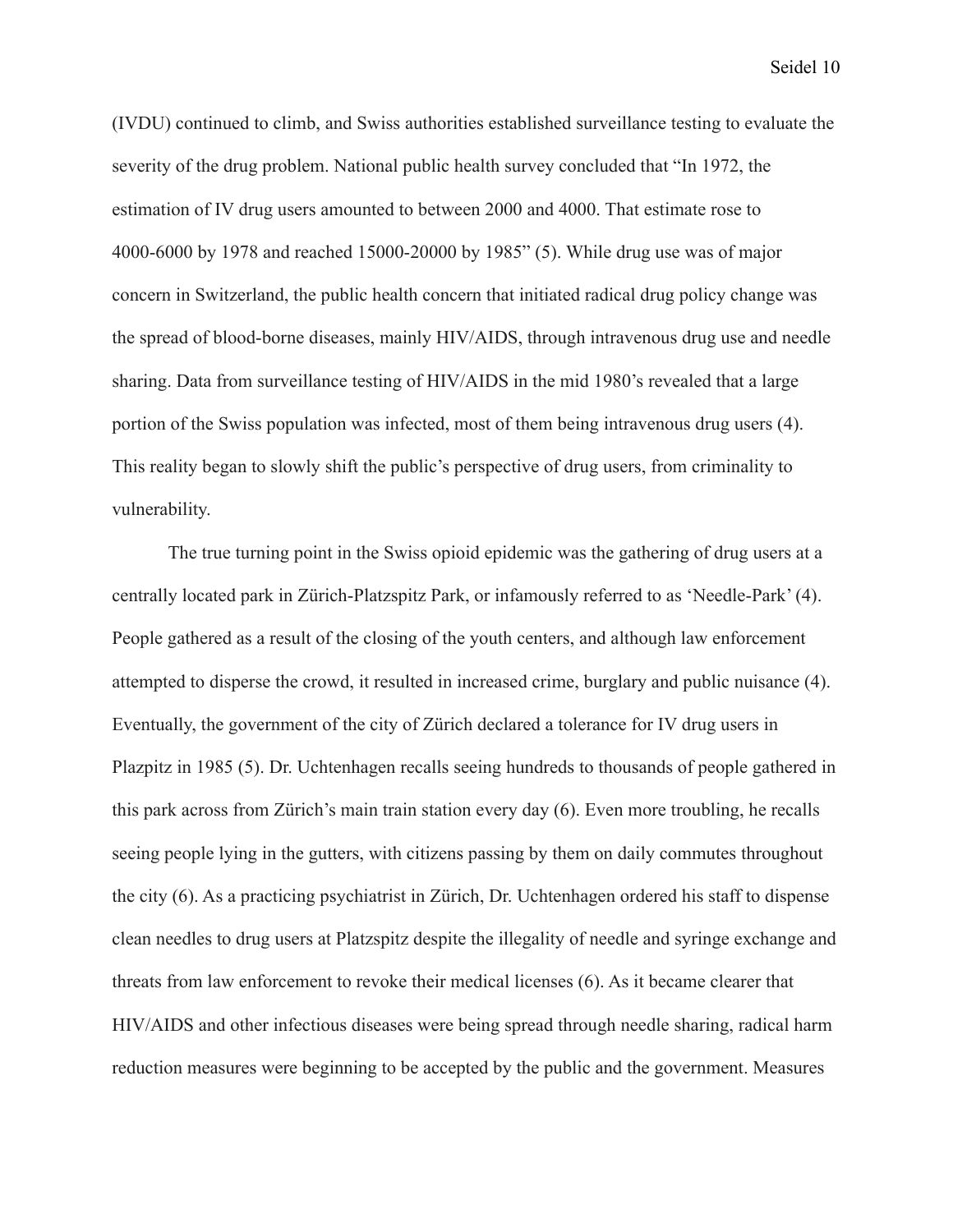like needle exchange and drug consumption rooms were established on a small scale throughout Switzerland. By 1988, because there were still thousands of infected IVDUs gathering in Plazpitz, Zürich's cantonal authorities ordered law enforcement to stop arresting drug users and confiscating needles despite federal law to do so (5). Law enforcement, university institutions, and Zürich's government health unit began to work together to reduce harm among IVDUs through needle and syringe exchange. The Federal Office of Public Health started funding needle exchange programs and the Zürich Intervention Pilot Project against AIDS (ZIPP-AIDS), requiring such projects to document their reach and efficacy (5). ZIPP-AIDS provided holistic care to drug users in Platzspitz, offering clean needles and syringes, alcohol pads, ointment for vein protection, Hepatitis B vaccinations, medical consultations, as well as warm clothes, hot tea, soup and wood for fires in the winter (5). This program helped demonstrate the need of harm reduction and prevention to the Swiss population and authorities. Small scale opioid substitution treatment with methadone also began scaling up. Despite opposition from repression-only supporters in Switzerland, in 1994 the Swiss government fully adopted the four-pillar approach to drug policy - prevention, treatment, harm reduction, law enforcement (5). As these pillars were being enforced by most drug programs, some began to experiment with heroin assisted treatment (HAT) for heavy heroin users where methadone substitution treatment was unsuccessful (5). This radical approach to drug policy proved successful, as "unpleasant street scenes disappeared, drug-associated social misery and criminality diminished, and new infections with HIV, HBV, and HCV in drug users fell steadily" (5). By 2000, Opioid Substitution Therapy (OST) with methadone had reached 19,000 of the estimated 25,000-30,000 IVDU's in Switzerland after its national acceptance (5). Additionally, since the 1990's, drug related mortality dropped from 350 deaths per year, to around 130 deaths in recent years (7).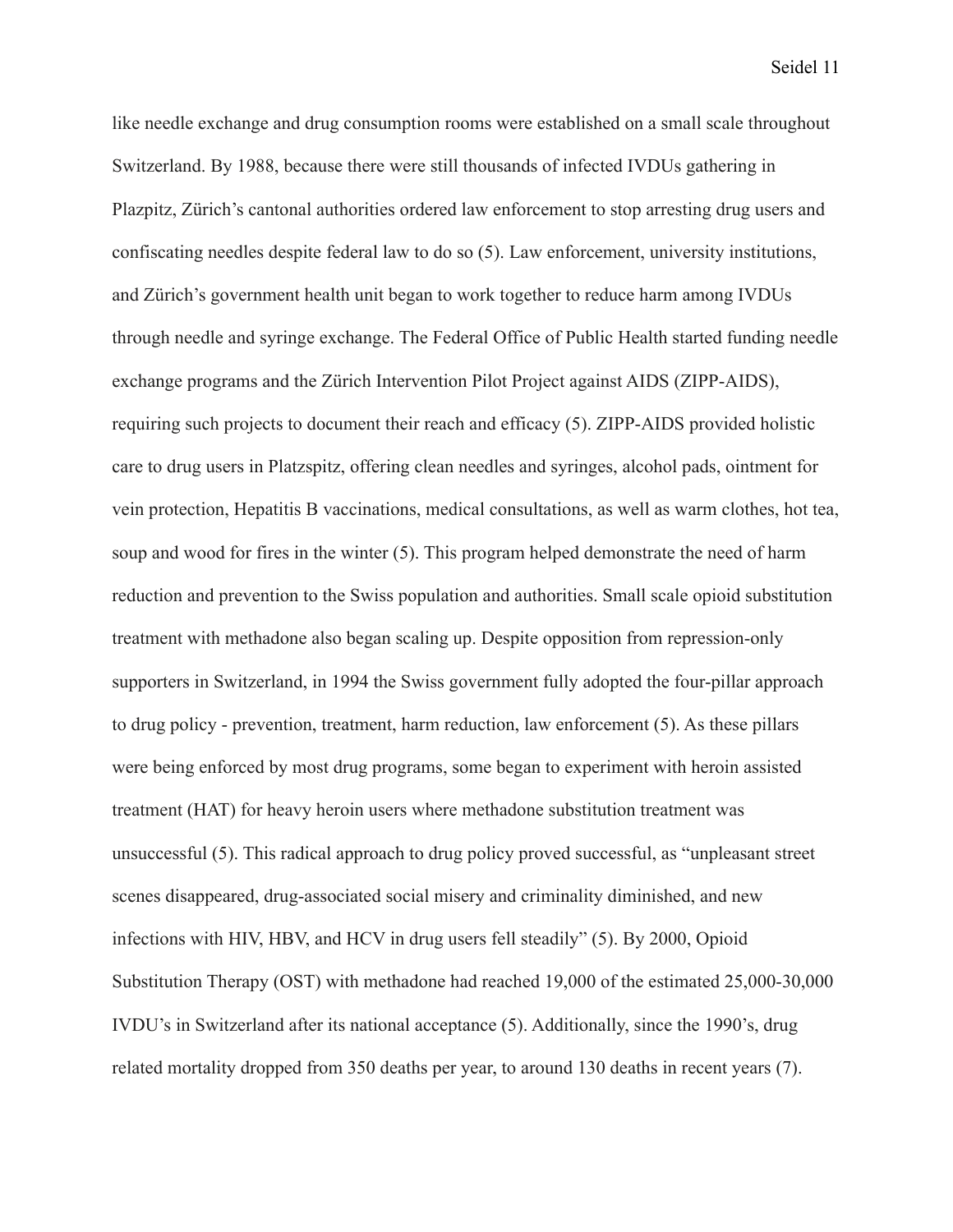# *Opioid Crisis in the Past: Portugal*

Similar to Switzerland, Portugal had repression focused drug policy prior to an opioid epidemic. Early Portuguese drug policy had two major focuses: law enforcement and treatment. 1987 marked Portugal's first campaign against drugs, using scare tactics to discourage youth from using drugs and promote abstinence from drugs (8). Later, around 1994-1995, there was a focus on treatment and reintegration with treatment centers established; however, the centers were abstinence-focused (8).

The late 1990's marked a significant change in Portugal's approach to addiction and drug policy. According to the American Psychological Association, the rising opioid epidemic in Portugal was growing so rapidly, that the capital city, Lisbon, was coined the "Heroin Capital" of Europe (9). Additionally, in 1999 "Portugal had the highest rate of drug-related AIDS in the European Union, the second highest prevalence of HIV among people who inject drugs, and drug overdose deaths were rapidly increasing" (10). The Portuguese government thus responded with an innovative approach to drug policy. In 1999, Portugal adopted its first national drug strategy named the National Strategy in the Fight Against Drugs which was built on eight principles centered around humanism and pragmatism (8). The main element of this new strategy and eventual law passed in 2001 included the decriminalization of all illicit drugs deemed for personal use. A person can have up to ten day's worth of a drug deemed for personal use before being criminalized, though there is still heavy law enforcement on trafficking and dealing drugs (9). Additionally, a person caught by police with less than ten day's supply is sent to a local three-person commission which includes a panel of a lawyer, and a combination of a physician, psychologist, social worker or other health care profession with a focus on drug addiction (9). This new strategy, often referred to as the 'Portugal Model' had positive results. The number of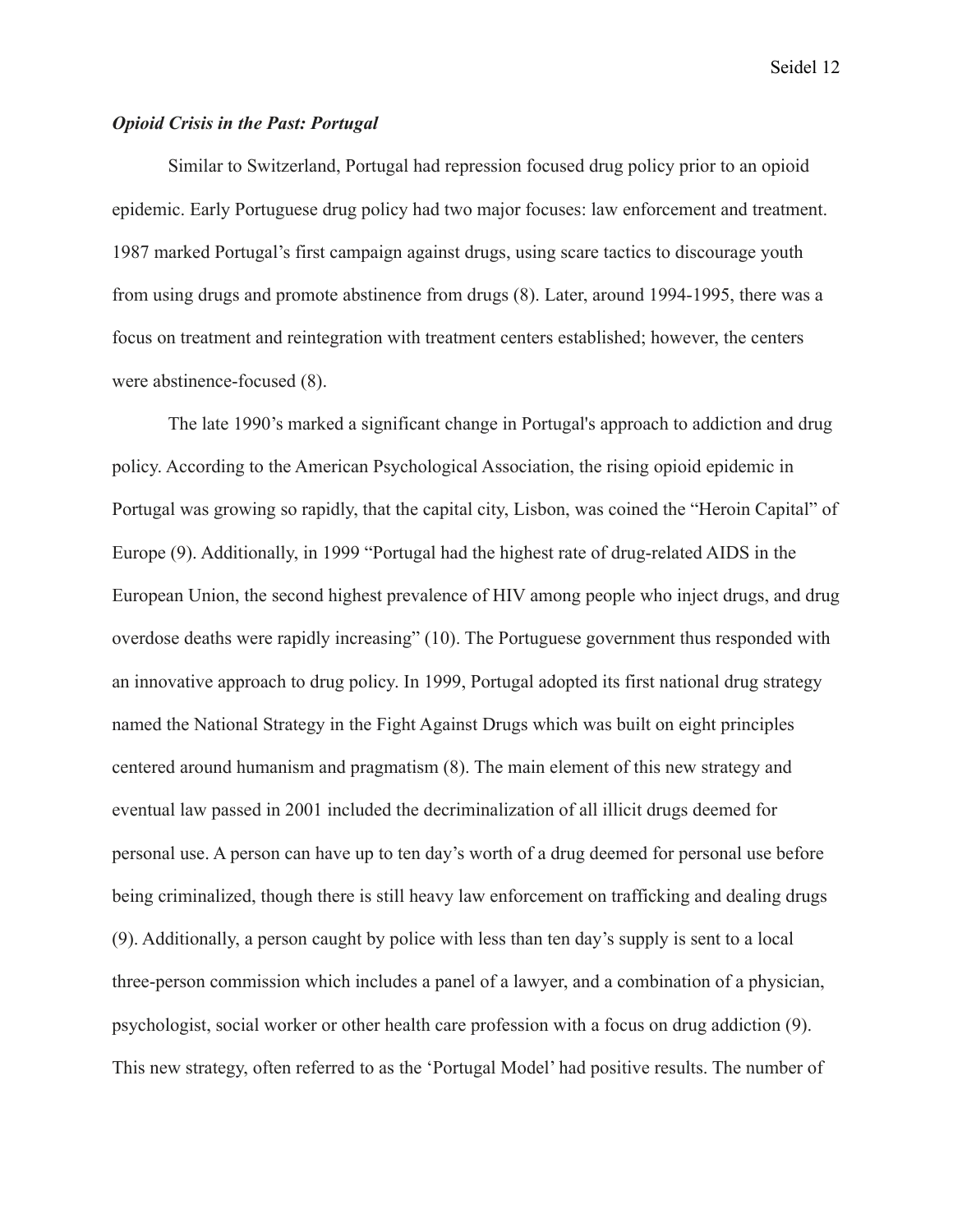heroin users in Portugal has decreased from 100,000 before the initiation of the law, to about 25,000 today (9). Additionally, Portugal now has the lowest morality for drug-related death in Western Europe and IVDU related HIV diagnoses have decreased by over 90% (9). The opioid epidemic that was largely combatted in Switzerland and Portugal contrasts with current opioid epidemics occurring in the United States and Canada.

#### *Opioid Crisis in the Present: The United States*

The ongoing opioid crisis in the United States has different origins than of those in Switzerland and Portugal. In 1996, Purdue Pharma marketed the drug OxyContin as a highly effective, nonaddictive pain medication (11). There was a specific marketing strategy to target physicians who historically had high rates of prescribing medication to patients with chronic pain (11). Additionally, sales representatives for OxyContin were trained to report that the risk of addiction was less than one percent, even though this data came from situations inconsistent with the daily prolonged use physicians would prescribe it for (11). The massive marketing and promotion of OxyContin, which amounted to over 200 million U.S. dollars, infiltrated every area of American society (11). Unlike in Switzerland and Portugal, the majority of people dependent on opioids were not gathering in cities injecting heroin, but instead in rural American towns taking medication prescribed by local physicians for pain. Between the years of 1998-2000, states like Maine, West Virginia, and areas in Kentucky, Virginia and Alabama were being prescribed 2.5-5 Oxycodone and hydrocodone 2.5-5 times the national average (11). These rural communities were the first to see the drug abuse and addiction potential of OxyContin. Primary care physicians made up half of all physicians prescribing OxyContin in 2003, influencing rural communities who had trusted relationships with primary care physicians the most (11). While this was deeply affecting rural communities, this quickly became a national public health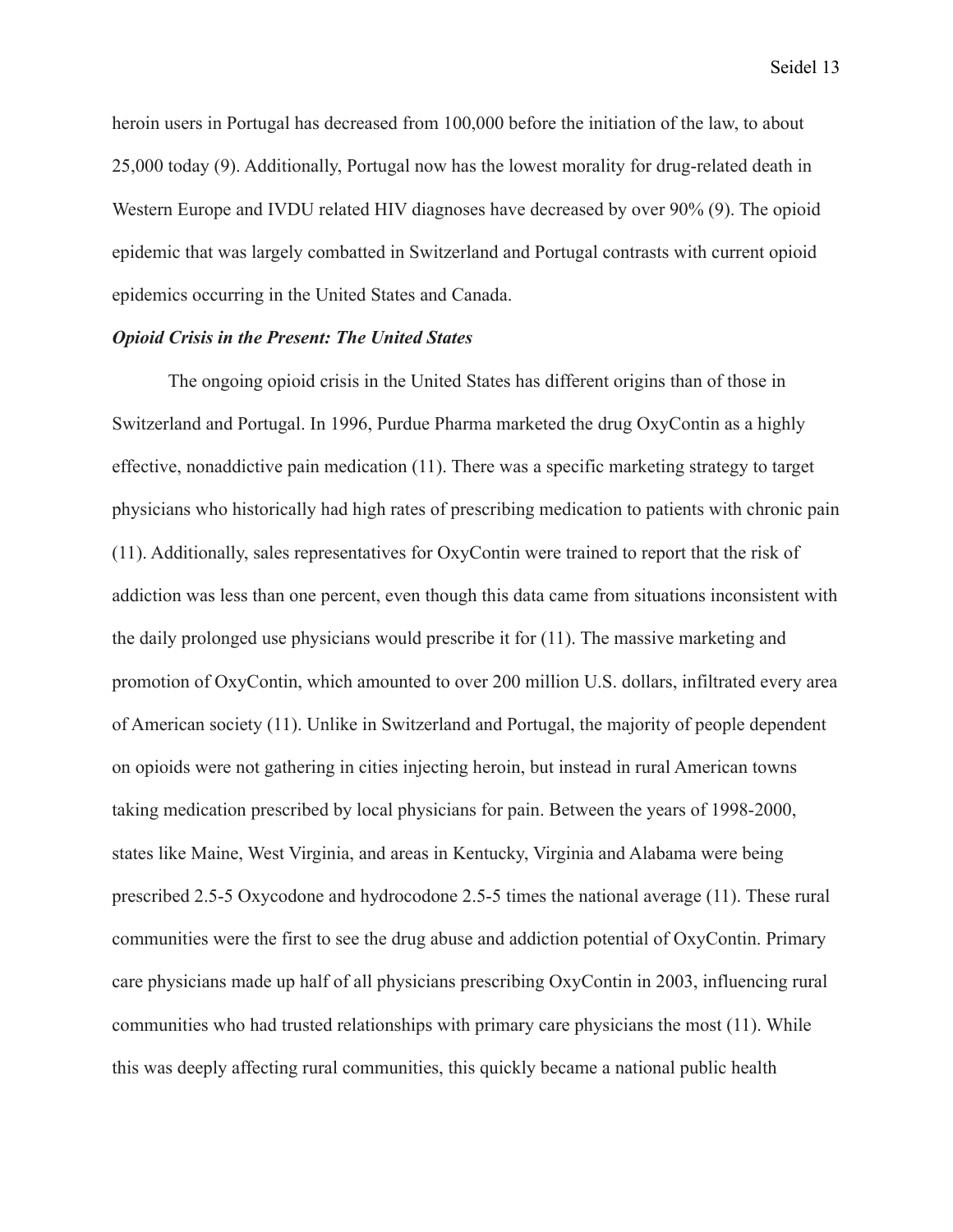problem. By 2004, OxyContin was the most prevalent prescription opioid abused in the United States (11). Additionally, according to *The Promotion and Marketing of OxyContin: Commercial Triumph, Public Health Tragedy,* "Among new initiates to illicit drug use in 2005, a total of 2.1 million reported prescription opioids as the first drug they had tried" (11).

The opioid epidemic in the United States that began with misuse of prescription opioids began to take on a life of its own. According to the National Survey on Drug Use and Health, in 2016, 11.8 million Americans aged 12 and older reported the misuse of opioids, 92% reported misusing pharmaceutical opioids, 5.4% reported misusing pharmaceutical opioids and heroin, and 2.6% report using heroin only (12). While the United States has attempted implementing reductions on prescription opioids as a way to combat this opioid epidemic, people have been filling this prescription opioid gap with illicit opioid use. In fact, today the majority of fatal opioid overdoses are due to heroin or new synthetic opioids like fentanyl (12). Between 1999-2016, there was a seven fold increase in heroin related deaths, and a 20 fold increase in synthetic opioid related deaths (12). In 2016, 42,000 Americans died from opioid overdose, and in 2017, over 17,000 Americans died specifically from pharmaceutical opioid overdose (12). These statistics describe the current widespread public health concern of both prescribed and illicit opioids in the United States and demonstrate the lack of options available for those suffering with opioid use disorder. Opioid substitution treatment mainly used with methadone and buprenorphine are FDA-approved medications used to treat OUD, however this service is underutilized in the United States. Specifically in rural areas, there are a limited number of physicians or treatment centers that are licensed to prescribe these medications (12). Despite the need for these life-saving treatments, the United States remains stagnant in adopting new drug policy.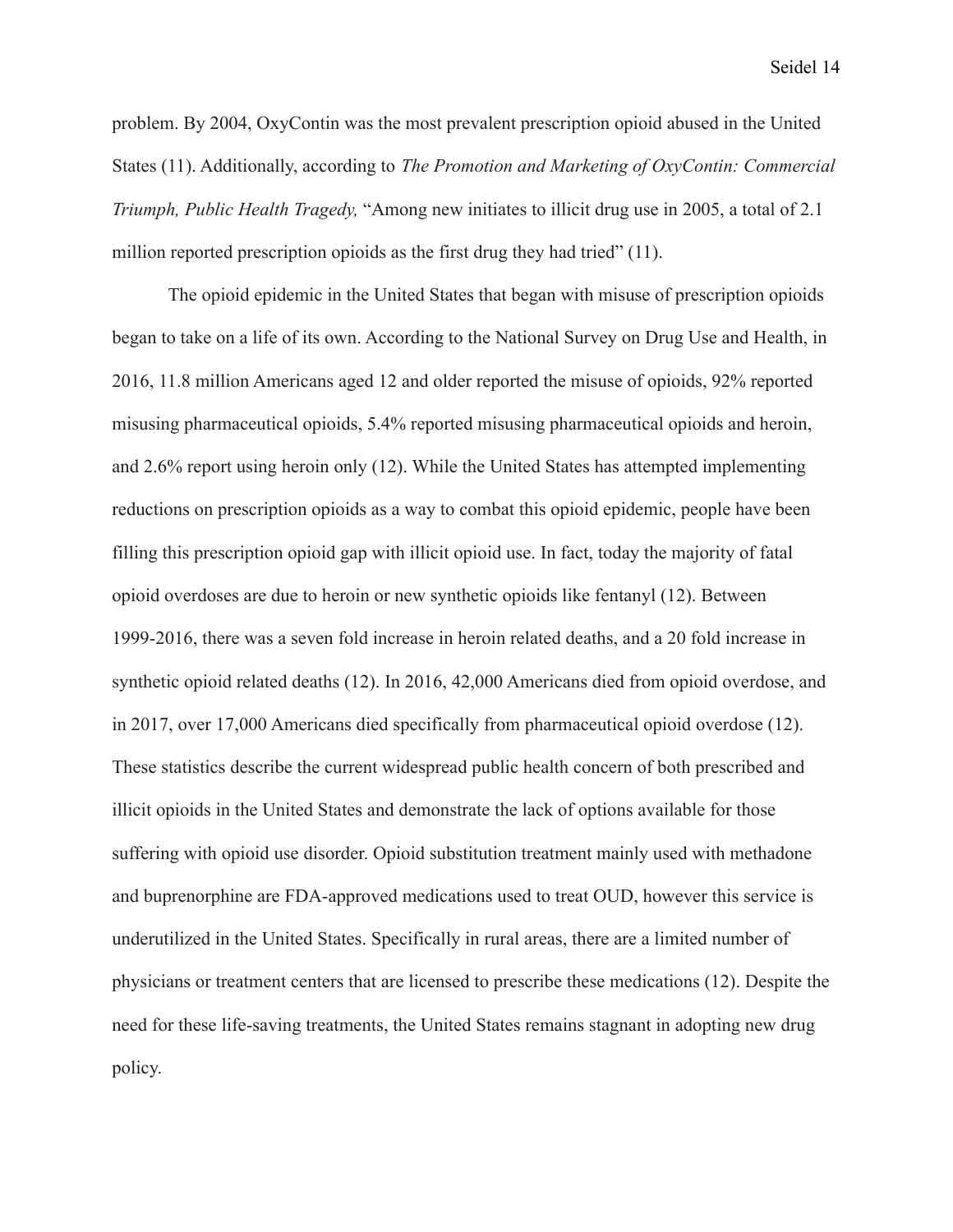### *Opioid Crisis in the Present: Canada*

Canada is currently facing a parallel opioid epidemic to the United States. In the 1990s, Canada was prepared to protect populations of illicit drug users from risks associated with injection drug use through prevention tactics such as syringe and naloxone distribution, and treatment such as OST and drug consumption sites. However, they were not prepared for the opioid epidemic that occurred due to the over prescription of addictive opioids for pain relief (13). The article *The opioid death crisis in Canada: crucial lessons for public health* states that, "excessive prescription practices have rendered Canada's opioid consumption second only to that of the USA" (13). Similar to the United States, Canada's response to this crisis was to reduce medical supply by increasing monitoring of prescriptions and making guidelines for prescribing opioids more restrictive (13). An unintended consequence of this approach was the illicit opioid market increasing to fill the gap of the decreasing prescription market. A rise in heroin, fentanyl and other synthetic opioids began to plague the nation and resulted in additional overdose deaths due to the high potency of illicit opioids (13). In fact, opioid related deaths were up 400% from 1993-2017 (13).

While Canada's opioid crisis is similar to that of the United States, Canada is leaning toward a pragmatic approach to addiction and drug policy. Canada has established harm reduction measures as previously mentioned, though this crisis demonstrates the need to scale up such measures and address stigma that makes people with OUD reluctant to use these resources. Additionally, Canada's federal government waived the barrier that limited physicians from prescribing methadone but OST remains underutilized, demonstrating a need to address additional barriers (14). Canada offers a unique case study as the opioid epidemic mirrors that of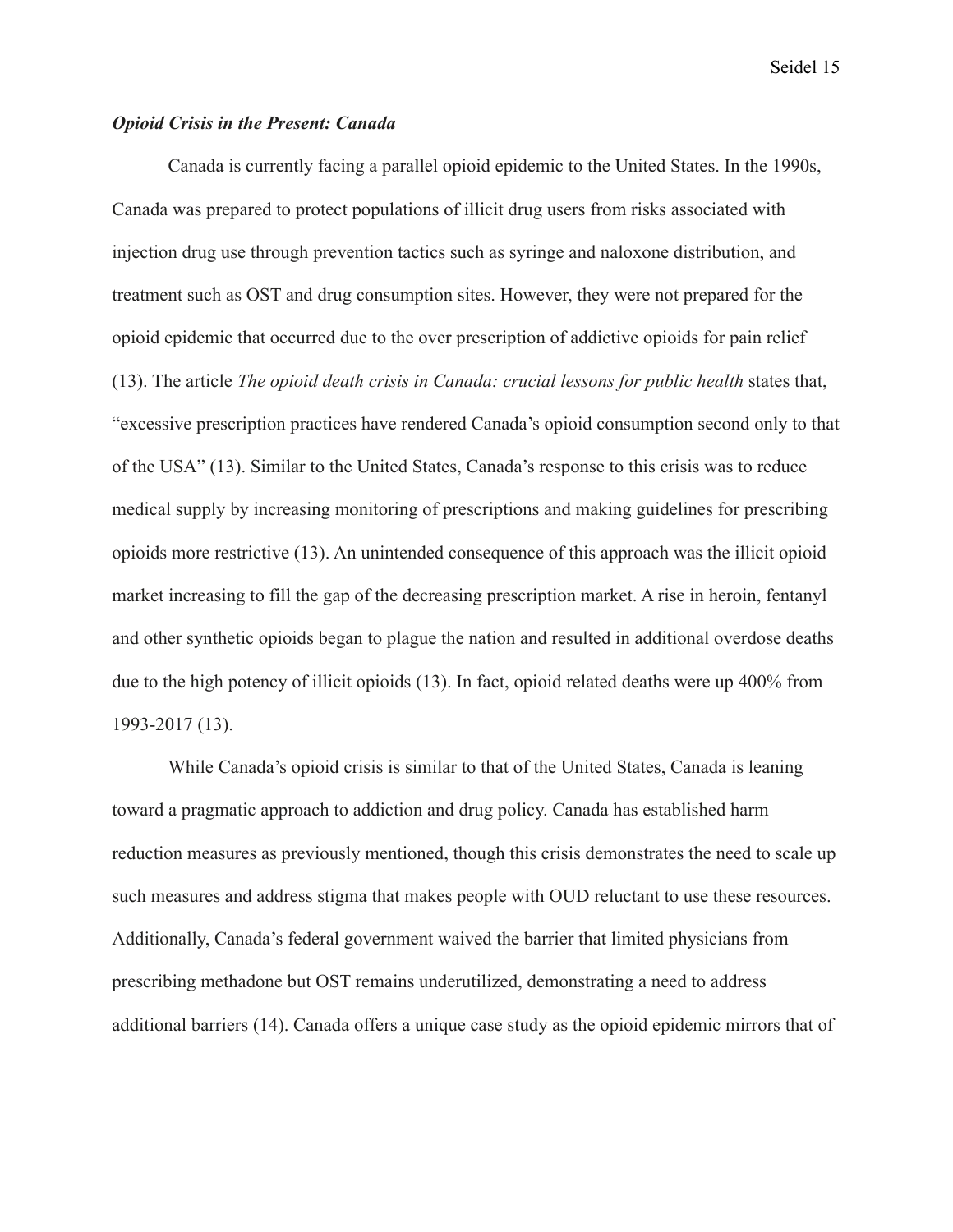the United States, but the response contains elements of both the moralistic and pragmatic approach.

#### **Analysis**

The pragmatic approach to drug policy requires the identification that drug use always has and will continue to exist in society. The goal of policies are then shifted from abstinence of drug use to mitigation of risks and harms associated with inevitable drug use. The other element associated with the pragmatic approach is the recognition of substance use disorders as a health condition that requires treatment rather than criminal activity that requires punishment. The United Nations General Assembly Special Session on drugs (UNGASS) recognizes "drug addiction as a complex multifactorial health disorder characterized by chronic and relapsing nature", and World Psychology includes that "[drug addiction] is preventable and treatable and not the result of moral failure or criminal behavior" (15). These principles are the basis of the pragmatic approach which is recommended to improve quality of life for drug users, and reduce morbidity and mortality associated with drug use. Introducing evidence-based policy and treatment centered around compassion, humanism, and harm reduction has proven effective in countries that implement this approach.

The moralistic approach relies on past thought and ideology about drug use and addiction that drives policy. Historically, drugs, drug use, and addiction have been associated with crime and 'moral failure'. From this perspective, law enforcement becomes the appropriate response. Often in this approach, drug use is seen as a choice, which limits compassion in the response. Understanding addiction as a disease is what tends to shift policy away from a moralistic approach to a pragmatic approach based on public health. It is important to mention, however,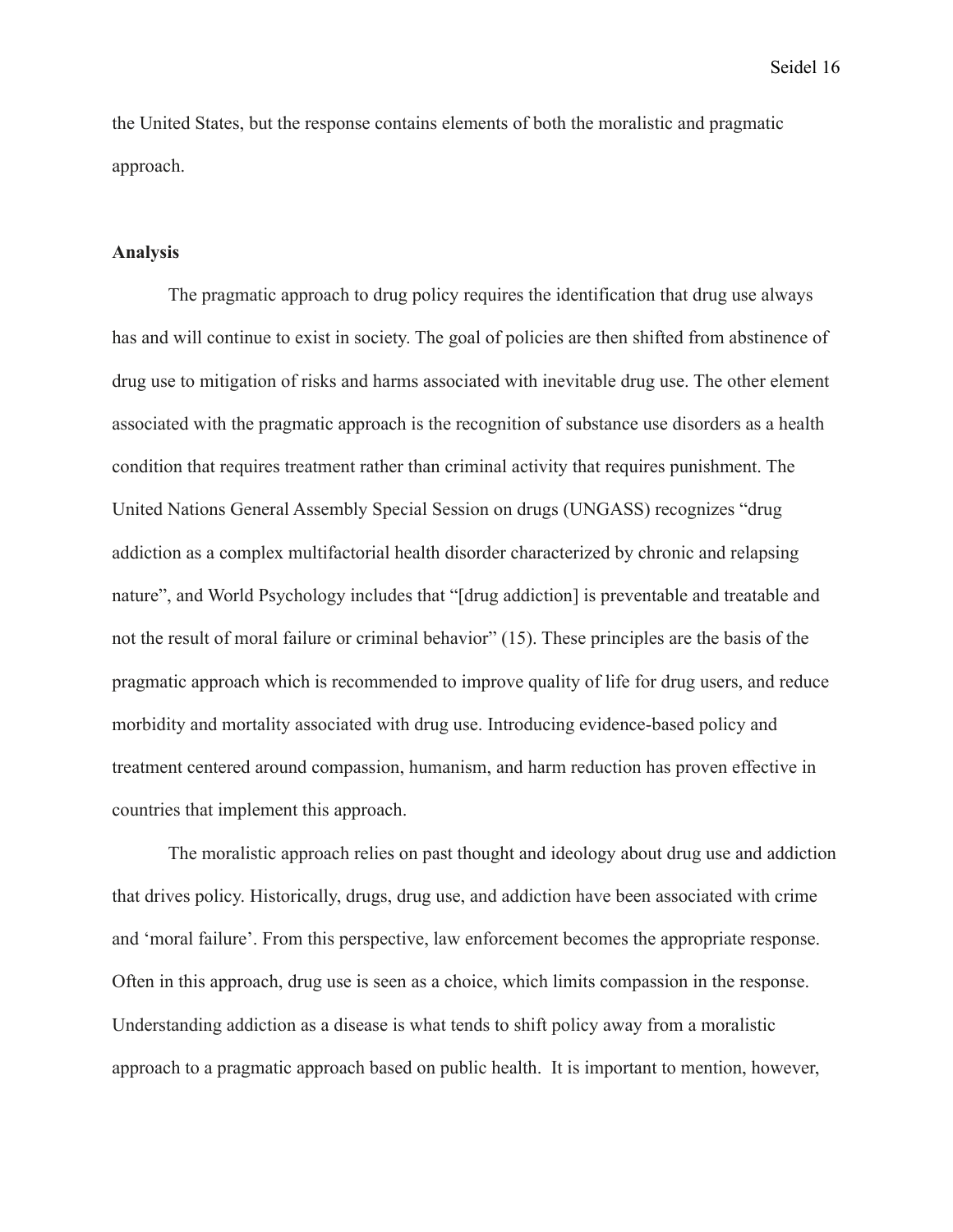that implementing a pragmatic approach is more possible for some countries than others due to complex dynamics that exist in each country - including but not limited to existing political systems, existing health care systems, and historical context around drug use.

# *View of Drugs in the Pragmatic Approach: Switzerland*

Understanding how Switzerland developed a view about drug use through the lens of public health requires an understanding of Swiss politics and Swiss life. Switzerland is a small country, with around eight and half million inhabitants. Due to the country's vast and mountainous regions, almost 74% of Switzerland's population lives in urban areas (16). The opioid epidemic hit the city of Zürich hardest, which happens to be Switzerland's most populated city. With Zürich being such a major city, this drug problem was one that could not be ignored by the public (17). With thousands of drug users gathering in a central park, the public could visibly see people suffering (17). In fact, at the height of the opioid crisis, "surveys showed that the drug problems were also at the top of Swiss Citizens' concerns" (4). This social situation created a window of opportunity to rethink drug policy in Switzerland (17). In terms of political structure, Switzerland comprises 26 individual cantons, each which are individually responsible for healthcare, welfare, education, law enforcement and taxation. This crisis would have typically been managed by Zürich's cantonal authorities, but users were coming from all over the country to use drugs in Zürich where there were supplies and resources - overwhelming the canton (4). This created the opportunity for the Federal Office of Public Health to become more involved, eventually providing legal and financial support for new measures (4). Switzerland did face pushback from conservative sectors of the country for harm reduction measures, particularly from the French and Italian region who did not directly see the suffering caused by the opioid epidemic (4). However, those who directly saw the problem, were aware of the need to take a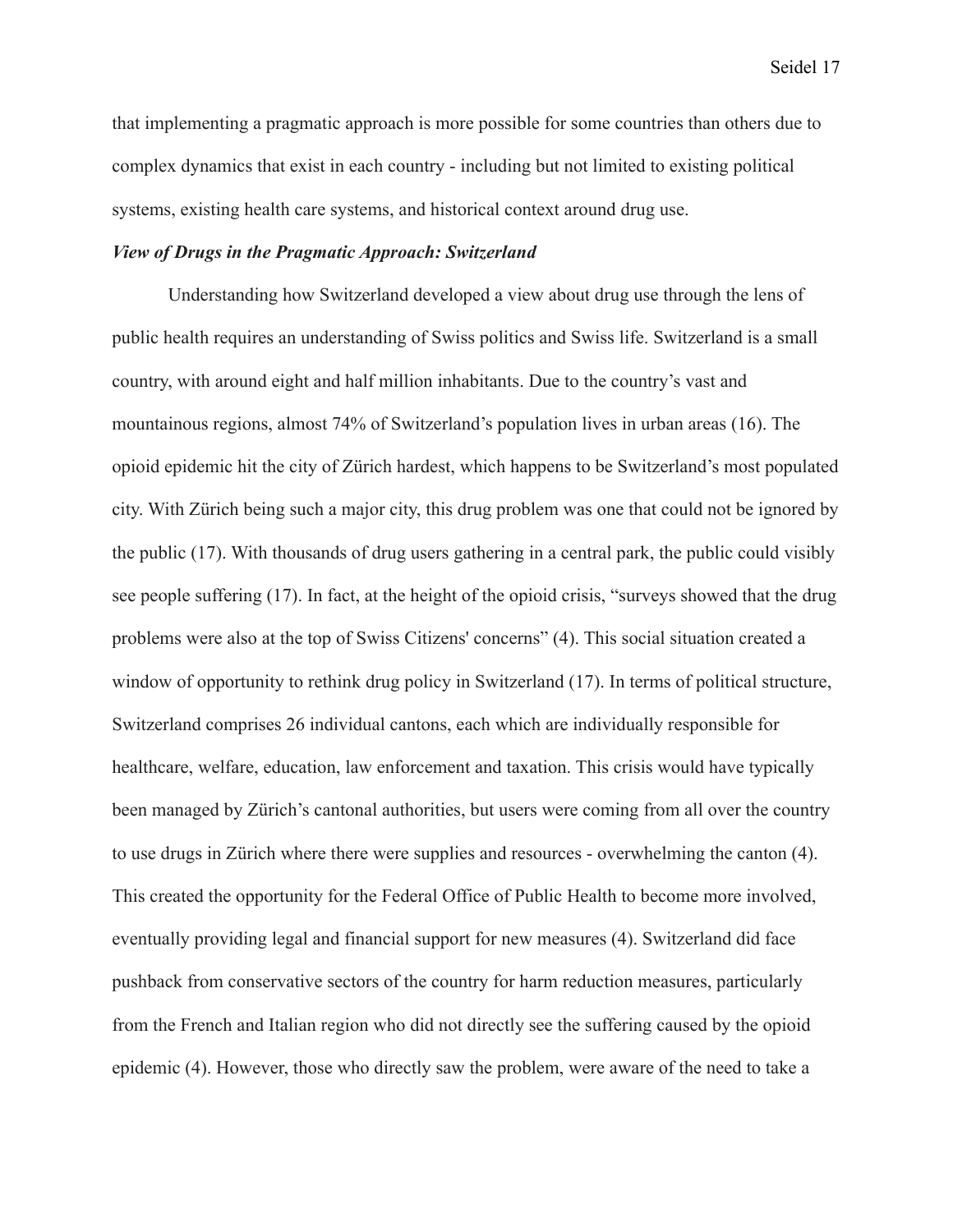new approach to addiction and drug policy. Switzerland began having pragmatic discussions between the public, law enforcement, political personnel, private institutions, and health care professionals on different ways to combat this epidemic. According to *European Drug Policies*, "this drug crisis led the country's three main political parties to agree upon the need for a new policy in which the drug problem was seen as a public health, and not only a security, issue" (4). The key to Switzerland's shift in perspective was the population being forced to see and face the misery of the opioid epidemic. This allowed a change in policy as the Swiss population, who vote directly for all legislatures, eventually voted to implement the four-pillar policy into national law.

# *View of Drugs in the Pragmatic Approach: Portugal*

The shift in the Portuguese approach to drug policy can be viewed through multiple lenses. Prior to the opioid epidemic and the HIV/AIDS crisis in Portugal, drug policy was repressive, with law enforcement used to reduce the supply of drugs, and prevention tactics used to reduce the demand of drugs (8). Portugal introduced national campaigns against drug use and employed scare tactics to discourage youth from experimenting with drugs (8). Additionally, while prevention measures existed, they were focused specifically on drug-free recovery. However, the 1990s marked significant change for Portugal. One can evaluate this change first through a historical perspective. Until 1974, Portugal experienced military dictatorship which impacted the values of the nation (8). After liberation, the new Portuguese Constitution placed emphasis on human rights and ensuring punishments were proportional to crimes committed (8). Additionally, there was existing tension between criminalization for drug use, and wanting to help drug users (8). This tension, combined with a strong national emphasis on proper punishments and human rights, influenced the population to rethink the criminal approach to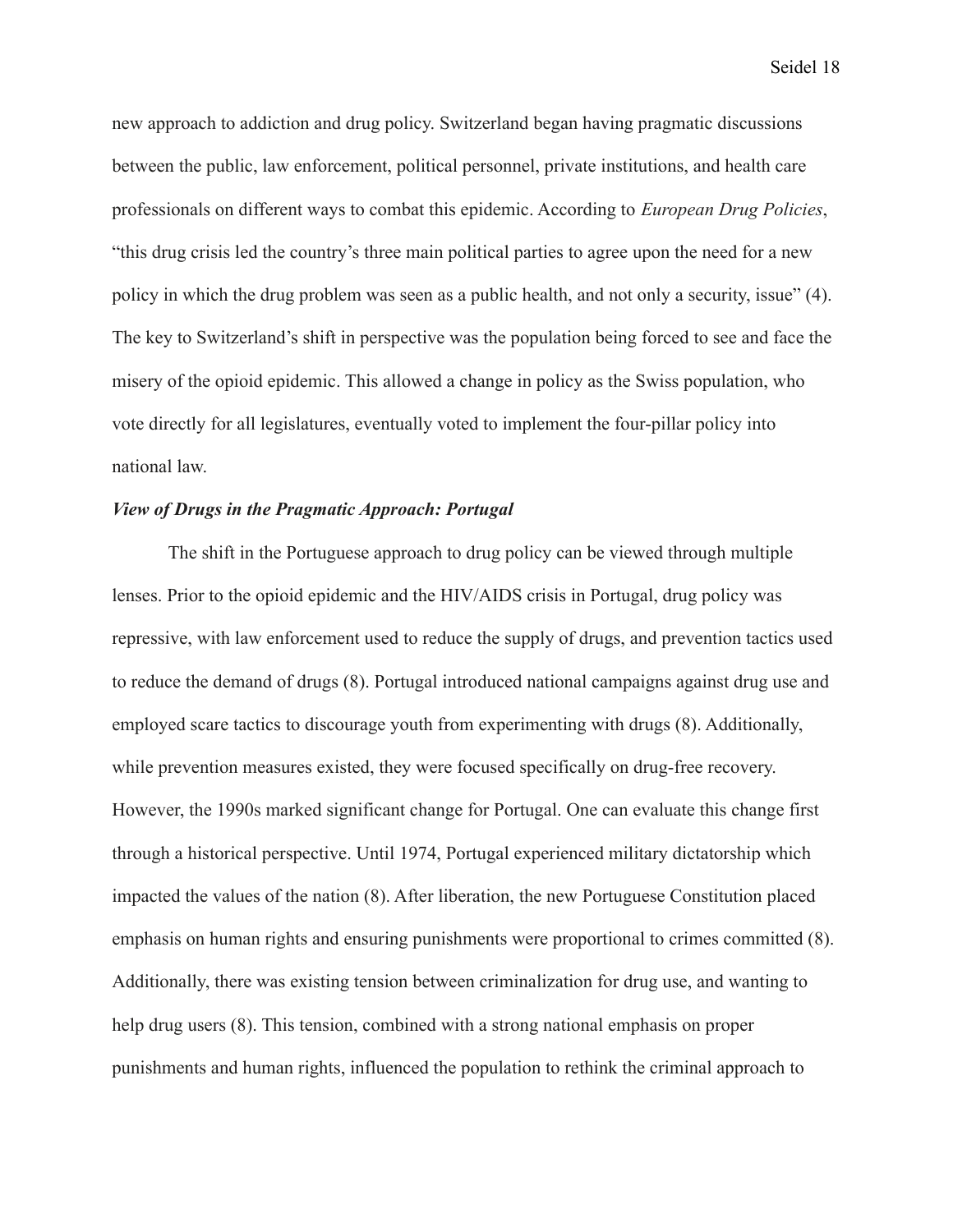drug use. Politically, there were early advocates, specifically from drug treatment professionals who mobilized support for harm reduction approaches within the government (8). There was high political dogma around addiction, drug use and drug policy, but these advocates encouraged the establishment of drug-experts as policy entrepreneurs (8). It was also clear that Portugal was facing a public health crisis. While Portugal had long been a location for drug trafficking into Europe, the population had historically low rates of illicit drug use (8). In the 1980s, illicit drug use, specifically intravenous heroin, became problematic, and the spread of infectious diseases like HIV/AIDS, tuberculosis, Hepatitis B and Hepatitis C followed (8). Similar to the way drug users gathered in Platzspitz Park in Zürich, thousands of people gathered in slums of Lisbon for open air drug use - many infected with HIV (8). This crisis gained daily national coverage and public attention. Similar to Switzerland, this problem could not be ignored and created a window of opportunity for change. Portugal's pragmatic drug policy initiative began with supporting local research to assess the drug problem in the nation (8). This was an important step because research in Portugal was previously limited (8). This research became one of the major drivers of change in Portugal. In fact, "institutional research, particularly from the European Monitoring Centre for Drugs and Drug Addiction (established in 1994) further contextualized the scale of the problem: it showed that preceding reform, Portugal had the highest rates of drug-related HIV and AIDS in Europe" (8). Additionally, the Portuguese government established expert bodies to evaluate drug use and the efficacy of drug policy (8). From 1995-1999, these experts concluded that all areas of Portuguese drug policy - including prevention, treatment, reintegration and supply reduction - was inadequate, that drug use had spread throughout all regions of the country, and that abstinence-oriented policy was too idealistic to support the population (8). They thus recommended expanding harm reduction resources, prevention tactics, social and treatment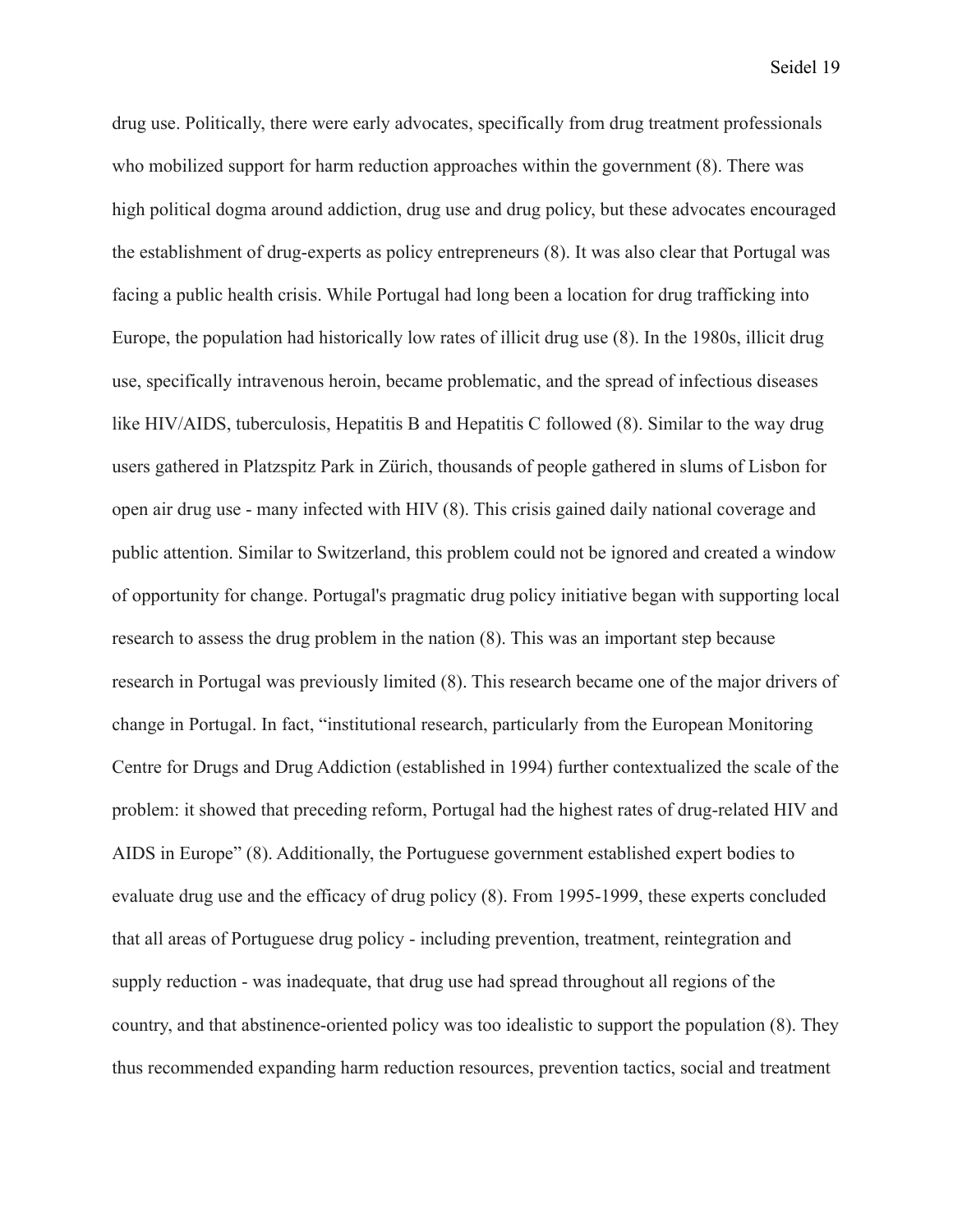responses (8). In addition, they showed that decriminalization policy was evidence-informed, possible, and in line with United Nations conventions (8). All of these factors changed the way the public, and the Portuguese government viewed drug use and addiction. This eventually led to the decriminalization of all drugs as a pragmatic approach to the public health crises posed by opioids and infectious diseases.

#### *View of Drugs in the Pragmatic Approach: The Netherlands*

The Netherlands, too, take a pragmatic approach to drug use. However, their policies are not a result of an overwhelming public health crisis such as an opioid epidemic. Nonetheless, they provide an interesting account for pragmatic drug policy and view on drug use. In the Netherlands, psychoactive drug use gained popularity in the 1960's-1970's with the same counterculture youth movement occurring in many parts of the world. Originally, this drug use was met with aggressive law enforcement, however, it was eventually recognized that prosecution was difficult, time consuming, and did not reduce consumption (18). One of the important factors in changing policy and the view about drugs in the Netherlands was the demographic of drug users. These offenders were not one's typical criminals, but instead teenagers who came from wealthy, middle and upper class families (18). Additionally, the youth in the Netherlands had a particular vice for cannabis - a dramatically different substance with less harm potential than other illicit drugs. The youth used cannabis at youth centers, where law enforcement tolerated it due to fear that if they closed these venues, it would lead to cannabis dealing in less controllable areas (18). A shift thus occurred from prosecution of consumption, to a focus on prosecution of trafficking, and controlled selling became tolerable at these youth centers. When heroin did eventually reach the Netherlands in 1972, it became the drug of concern to the public which diverted the attention away from cannabis use. As heroin use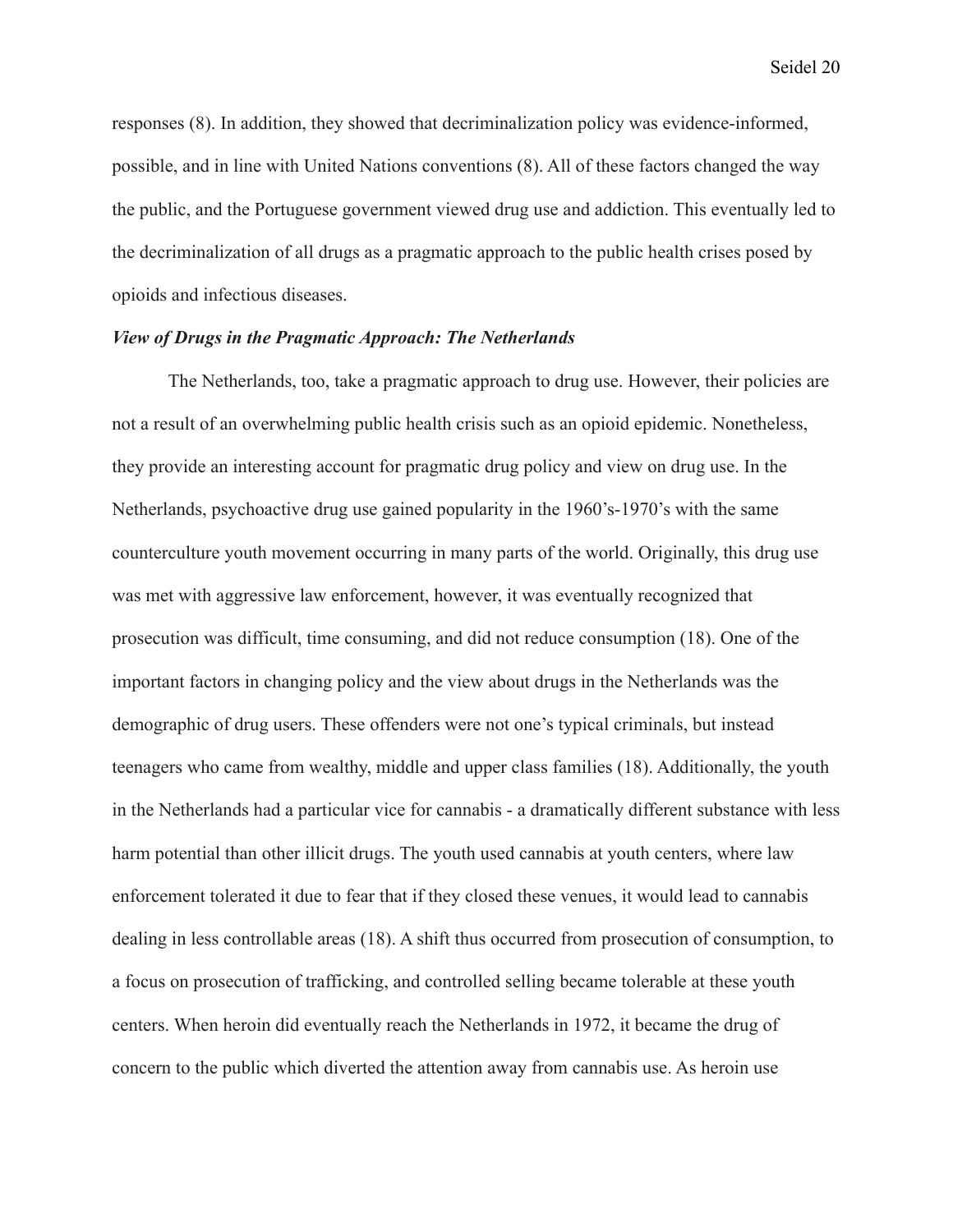increased, there was a growing recognition among government advisory committees that heroin and cannabis had drastically different risk profiles, and they began to reject the gateway drug theory, once believing that the use of the first would eventually lead to the use of the other (18). The government then had the idea to separate the subcultures that had different drug scenes of different risk - recognizing that young people using cannabis did not pose the same risk as scenes with more harmful substances (18). This led to the revision of the Opium Act in 1976, which separated "substances with an unacceptable risk" and "cannabis products" (18). This effectively decriminalized cannabis for personal use. Additionally, the 'drug problem' in the Netherlands was always seen as a public health and a local issue which was handled by the Ministry of Health and which required local responses. The Ministry of Justice did not dispute the Ministry of Health on decisions and interventions because criminality and prosecution are considered *ultimum remedium*, or the last resort of law enforcement (18). While law enforcement began to tolerate small-scale, controlled cannabis selling and consumption, they also began to tolerate indoor dealing of hard drugs, namely heroin (18). Heroin use, which was first met with law enforcement and criminality, continued to exist in society, especially among their new Surinamese immigrant population. Many young people were suffering as a result of the growing heroin problem, which provoked civil anxiety, fear, lack of safety and civil unrest (18). The police responded by cracking down on street heroin markets, where users and dealers eventually moved from city centers to working class neighborhoods where they set up shop in empty houses called 'house addresses' (18). Local authorities then realized that these indoor-dealing scenes were less problematic and created less public nuisance than street dealing, and many cities decided to tolerate it. Additionally, something that was fundamentally Dutch, was the early use of comprehensive treatment and harm reduction that existed in the 1980's (18). There were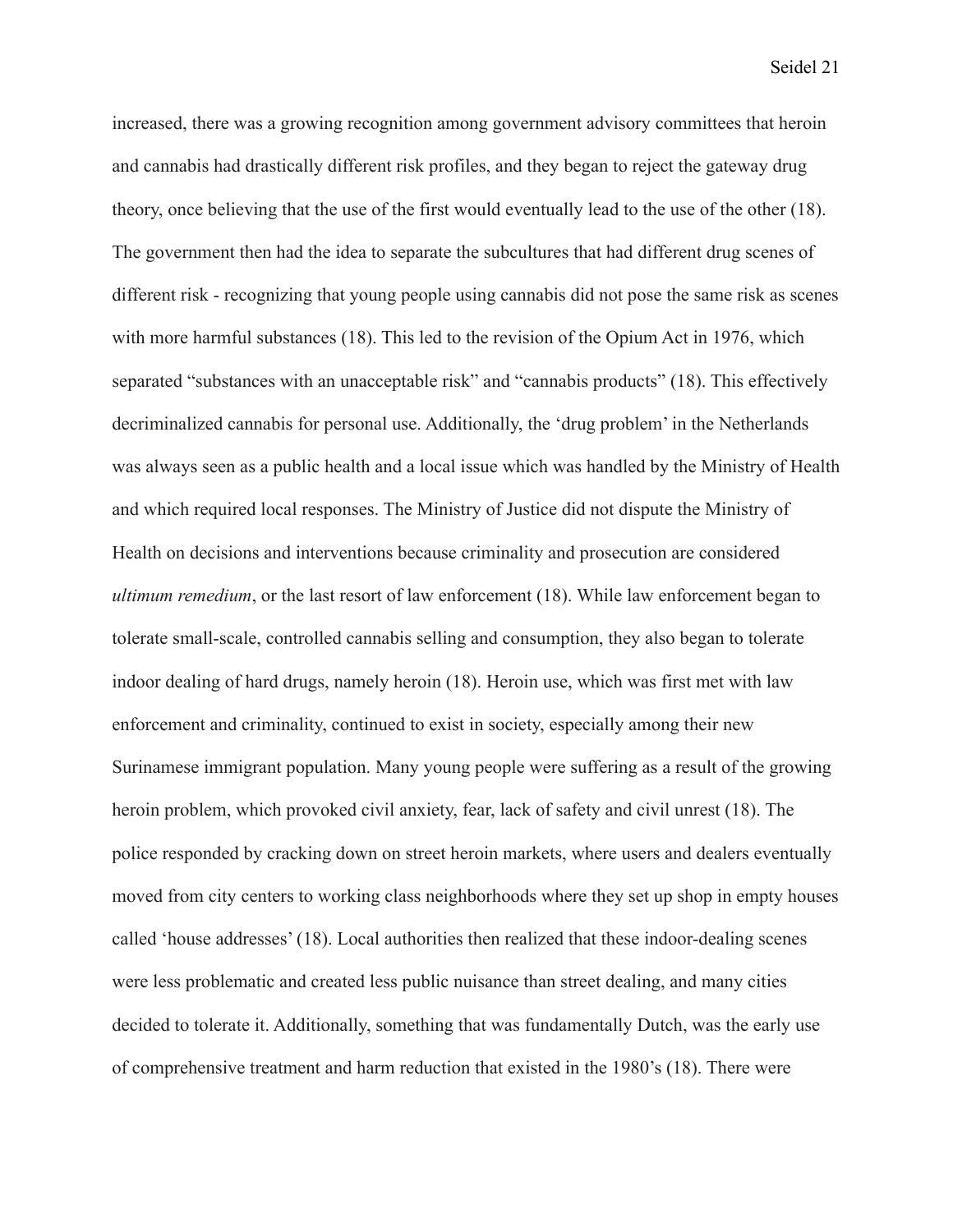abstinence-only treatment centers, as well as services that provided care for housing, social support, income and health care (18). Additionally, in response to the rising opioid use, methadone maintenance programs were established in 1977, with OST models eventually being finalized (18). Additionally, in response to rising infectious diseases in the 1970's, small organizations distributed clean syringes and needles in the street. The government eventually scaled up this practice with Needle and Syringe Exchange Programs introduced after first detections of HIV/AIDS as a result of IV drug use (18). In general, the Netherlands responded pragmatically to most issues as they arose. While they originally used law enforcement in attempt to control drug use, when it became clear that these interventions were not enough to support the population using cannabis and later heroin, they took an approach to reduce and prevent harms of drug use through early decriminalization of cannabis and early efforts to support drug users in a comprehensive way.

#### *View of Drugs in the Moralistic Approach: The United States*

Drug use in the United States is extremely complex, which may explain why a moralistic approach is still taken despite evidence that the pragmatic approach is effective. The United States' view on drug use can be evaluated through a historical and political perspective. In the period before the 1960's, the United States both prescribed drugs, and criminalized them. Amphetamines were prescribed to soldiers during WWII and the Korean war to improve alertness (19). After the wars, people continued to use these drugs which were not heavily restricted until 1965 (19). Additionally, new efforts to control borders came with aggressive penalties for drug use, possession and sales - specifically the 1951 Boggs Act, and the 1956 Narcotics Control Act which enacted minimum penalties for narcotics violations (19). Drug use was stigmatized during the Cold War as well. Drug users were considered to be 'especially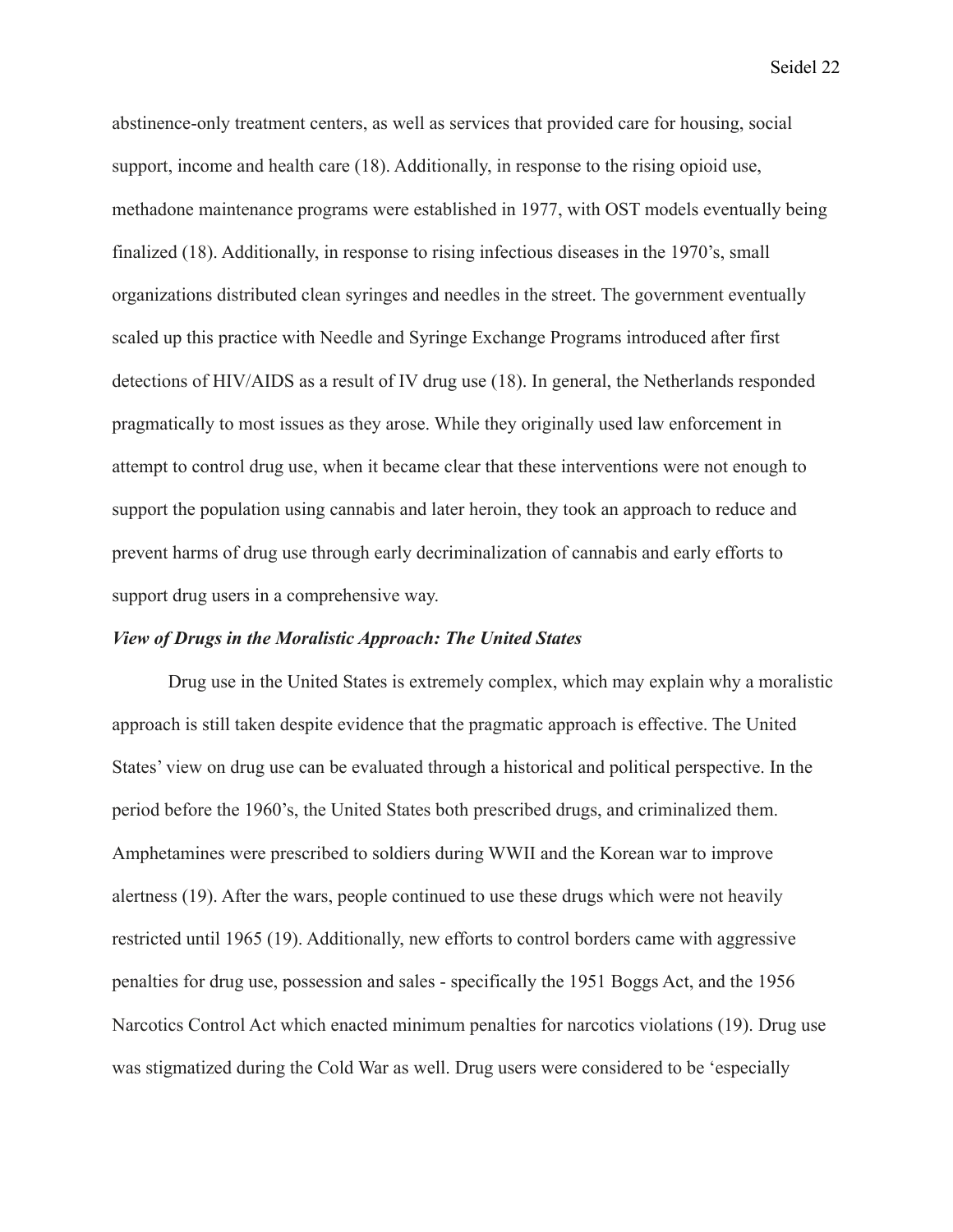susceptible' to communist propaganda, and people who opposed United States drug policy were questioned for their patriotism (19). This being said, the demonization of drugs and the roots of the moralization of drug use that continues to exist in America began in the 1960s-1970s. In the time of social movements against racism, poverty, and the Vietnam war, the youth began to experiment with drugs like LSD, PCP, barbiturates, amphetamines, heroin, and marijuana (19). This rise of new substance use set the stage for the United States' infamous drug policy.

The War on Drugs marks the most significant campaign in United States drug policy history, a campaign that effectively criminalized and stigmatized drug use. The War on Drugs, launched by President Nixon in 1971, "is characterized by a punitive approach to drug control, concentrating resources primarily in law enforcement with comparably less attention given to education, prevention, and treatment (DiNitto, 2002)" (20). The war on drugs did not reduce drug use, but instead expanded the United States prison population due to minimum sentencing laws enforced by the Reagan Administration in the 1980s (20). Today, the United States now has the highest prison population in the world and around half of all prisoners are in jail for drug offenses (20). The War on Drugs is deeply political and condemned by many for its racially discriminatory impacts. President Nixon claimed, without evidence, that heroin users were responsible for 2 billion U.S. dollars in crime annually, ingraining in the public that drug use is equivalent to criminal activity (21). Additionally, he enforced the idea of 'voodoo pharmacology' - the idea that taking drugs can change a person's behavior and turn them into 'chemical zombies' - to demonize drugs to the public to promote his abstinence only policies. Drugs were additionally demonized through claims that drug trafficking comes from foreign places, and that they are primarily consumed by minority groups (20). This created an idea that the drug user, typically a person a part of a marginalized group was an 'other', and someone to fear in a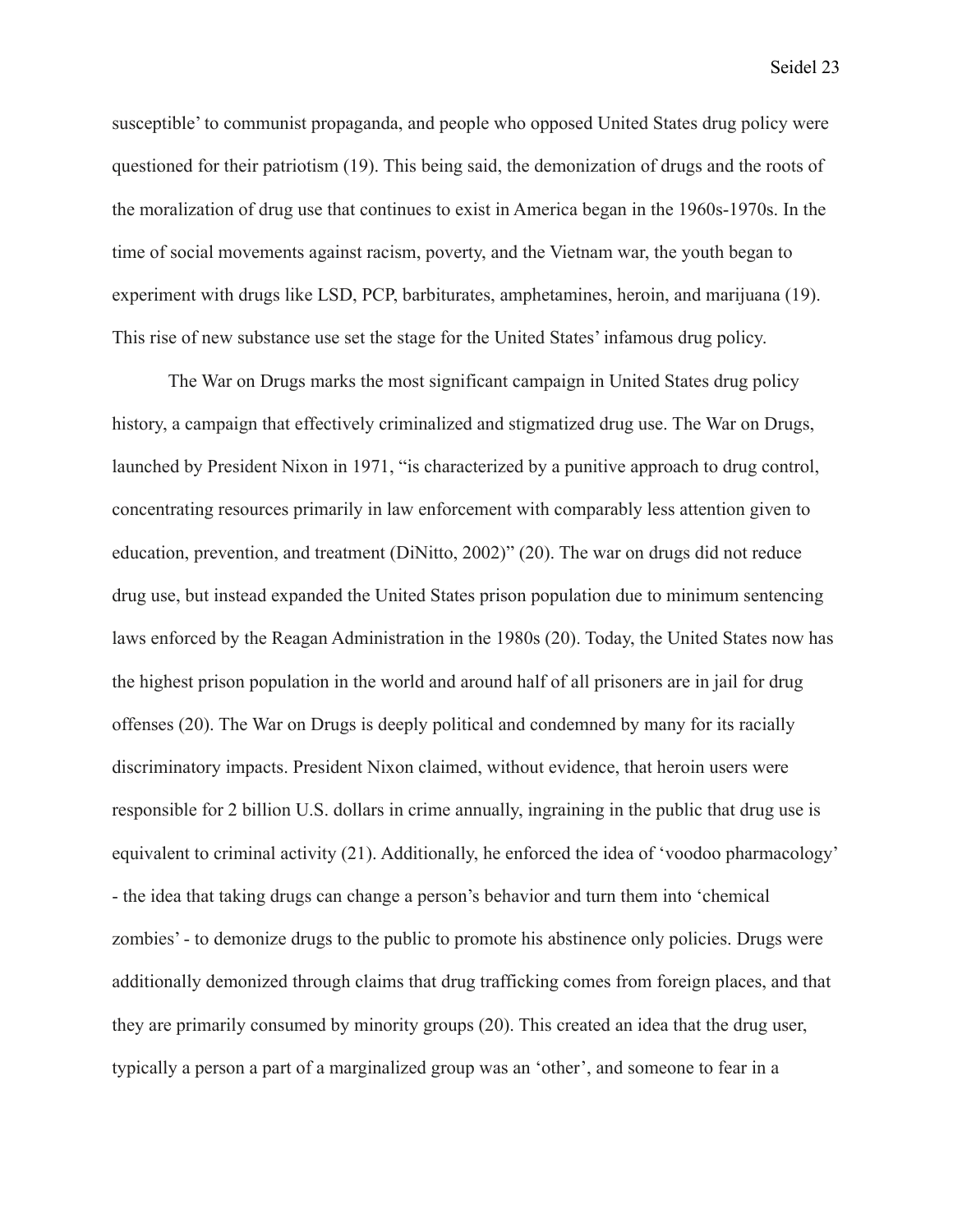political landscape that already had prejudices against minority populations. While it was suspected that the War on Drugs was deeply moralistic with a specific agenda rooted in racism instead of an evidence-based policy aimed to protect the population, the Anti-Drug Abuse Act of 1986 confirmed this for many.

The United States faced a 'crack epidemic' in the 1980's as cocaine use became more widely used in society. In the mid to late 1980's, major media outlets presented stories with false claims, relating cocaine use to violent crime, and that smokable crack was more addictive than powder cocaine (21). The media also promoted the idea that crack cocaine was primarily used by African Americans, which evoked fear and panic of crack cocaine in the white American public and policy makers. As a result, crack cocaine was stigmatized which led the Reagan Administration to enact the Anti-Drug Abuse act of 1986 - stating that 5 grams of crack cocaine, and 500 grams of powder cocaine result in a minimum of a 5 year prison sentence (21). This infamous 100:1 ratio specifically affected the black population in America. Despite knowledge that crack cocaine and powder cocaine are pharmacologically identical, this law resulted in a high incarceration rate for black Americans. In fact, "According to a report by the U.S. Sentencing Commission (1995), in the mid 1990s almost 90% of those sentenced for crack offenses were African American, even though two thirds of regular crack users were White or Latino" (21). Drug criminality laws disproportionately affect low income and minority populations in the United States, and they do not decrease drug use. Many argue that the United States uses drug use as a public scapegoat for deeper problems plaguing the country. In fact, calling the cocaine problem an 'epidemic', "allows legislators to shift the blame for many of the social problems of the 1980s including relatively high rates of unemployment and crime, from the actions of the government to the drug-taking and trafficking of individuals" (21). The United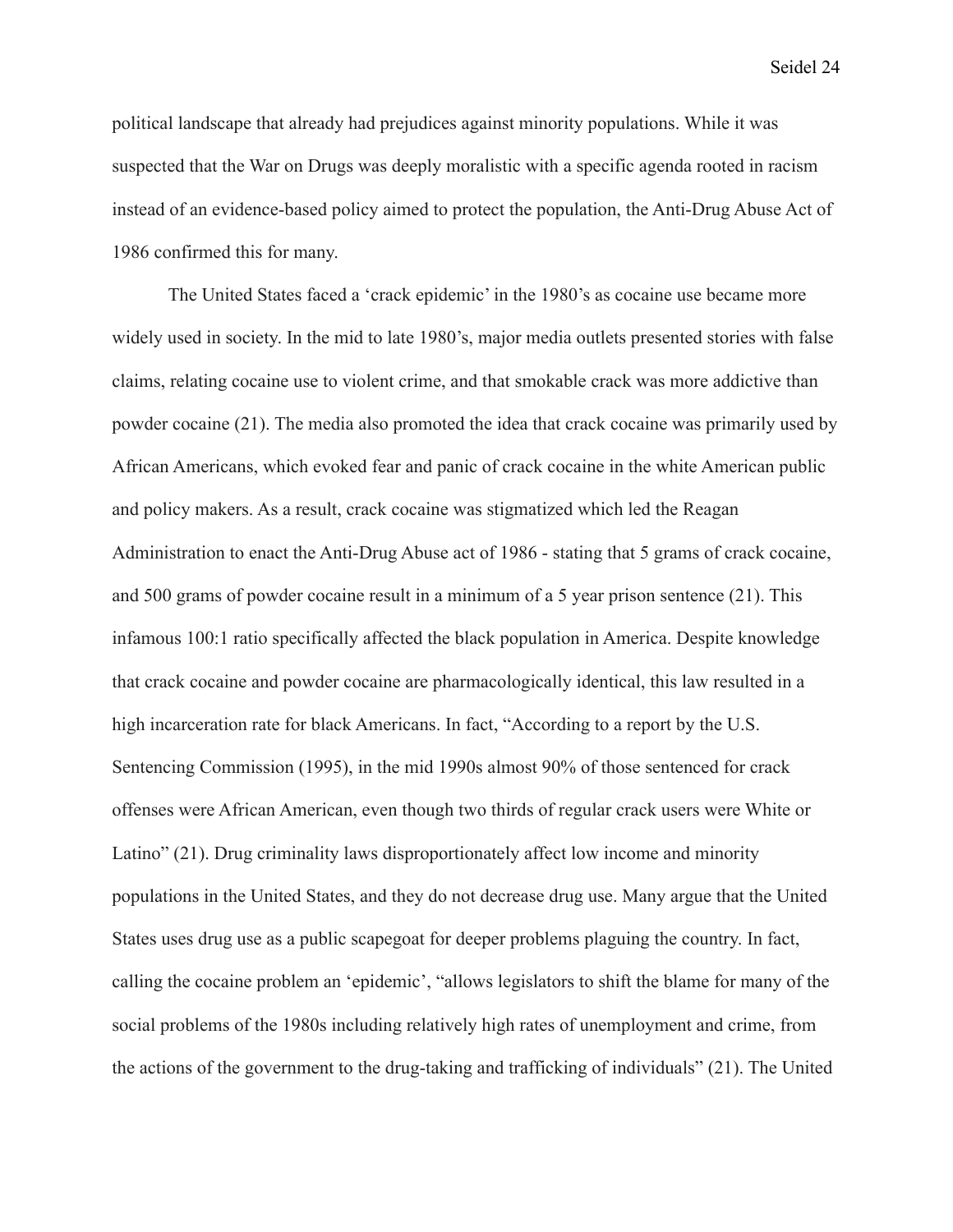States continued to push the War on Drugs agenda, influencing the public to think of drugs as evil substances, and those who take them to be criminals. These beliefs about drugs and drug use which persist today in the United States offer a moralistic perspective rather than one based on evidence. This mentality restricts countries like the United States from implementing life saving measures for people currently suffering with SUD. Additionally, it is worth mentioning that this perception of a drug user as a 'criminal' is slowly changing, as a majority of those suffering from OUD in America today are white as opposed to minorities. Finally, unlike Switzerland, the general public of the United States has not had to directly face those suffering from addiction instead relying on the media for information that is often biased. There are many factors that influence how the United States arrived at its current condition when it comes to drug use and drug policy, but a lack of humanity and understanding continues to be a key theme in what holds this country back from combatting the current epidemic.

# *Drug Policy in the Pragmatic Approach: Switzerland*

Swiss Drug policy, which is currently implemented through the four-pillar approach in response to the opioid epidemic, was able to be implemented because of Switzerland's unique political landscape. According to Dr. Uchtenhagen, implementing pragmatic drug policy was a bottom-up process (6). It required pioneers of new thought and professionals willing to break laws to implement harm reduction measures - like needle and syringe exchanges in Zürich - to initiate drug policy change (6). Once harm reduction measures were in place and it was clear that they were improving the public situation, they were expanded at local levels, eventually getting city administration approval, then working toward achieving cantonal and federal policy. In Switzerland's direct democracy, Swiss citizens can submit laws for initiatives or request referendums for legislation to be adopted (for local, cantonal, or federal level) (4). These laws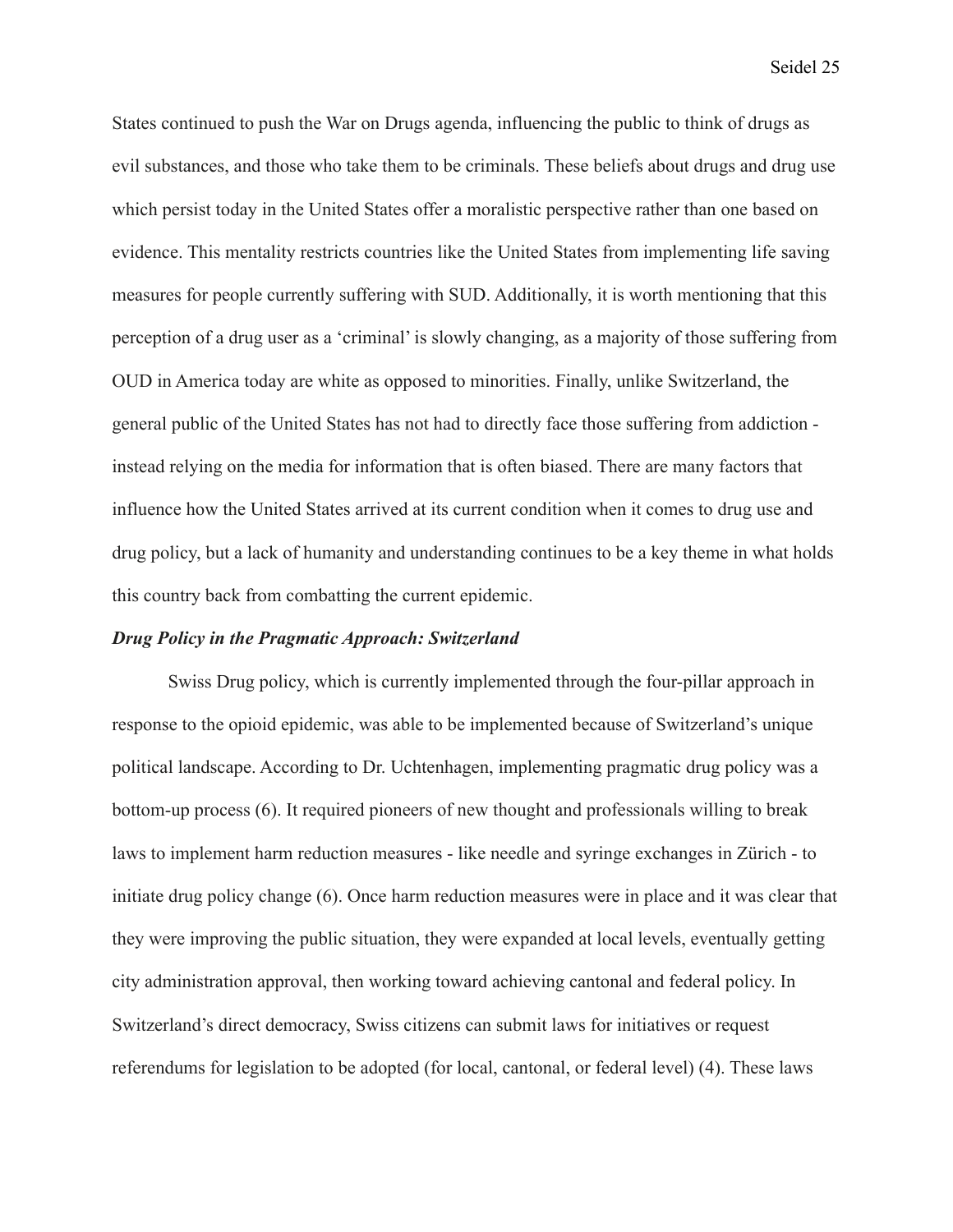can be voted on by the general public with a specific number of citizen signatures agreeing to vote. At the local level, drug consumption rooms were the first harm reduction measure to be voted on. This initiative was rejected by the population in Zürich, Sankt Gallen, and Luzern but accepted by Schaffhausen (4). The rejection of these sites specifically in Zürich demonstrated the need to educate and convince the public of the benefits of harm reduction measures, as well to mitigate fear that specific measures will promote drug use. Prior to the four-pillar policy being implemented into federal law, but when harm reduction was taking place throughout Switzerland, there were two groups requesting drug policy ballot initiatives in 1993 and 1994 (4). The first group called 'Youth Without Drugs' came from the conservative population and wanted to reduce the already-in-place harm reduction measures like opioid maintenance treatment and replace them with abstinence only measures (4). The other was called 'Droleg', a group from the opposite side of the political spectrum which called for the legalization of all illicit drugs and a regulation of the market (4). The existence of two political extremes on this topic created an opportunity for a pragmatic conversation about middle ground drug policy which would eventually be the four-pillar policy. Dr. Uchtenhagen, who contributed to the cultivation of the four-pillar policy, was not only responsible for building up harm reduction services but also for informing the public to generate support for this approach (6). Through compiling texts and materials for the print press as well as doing televised interviews, Dr. Uchtenhagen was a key factor in influencing the public to support this new policy (6). In 1997 and 1998 the two extreme political initiatives were defeated by the public in significant margins demonstrating positive support for a middle ground approach (4). Additionally, in 1999, a national referendum to stop heroin assisted treatment was defeated by the public showing public favor for harm reduction (4). It was not until 2008 that the Swiss population voted to officially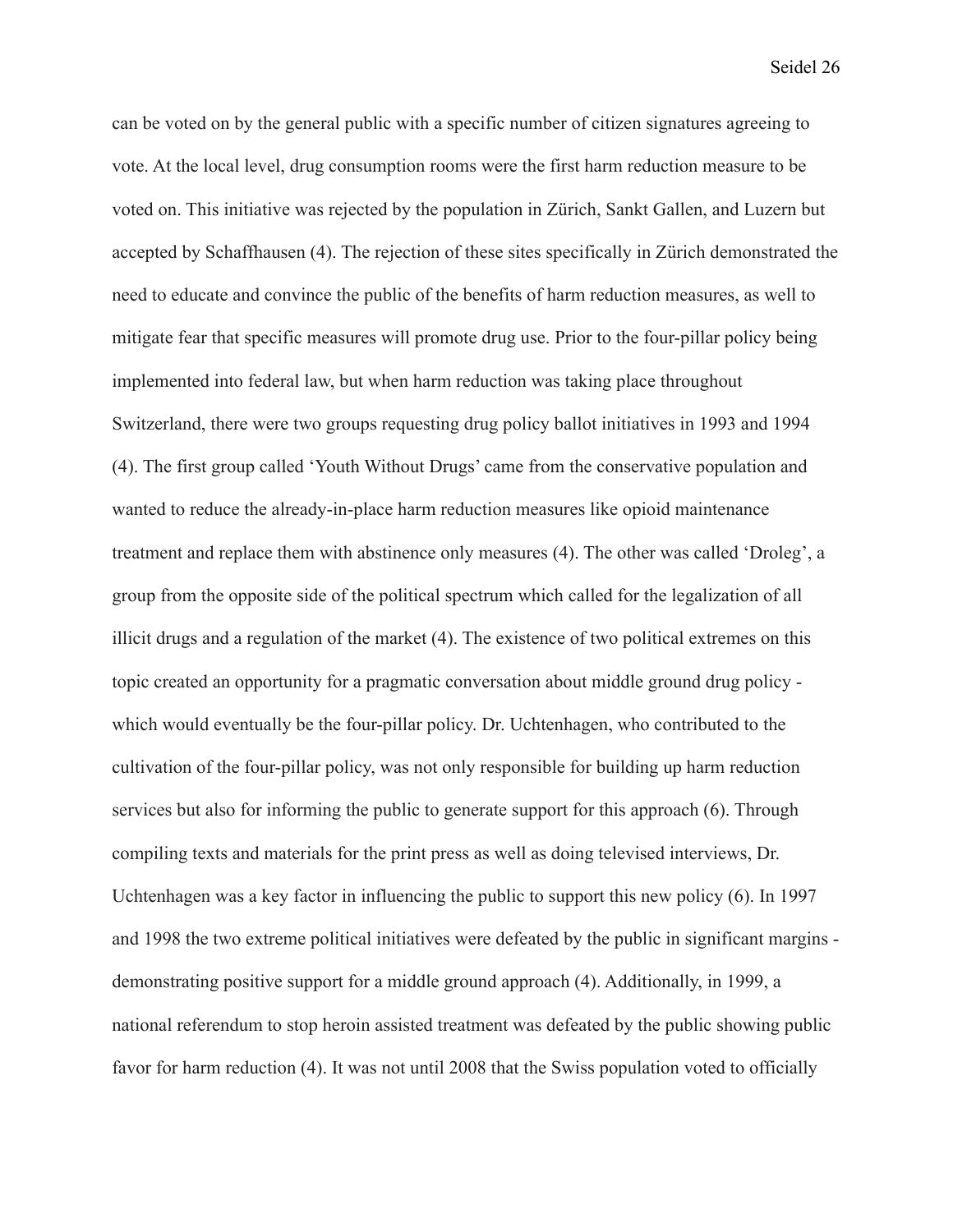institutionalize harm reduction and implement heroin maintenance treatment into law. This took many years to enter law because of a desire and recommendation by experts to include the decriminalization of drugs and legality of cannabis into this law. Eventually in 2008, harm reduction and cannabis were voted on separately, in which the harm reduction and HAT policies were adopted, and the legalization of cannabis was denied (4).

The four-pillar policy, which is the standard approach to Swiss drug policy and implementation includes prevention, treatment, harm reduction and law enforcement (22). Prevention - which includes general health promotion, and early detection of health issues or risk factors for addiction takes into account a person's environment and situation which may put that person in a vulnerable position (23). Treatment includes opioid substitution treatment with buprenorphine and methadone, heroin assisted therapy as a last resort for people who did not have success with OST, and therapy and counseling services (23). Harm reduction includes services like drug consumption rooms where people can use under medical supervision in a safe and unstigmatized place, drug checking services where people can test the contents of their drugs prior to use, and needle and syringe exchanges to prevent the spread of infectious diseases (23). Law enforcement is the fourth pillar which is under the jurisdiction of each canton and which is responsible for executing the details of the Swiss Narcotics Law (23). While the four-pillar policy marked a major change for Switzerland in drug policy - drug laws continue to evolve. In 2012 the country voted to decriminalize personal use and possession of cannabis, resulting in an administrative fine rather than a criminal charge if caught by law enforcement (4).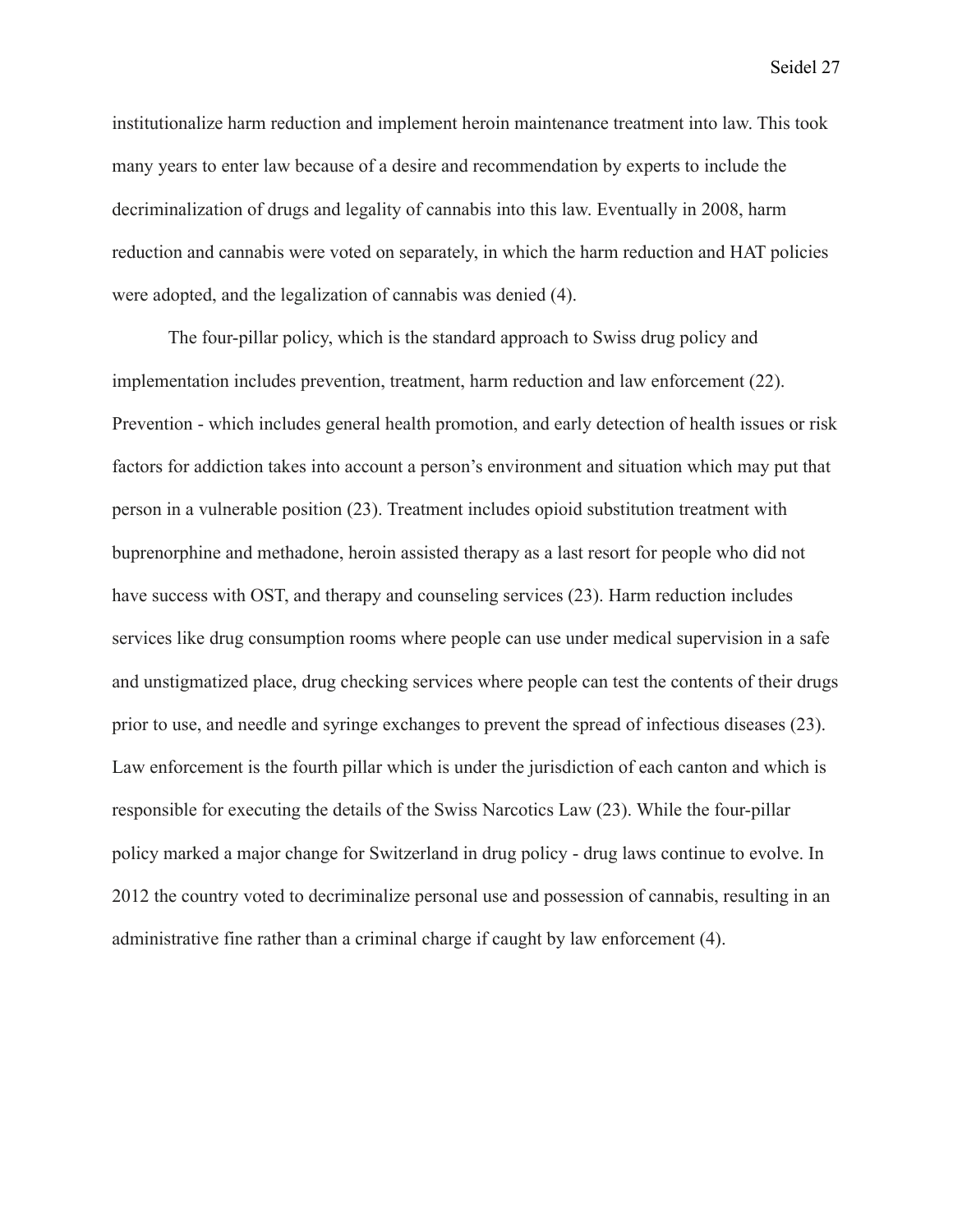# *Drug Policy in the Pragmatic Approach: Portugal*

Current Portuguese drug policy based on humanism and pragmatism was first established in 1999 with the National Strategy in the Fight Against Drugs (8). Because of the social and political landscape mentioned above, this strategy received 160 million euro in funding and included guaranteed access to drug treatment, promotion of social integration, more harm reduction services, free testing, shelters, and pill testing programs (8). This strategy also included support for the Law 30/2000 which decriminalized all illicit drugs (8). With the implementation of Law 30/2000 in 2001, additional laws have surfaced to define this decriminalization law. Specifically, if a person is caught with drugs but has less than a 10 day supply as defined in Portaria 94/96 Law, their drugs are seized and they are referred to the local Commissions for the Dissolution of Drug Addiction (CDTs) (8). This administrative system includes professionals, social workers, and lawyers, and they offer comprehensive care through a broad network. This network includes but is not limited to treatment, child protection, primary care services, mental health services, and employment services, and each of the 18 Portuguese regions has one central CDT (8). Additionally, there remain strict laws for drug trafficking and manufacturing (8). In recent years, the National Plan for the Reduction of Addictive Behaviors and Dependencies is implementing strategies targeted toward gabling and internet addiction as well as illicit drug use with core principles of humanism and pragmatism still in place (8).

#### *Drug Policy in the Pragmatic Approach: The Netherlands*

Dutch drug policy is seen as 'tolerant'. As previously mentioned, Dutch drug policy change began with the 1976 revision of the Opium Act which classified cannabis products separately from substances with an unacceptable risk (18). This was done with public health benefits in mind - to hopefully separate the 'hard drug market' with the 'soft drug market' that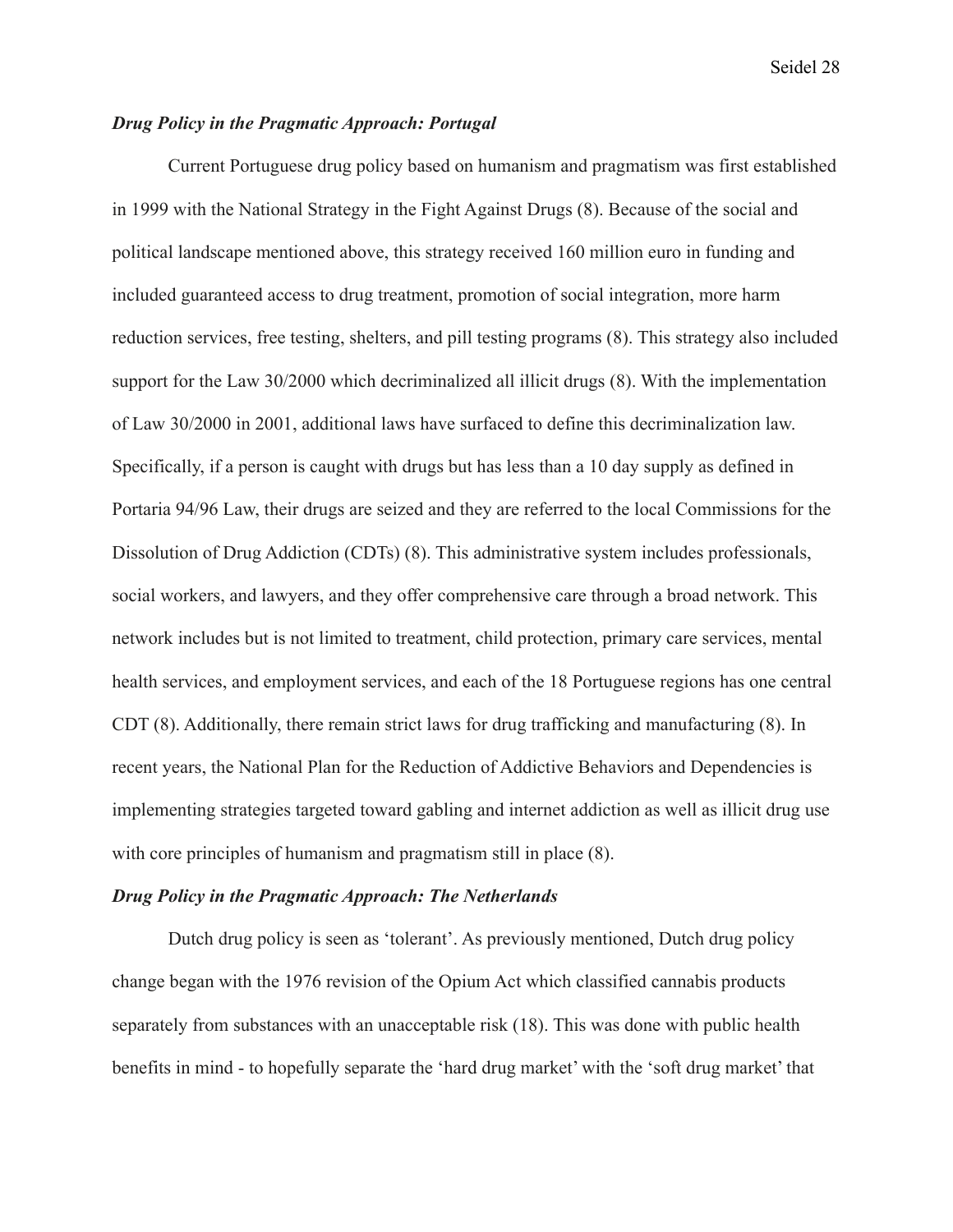posed less of a threat to health (18). Dutch drug policy implements the expediency principle, or the idea prosecution would only occur if it was in the public interest (24). This being said, law enforcement agreed to tolerate thirty grams worth of cannabis possession (24). This policy is founded on the basic idea that "users should be treated from a medical point of view with adequate social assistance, whereas the criminal justice system should be used only against criminal entrepreneurs" (24). This tolerance policy allows for the existence of 'coffee shops' which are regulated under the expediency principle and left alone if they do not advertise, do not sell hard drugs, don't contribute to public nuisance, do not sell to minors, and do not have large stocks of cannabis (24). However, in 78% of Dutch municipalities, coffee shops are not tolerated at all (24). Additionally, in 1993, other substances joined this list which was renamed 'other substances' (24). In response to the growing heroin use and public nuisance in the street, law enforcement decided to tolerate small scale heroin markets and consumption in empty houses because it decreased heroin use presence in the streets during the height of opioid use. The regulations afforded to the coffee shops were quietly applied to these spaces, including no advertising, nuisance, no youth inside, and consumer amounts only (4). Additionally, the Netherlands has a history of implementing harm reduction measures where necessary. Small scale needle exchange existed in the early 1970s, but the official Needle and Syringe Exchange Programmes was introduced after the first reports of HIV among injecting drug users (18). In response to opioid addiction, methadone detoxification was introduced in 1968, and the methadone maintenance program was officially pioneered in 1997 (18). Heroin assisted treatment, which was introduced in 1996, was registered as legal medication for treatment of 'chronic, treatment-resistant heroin-dependent patients' in 2006 (18). Additionally, consumption rooms were opened after 1995 in most major cities. All of this being said, drug use in the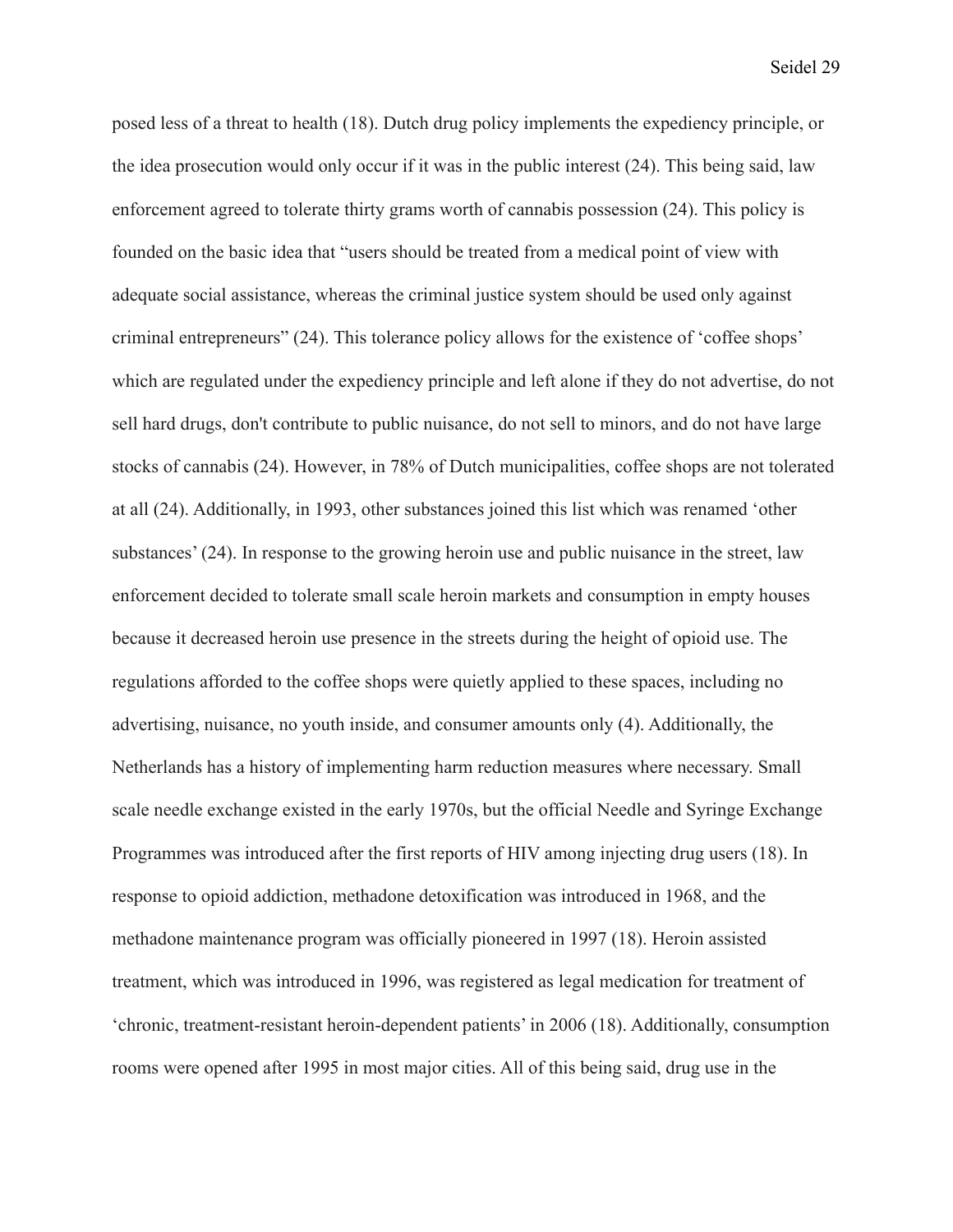Netherlands is not legal, but it is more tolerated than other countries, with a focus on comprehensive care rather than criminality.

#### *Drug Policy in the Moralistic Approach: The United States*

Moralistic drug policy in the United States begins with the War on Drugs policy. The Comprehensive Drug Abuse Prevention and Control Act of 1970 included the important Controlled Substance Act in Title II (25). This Act classifies all drugs under five schedules according to their supposed risk factors, potentials for abuse, and medical purpose. Unlike the Netherlands, the United States opted to schedule marijuana and heroin into the same Schedule I category with the highest potential for abuse, risk to public health, and no legitimate medical purpose (25). Cocaine and methamphetamines were placed in Schedule II. Additionally, in 1973, the Drug Enforcement Administration was established, which derives its authority from the legal framework of drug scheduling (25). While heroin use was of main concern to the United States in the 1960s and 1970s, the 'crack epidemic' of the 1980s provided an opportunity for new drug policy for the federal government. President Raegen, perhaps the leader of the moralistic approach, publicly stressed the importance of law enforcement and criminal justice in handling drug abuse (25). The Anti-Drug Abuse Act of 1986 allowed for certain controlled substance analogues to be treated as Schedule I substances, and established a minimum prison sentencing for possession, as mentioned previously (25). This Act, which criminalized crack cocaine 100 times harsher than powder cocaine was eventually reduced to an 18:1 ratio in the Fair Sentencing Act of 2010 (25). Additionally, the Anti-Drug Abuse Act of 1988 created new criminal penalties, including minimum prison sentence penalties for drug offenses involving minors (25).

Current policies differ depending on the drug in question, each state, and the political affiliation of each state. Most drug policies include increased criminalization of drugs, including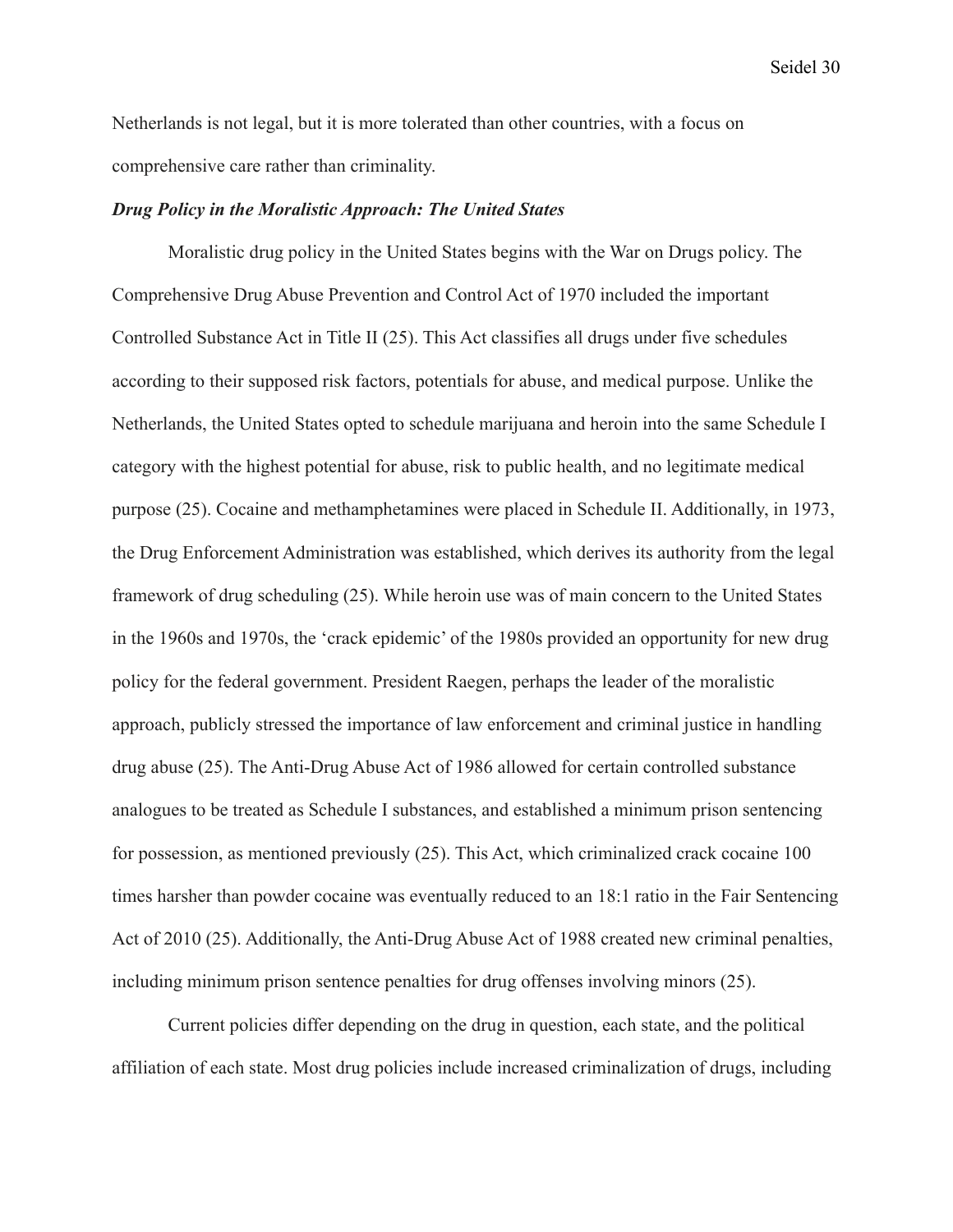the Comprehensive Methamphetamine Control Act of 1996 which targeted methamphetamine use, and the Illicit Drug Anti-Proliferation Act of 2003 which targeted MDMA use in party scenes, which was added to Schedule I (25). In response to the new manufacturing of synthetic drugs, the DEA has responded by temporarily placing 33 synthetic substances on the Schedule I list since 2002 - increasing their authority to criminalize and punish drug users (25). In 2012, the Synthetic Drug Abuse Prevention Act of 2012 was passed by Congress to permanently schedule synthetic substances as Schedule I drugs. No new laws have been implemented in response to the opioid crisis, however, due to expert opinions, Congress is beginning to recognize the connection between law enforcement crackdown on prescription drugs, and the growing heroin abuse (25). Marijuana policy offers a demonstration for the vast differences that exist in the United States for drug policy. Even though Marijuana is a Schedule I drug, which prohibits the manufacturing, distribution, dispensing and possession of the drug, many states have chosen to deviate from federal law and decriminalize or legalize marijuana for recreational and or medical use (25).

The United States is a unique political landscape, where states have individual autonomy to enforce current, or implement new laws through public vote. Because of this, and the wide differences in political ideology, many states differ from each other in terms of drug policy and harm reduction techniques - the same trend is seen even within states at local levels between urban and rural communities. For example, Oregon has some of the most pragmatic approaches to drug policy seen in the United States. The state, which legalized regulated cannabis use, was the first state to legalize psilocybin for mental health treatment and decriminalize personal use of hard drugs (26). This being said, Oregon has some of the most progressive policies for harm reduction and prevention of OUD. Specifically for syringe possession and distribution as of 2019, possession of drug paraphernalia is not criminalized under law (27). In fact, syringes are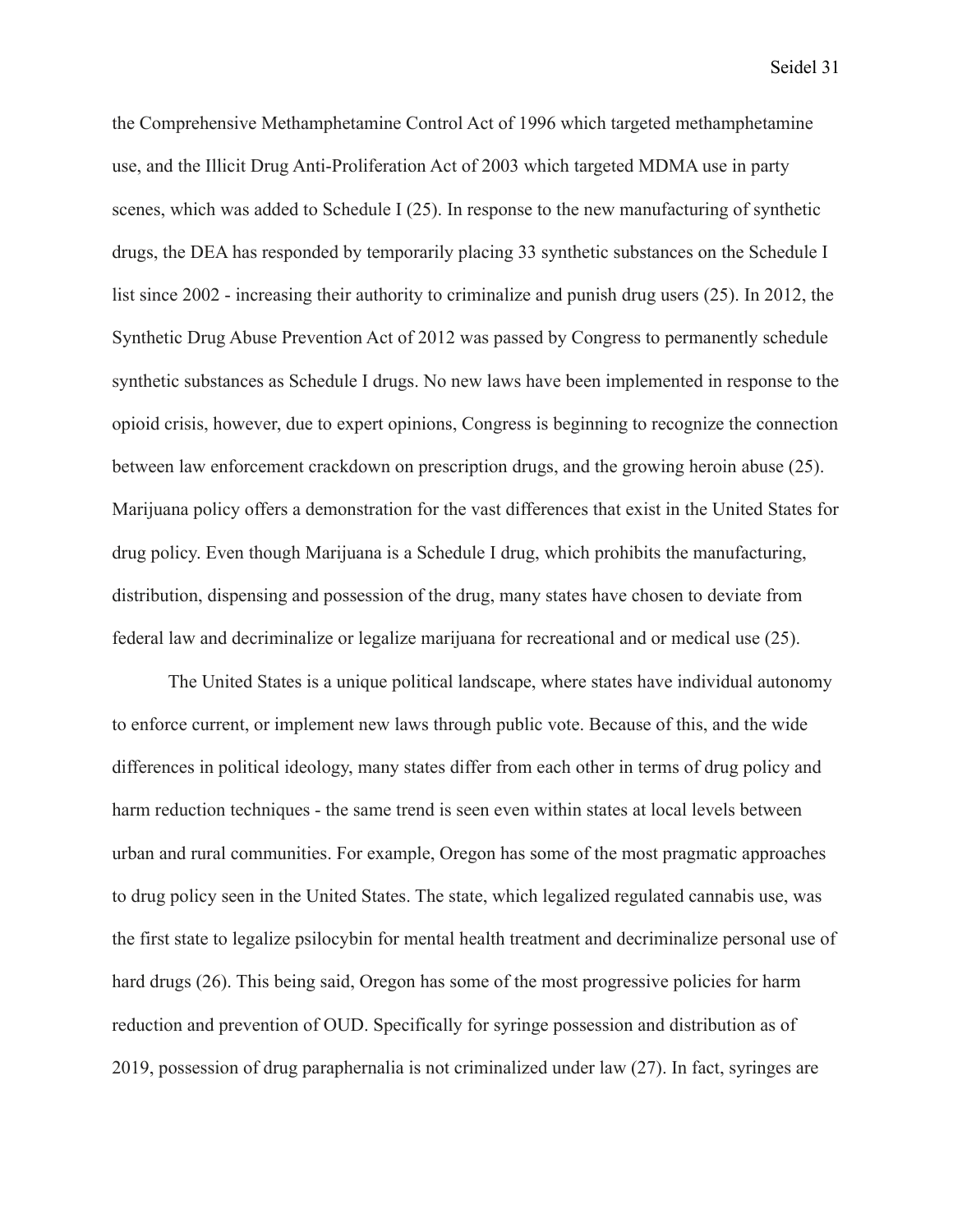excluded from the law that punishes the selling or distribution of drug paraphernalia through a civil fine (27). This being said, there are no laws permitting needle exchange, but the ambiguity allows for needle exchange to exist in Oregon (27). Additionally, naloxone, which is used to temporarily reverse opioid overdose symptoms and improve overdose outcomes, allows pharmacists to prescribe naloxone (27). Finally, under the Good Samaritan Law in Oregon, the person who overdoses has the same protections as the person who reports an overdose - neither can be arrested or prosecuted because of affiliation with drug use (27). In contrast, in Alabama, which tends to take a moralistic, and conservative approach to drug policy states that the use, possession and delivery of drug paraphernalia including syringes are illegal (27). Additionally, there are no laws that authorize syringe exchange programs (27). The Naloxone standing order in Alabama allows for pharmacists to give naloxone to people who are at risk of an overdose or their family or friends, but it requires a written explanation on the need for the drug (27). Finally, Alabama does have a Good Samaritan law, but this law does not provide immunity to the person who has overdosed (27). Nationally, the United States allows for OST with methadone and buprenorphine, however prescription for buprenorphine requires physicians to have a licensed waiver, a requirement most do not have, which creates gaps in treatment (28).

This range in law creates a range in availability and services. In an interview with Dr. D'onofrio, she describes the environment at her emergency department for patients who come in with OUD. At the physician level, her department expects that providers should be able to identify those suffering with OUD, treat them if possible, and provide harm reduction strategies to patients and their families (29). Providers are expected to educate patients about where to get safe needles and the dangers of needle sharing. Additionally, the hospital provides vans to travel around New Haven, Connecticut engaging in needle exchange in vulnerable areas (29). While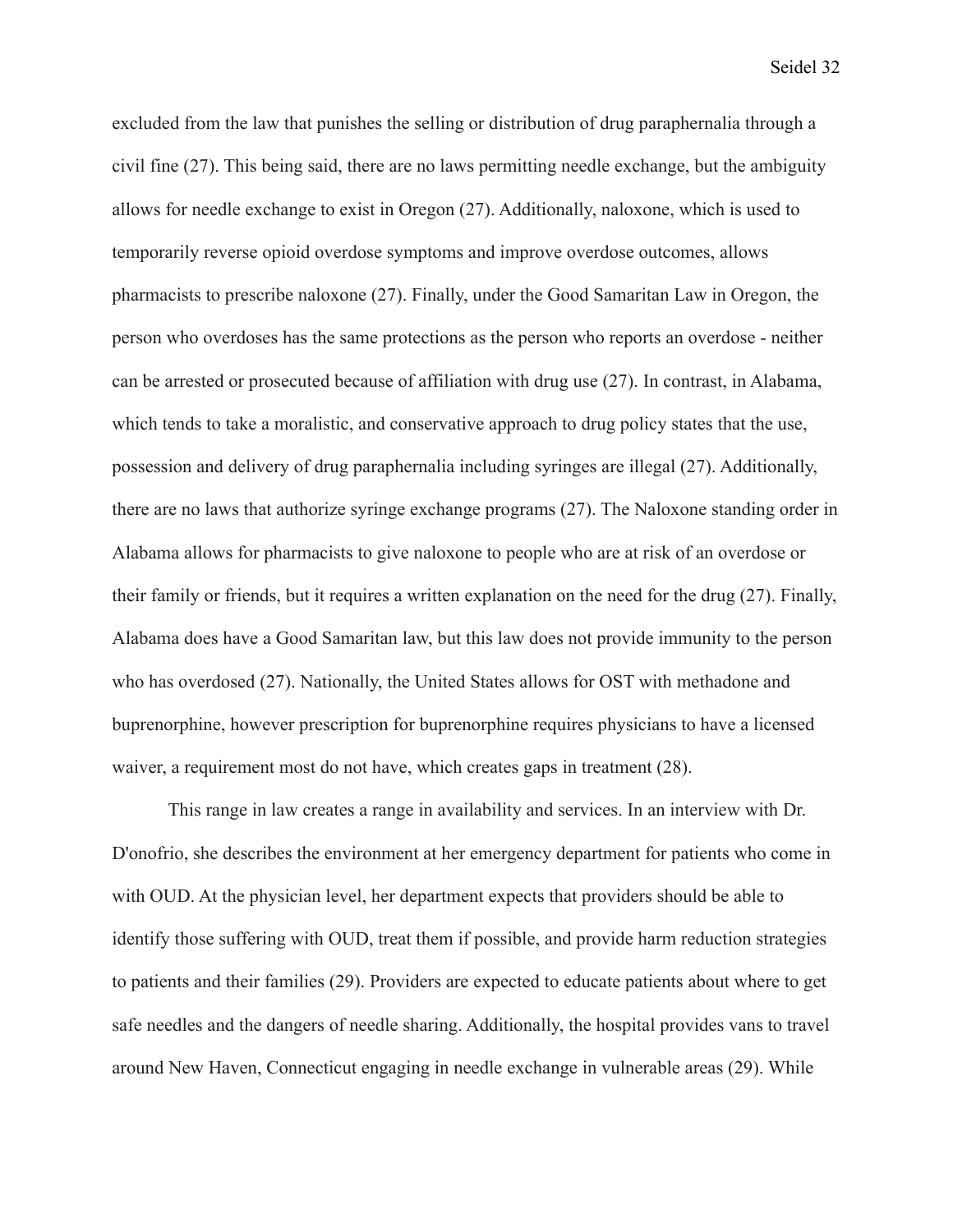New Haven and other cities provide some harm reduction services, rural areas, which were particularly hit by the opioid epidemic, lack many of these resources.

# *Outcomes in the Pragmatic Approach*

The opioid epidemic experienced in Switzerland and Portugal, as well as the overall drug crisis in the Netherlands were improved through their pragmatic approach to drug policy. In Switzerland, "between 1991 and 2010, overdose deaths in the country decreased by 50 percent, HIV infections decreased by 65 percent, and new heroin users decreased by 80 percent" (30). In Portugal, decriminalization had dramatic effects on health outcomes as well. In fact, after decriminalization, "overdose deaths decreased by over 80%", "prevalence rate of people who use drugs that account for new HIV/AIDS diagnoses fell from 52% to 6%", and "incarceration for drug offenses decreased by over 40%" (31). Portugal could continue to improve these numbers with increased access to harm reduction techniques including take-home naloxone, drug consumption rooms, and heroin assisted therapy (31). The Netherlands, who has continued to adopt different pragmatic approaches as they seem necessary also have had positive results associated with their strategy. Along with Belgium, the Netherlands has the lowest HIV incidence rates in Europe, and less than 5% of HIV infections are associated with intravenous drug use (18). Additionally, because there are low rates of injection drug use, there is a lower risk for overdose and HIV infection, which contributes to high survival rates of people who use heroin or cocaine in the Netherlands (18). The pragmatic approach these countries took were successful for many reasons. One reason is that it takes the medical, rather than criminal approach to drug addiction. With the recognition that SUD is a disease which requires medical intervention, patients are able to receive treatment and begin the process of reintegration into society. This view reduces stigma against drug use and encourages people to seek help.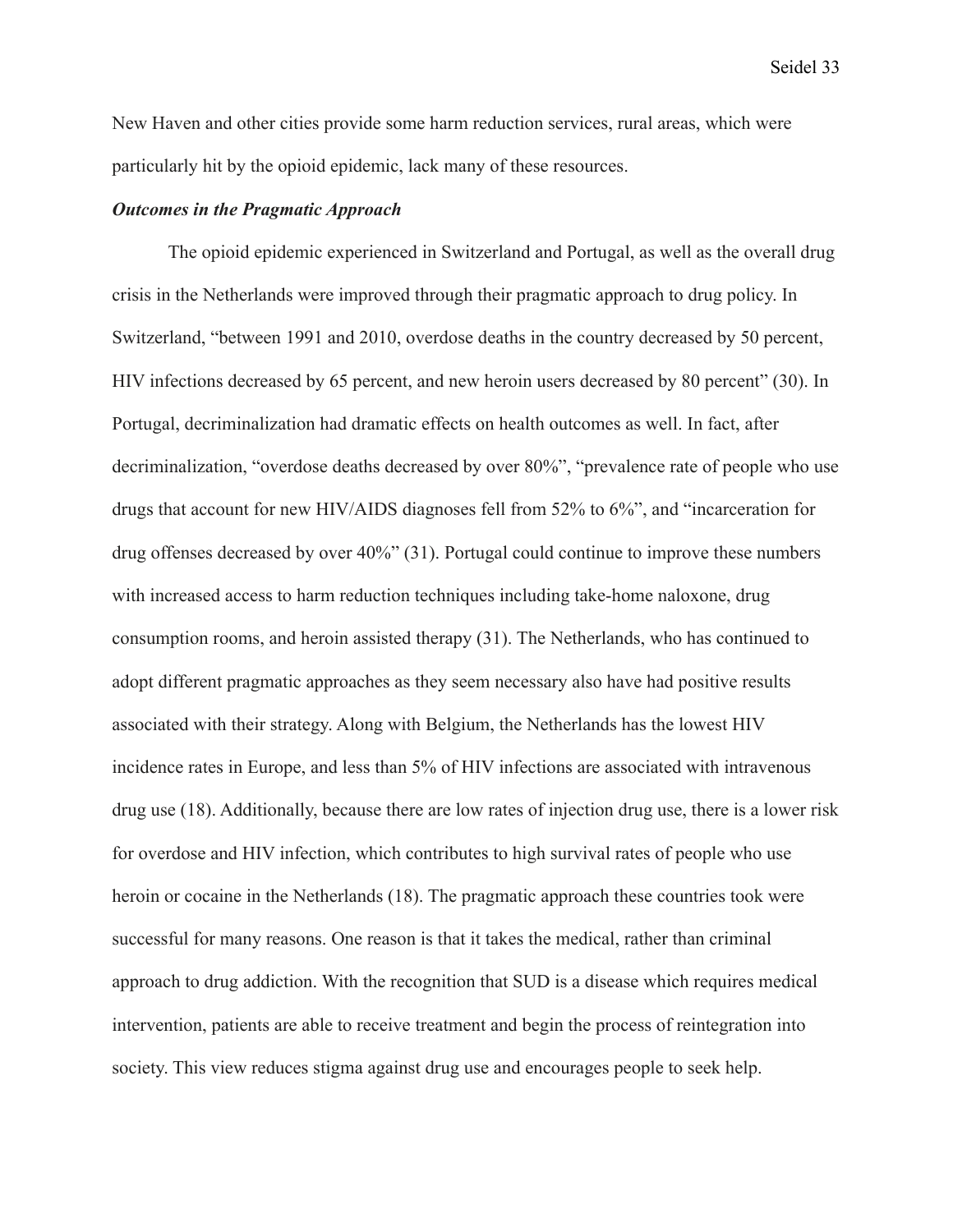Additionally, a key factor in the success of the pragmatic approach is offering options to people who suffer from substance abuse disorder (6). While some people aim to live a drug-free life and therefore need detoxification services, others do not feel they can survive without opioids and should have access to services like HAT that support their needs. All approaches are important in ensuring the population's needs are met (6). Finally, comprehensive services and access to these services was extremely important in ensuring the efficacy of these strategies. In the Netherlands for example, Rainbow Foundation in Amsterdam is a site that cares for the homeless and drug addicted population where they offer tea, coffee, food, showers, and clean clothes, as well as drop in centers, user rooms, easy access to connect with a social worker, guidance to users families, needle exchange, work projects and daytime activities (32). These types of service support people beyond their addiction by helping people reintegrate into society through different means. Having available and affordable access to healthcare and addiction treatment is essential in reaching affected populations. Moreover, by implementing humanity into approaches to drug abuse and policy, the outcomes benefit society as a whole.

#### *Outcomes in the Moralistic Approach*

As a result of the moralistic approach which favors criminality over public health in response to drug use and addiction, the United States has seen increases in mass incarceration and opioid use. The Drug Policy Alliance records numerous statistics as a result of Drug War policy (33). They record that in 2020, over 1 million arrests were for drug law violations, a majority of which were for personal possession (33). Additionally, despite that black people make up 13% of the United States population and use drugs at similar rates as white people, they make up 24% of those arrested (33). The number of people currently incarcerated in the United States is 2.3 million, and 20% of that number are there for drug offenses (33). Moreover, less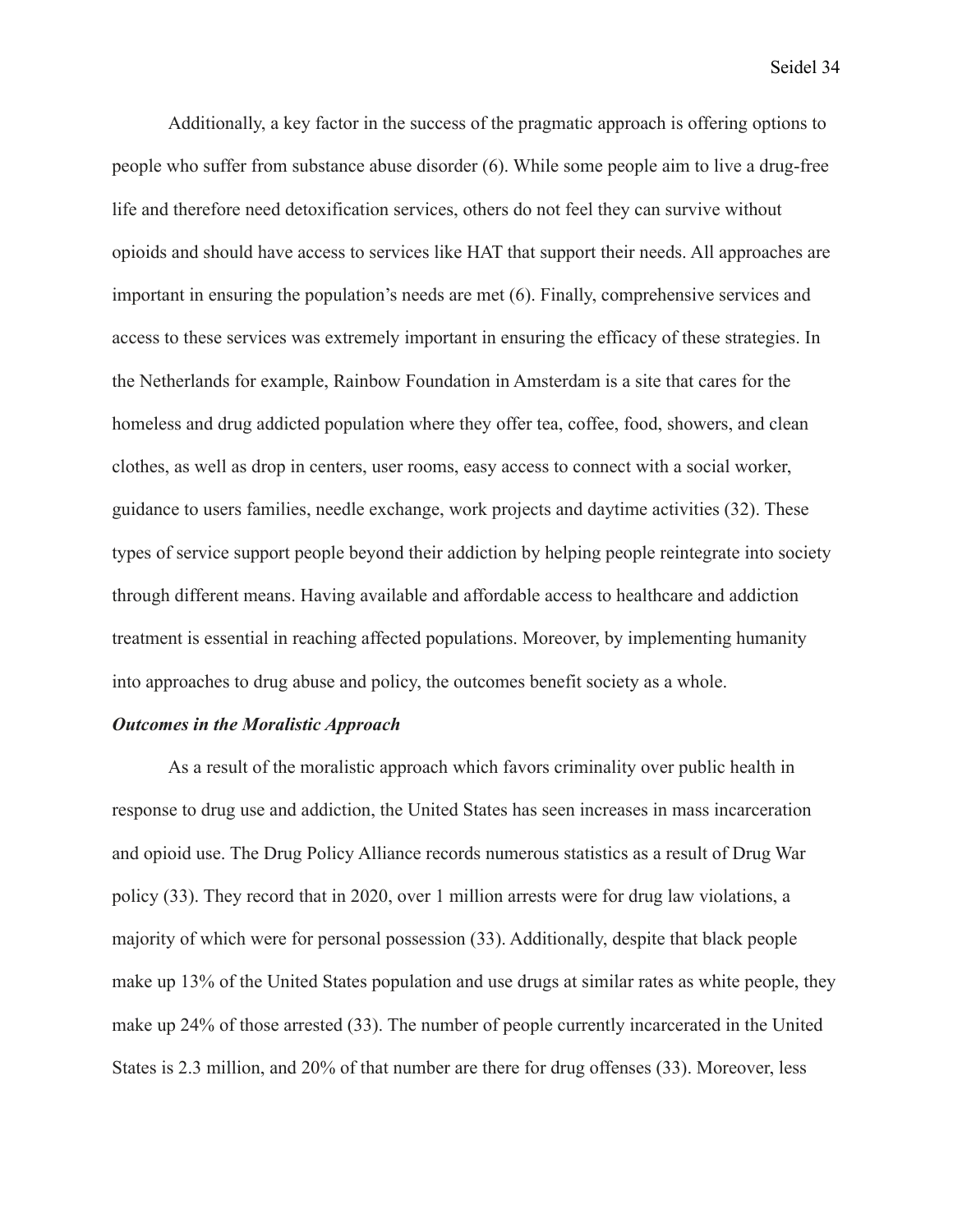than 1% of prisons in the United States offer buprenorphine or methadone substitution treatment, demonstrating the gap in access to healthcare for this population (33). In terms of harm reduction for OUD, only 27% of outpatient treatment programs offer buprenorphine, methadone or naltrexone for addiction treatment (33). Additionally, 50% of drug courts require that these programs discontinue medication treatment after 30 days (33). This demonstrates that despite evidence that OST works to improve health outcomes for patients with OUD, the United States is hesitant toward implementing programs and long term prescription of these medications. This may be explained due to fear that patients will become 'addicted' to opioids in OST, a fear that may be due to the over prescription of opioids that kickstarted the opioid epidemic in the United States. All of these factors contribute to the growing drug overdose deaths occurring in the United States - with the pandemic only exacerbating these statistics. Between 2019 and 2020, all drug overdose deaths increased from 71,130, to 92,425 (33). Per drug, fentanyl and fentanyl analogues currently contribute to a majority of overdose deaths (33). In 2020, heroin resulted in 13,252 overdose deaths, and prescription opioids resulted in 13,505 deaths (33). Illicitly manufactured fentanyl and fentanyl analogues, however, resulted in 56,865 drug overdose deaths (33). As mentioned previously, the rise in fentanyl, which began in 2014-2015, filled the gap that occurred as a result of restrictions on prescription opioids and now dominates the illicit market (33).

High rates of opioid use and overdose deaths in the United States are a result of multidimensional factors which the pandemic illustrated. Scientists speculate that the rise in opioid use and overdose during the pandemic is a result of the combination of a dangerous drug supply, disruption in treatment and support during the pandemic, social isolation, and increased social and economic stress (34). The Recovery Research Institute evaluated the data released by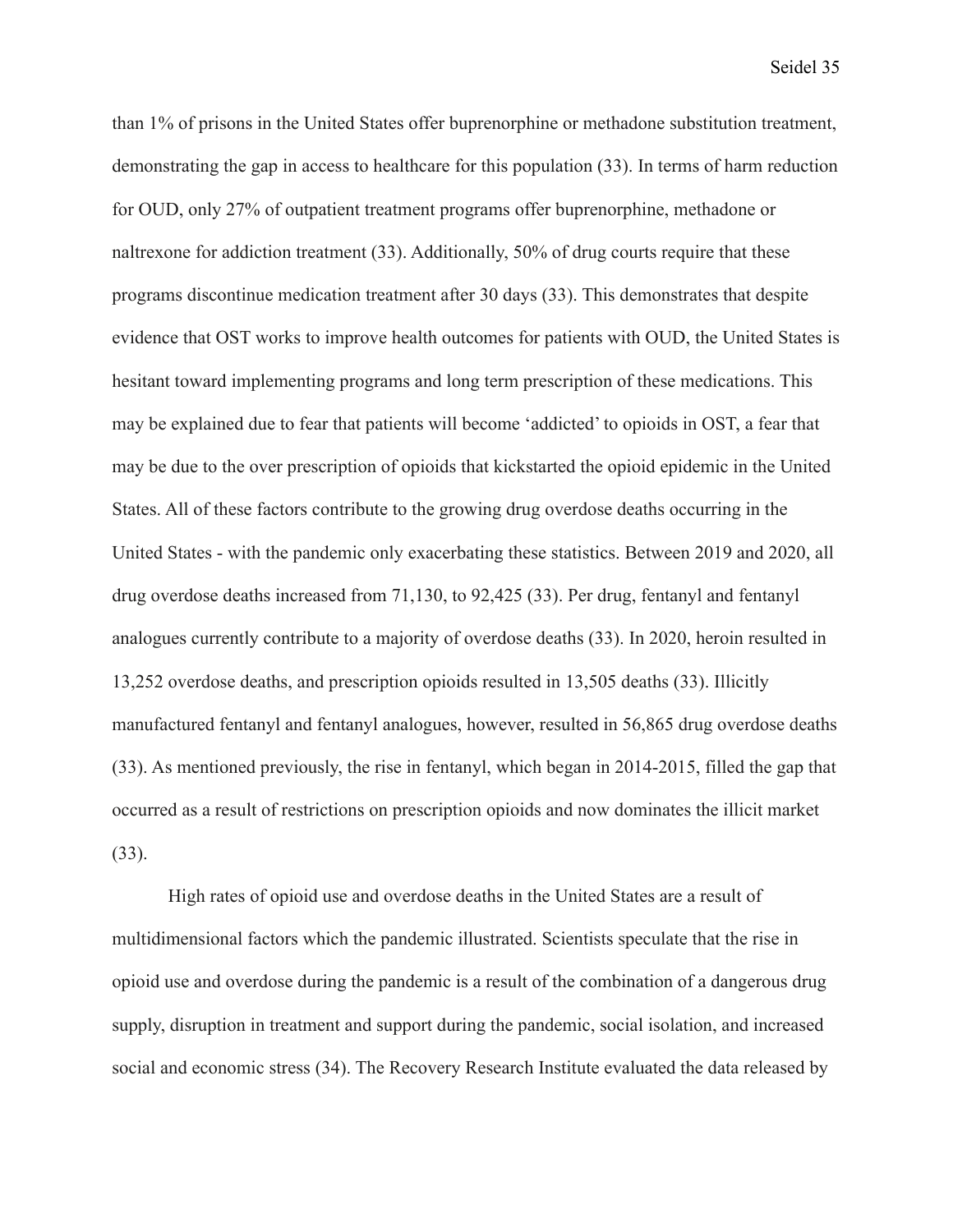the Center of Disease Control and found disparities in the United States for those particularly affected during the pandemic. They found that the East-South-Central census division (for example Alabama and Kentucky) had the highest increases in overdose deaths in 2020, while the New England region had the lowest (34). Additionally, they found that for example West Virginia - a rural state with minimal access to harm reduction services like needle exchange and OST - had a 178% increase in overdose deaths from May 2019 to May 2020, while Connecticut where Dr. D'onofrio practices - saw an increase of only 14% (34). Additionally, this institute addresses that only 20% of people with OUD receive specialty treatment, and of these people, only a third receive evidence based treatment such as OST (34). These statistics represent that while the United States as a whole has a gap in resources compared to some European countries, gaps in resources occur at state and local levels as well. Rates of opioid use and overdose will continue to plague the United States until substantial change is made.

#### **Call to Action**

It is clear that evidence-based pragmatic approaches to drug use and drug policy fair better outcomes than law enforcement-favored moralistic approaches. While it may take countries like the United States a long time to approve programs like heroin assisted treatment due to distrust of prescribing opioids, let alone heroin, there are smaller steps that can be taken to prevent harm for people who use drugs. The first step could include improving treatment and outcomes at the emergency service level. Stigma about drug use reduces the likelihood that people struggling with addiction will seek help. In fact, 5% of patients that are treated for nonfatal overdose deaths die within one year (35). Dr. D'onofrio credits this high number to provider stigma, noting how patients report that providers don't treat them as if they have a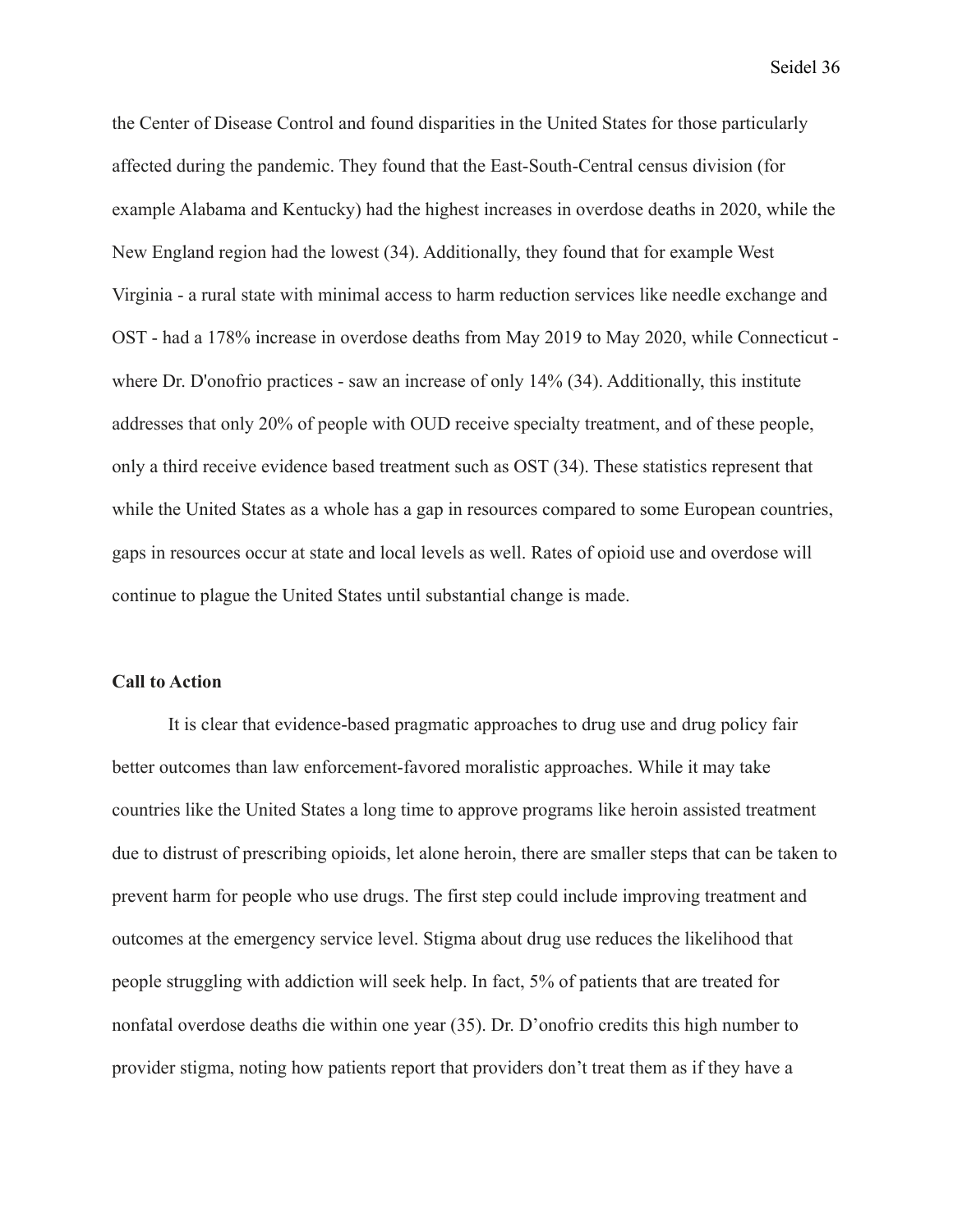disease (29). Since emergency departments are typically the first point of access where people struggling with addiction connect with providers, improving care in emergency departments could be a promising first step. Specifically, "through reforms such as eliminating the burdensome regulatory requirement for obtaining a DATA 2000 waiver to prescribe, allowing prescriptions for buprenorphine, and requiring naloxone distribution, we can overcome barriers to treatment" (36). Stigma about the use of medication to treat patients with OUD at the patient, provider, and community level, coupled with gaps in comprehensive education about OST and myths about the role medication serves in the treatment process limits access to treatment for patients who are suffering (36). While change is important at the emergency department level, comprehensive change is needed outside of this level to reduce the number of patients who enter the emergency department for OUD. Specifically, harm reduction services in the United States need to be expanded. Funding for these services could be provided by reallocating War on Drug funds. It is estimated that taxpayers in the United States will spend 3.5 billion dollars in 2021 funding the Drug Enforcement Agency (33). Moreover, each year the United States spends approximately 47 billion dollars enforcing drug prohibition (33). With a stricter focus on evidence-based interventions rather than incarceration, the United States could improve quality of life for people suffering with SUD and reduce overdose deaths. Additionally, high rates of drug use and addiction often represent deeper challenges within society which need to be addressed at the root level to improve outcomes. Social and economic factors including access to affordable housing, education, employment and healthcare influence how vulnerable populations are affected by drug use and addiction. Specifically in the Netherlands, a focus on comprehensive care by investing in sheltered housing, integration of drug treatment, services for public mental health care and homelessness as well as criminal justice interventions, improved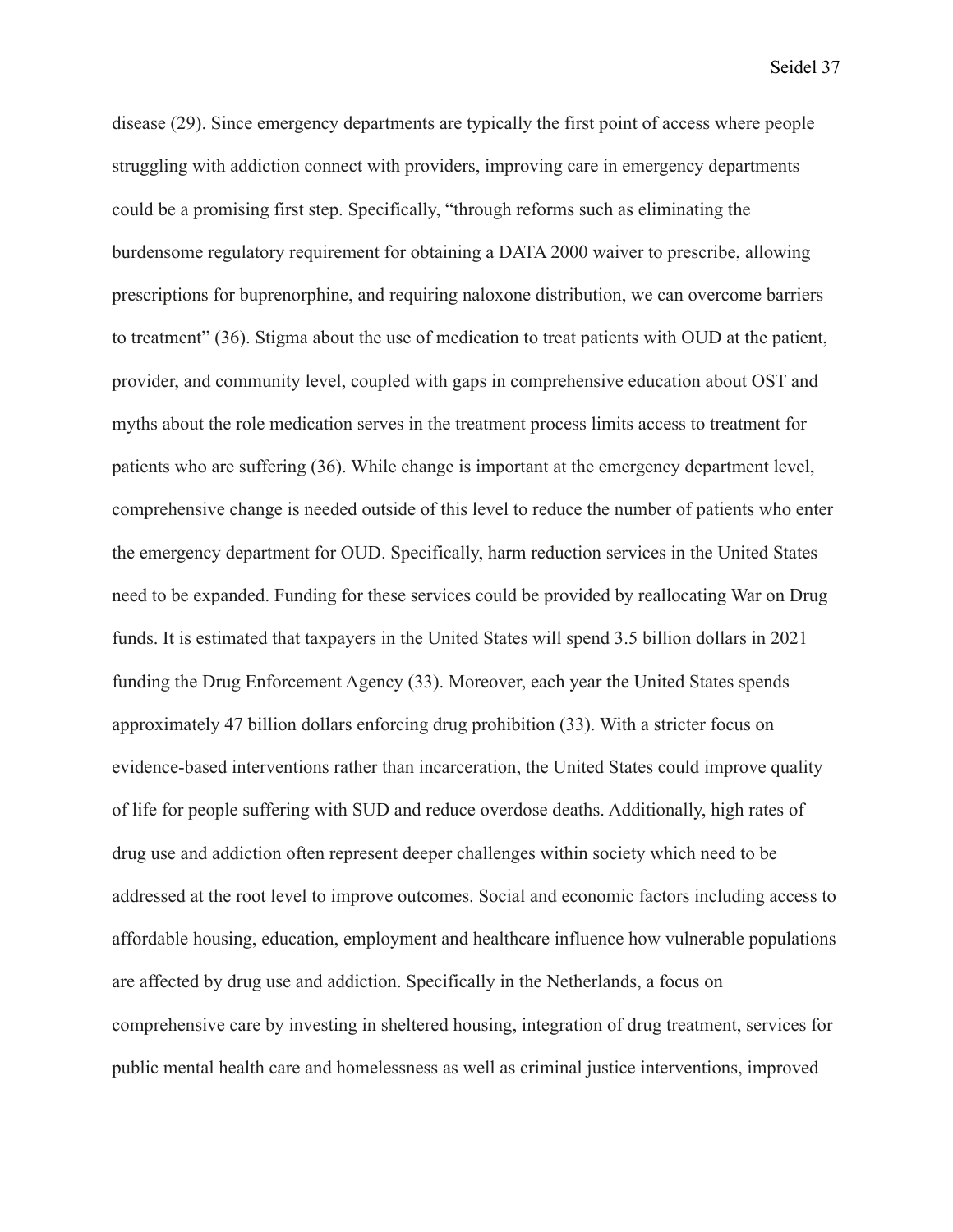rates for drug use and addiction (18). While this would require major social interventions in the United States, recognizing that improving OUD outcomes requires comprehensive care is an essential step in changing the conversation about drug use and addiction.

# **Conclusion**

Opioid use in society is complex. While it was originally used medicinally in history, the perception shifted as populations began to become dependent and addicted to the substance. Counterculture drug use influenced many European countries, eventually causing some to develop opioid epidemics. Specifically in Switzerland and Portugal, high rates of public heroin use were accompanied by growing rates of HIV/AIDS as a result of intravenous drug use and needle sharing. Recognizing this public health crisis, these countries who historically responded to drug use with law enforcement decided to take a pragmatic approach to these crises. In Switzerland, harm reduction practices occurred first at local levels where people were visibly suffering in the streets of Zürich. Once it was clear that harm reduction techniques like needle and syringe exchange improved outcomes and reduced public nuisance, the prevention and harm reduction approach to drug use began to be adopted at the city, cantonal, then federal level. The four-pillar policy, which includes prevention, treatment, harm reduction and law enforcement has helped Switzerland overcome their opioid epidemic, dramatically lower rates of HIV/AIDS, and approach drug use and addiction in a public health oriented way. Portugal, who too experienced visible heroin use and growing rates of HIV/AIDS as a result of intravenous drug use, decided to decriminalize all illicit drug use in response to these crises. Decriminalization, which was recommended to the Portuguese government by expert panels, was coupled with harm reduction strategies including the referral of those caught with drugs to a team for addiction evaluation and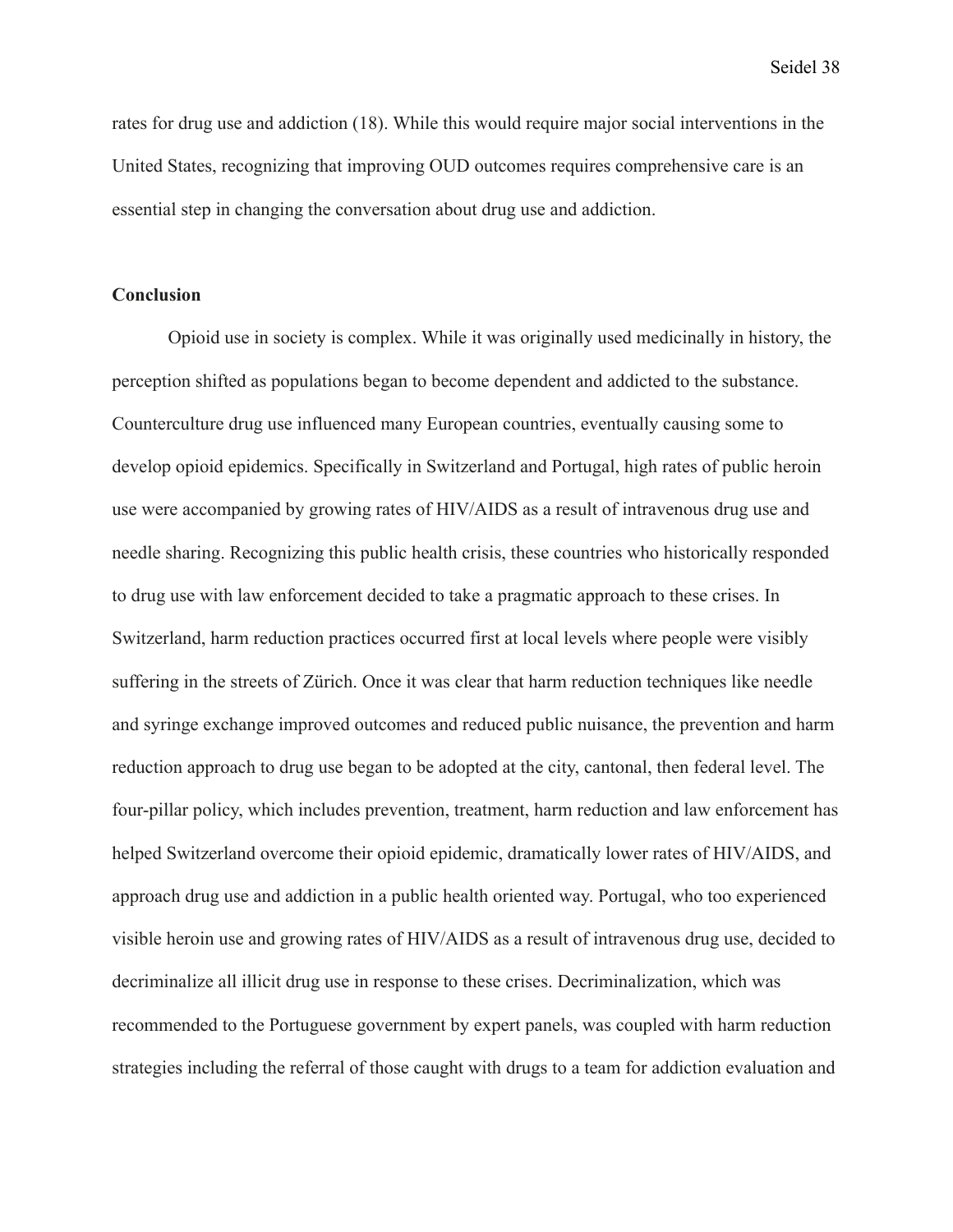comprehensive treatment. Portugal was able to combat their opioid and HIV/AIDS crisis through this public health and humanism oriented approach. Notably, the Netherlands responded to rising drug use pragmatically by implementing harm reduction services as needed, tolerating certain controlled and regulated drug use, and focusing law enforcement resources on trafficking rather than personal consumption. In each of these countries, drug use was able to be controlled through a change in policy that focused on evidence-based public health interventions.

Alternatively, opioid epidemics are being currently experienced in the United States and Canada for example. The current epidemic stems from over prescribing of opioids for chronic pain. Physicians, who were misinformed of the addiction potential of OxyContin, began prescribing this drug at high rates. This led to widespread dependence on prescription opioids. After knowledge of the effects of overprescribing, efforts were made to scale back on prescription opioids, which resulted in the rise of an illicit, synthetic opioid market. Prescription opioids, heroin, and specifically fentanyl are the current culprits of rising opioid use and overdose deaths. The United States, who take a moralistic approach to drug use, have not been able to contain this epidemic. With an extensive history of incarcerating people - specifically minority populations - for drug use, law enforcement is still the United States' first response to drug use and addiction. Despite evidence that a public health approach improves outcomes of opioid epidemics, the United States continues to struggle with implementation of prevention and harm reduction strategies. Additionally, the United States struggles with stigma about drug use and addiction - with many still seeing addiction as a moral failure rather than a disease. These factors, coupled with specific social and economic factors that affect susceptibility to drug use and addiction, have been exacerbated by the pandemic. The scale of suffering has demonstrated a need for a change in approach to drug use and addiction in the United States. Many call for a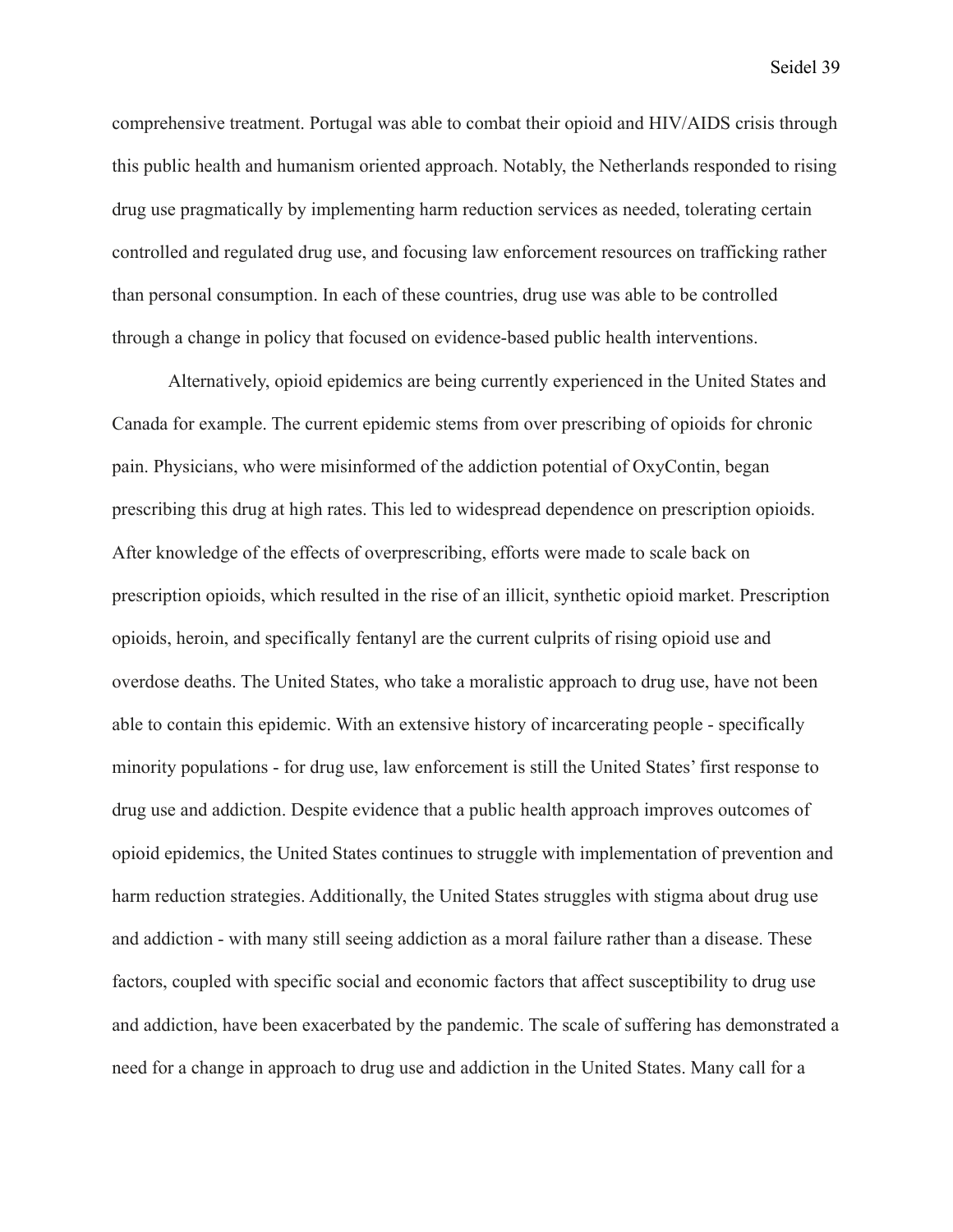pragmatic and evidence-based approach to drug policy as opposed to current policy rooted in goals of abstinence. A shift in how the population and policy makers view addiction will reduce stigma and promote evidence-based policy. Federal policy should then reflect a pragmatic approach in which prevention and harm reduction is prioritized if it hopes to achieve goals of ending the current opioid epidemic.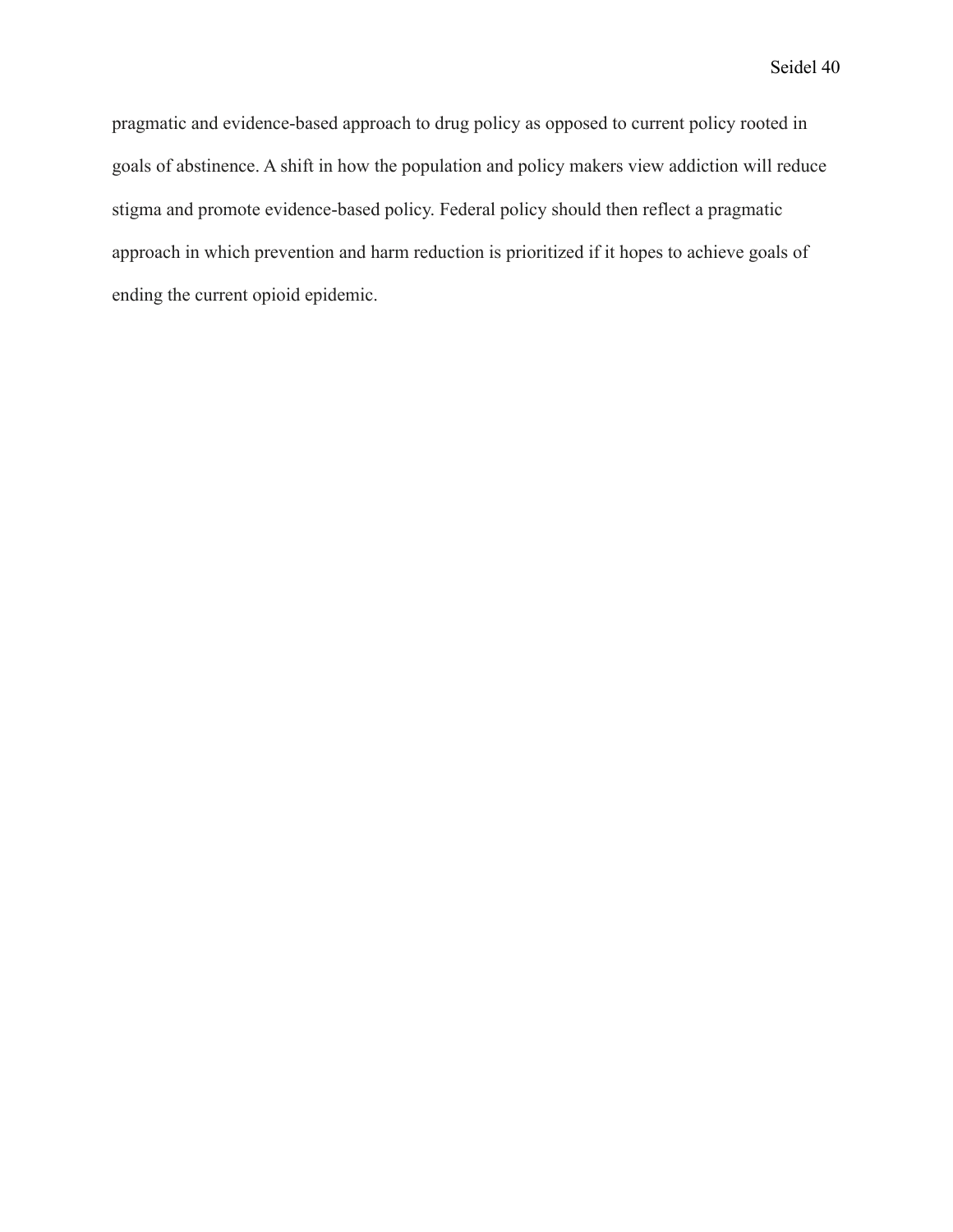#### **Bibliography**

1. Crocq M. A. (2007). Historical and cultural aspects of man's relationship with addictive drugs. *Dialogues in clinical neuroscience*, *9*(4), 355–361.

https://doi.org/10.31887/DCNS.2007.9.4/macrocq

2. *Opioids: What are they, a brief history & symptoms of addiction*. Emerald Psychiatry & TMS Center. (2020, July 16). Retrieved December 5, 2021, from

https://emeraldpsychiatry.com/opioids-what-are-they-a-brief-history-symptoms-of-addiction/.

3. Dydyk, A. M., Jain, N. K., & Gupta, M. (2021). Opioid Use Disorder. In *StatPearls*. StatPearls Publishing.

4. Zobel, F. (2017). Swiss drug policy. In R. Colson & H. Bergeron (Eds.), *European Drug Policies: The Ways of Reform* (1st ed., pp. 206–216). essay, Taylor & Francis Group. Retrieved December 6, 2021.

5. Somaini, B., & Grob, P. (2012). Commentary: How and why AIDS changed drug policy in Switzerland. *Journal of Public Health Policy*, *33*(3), 317–324.

6. Uchtenhagen A. (2021, November 23). Personal Interview.

7. MonAM. (2020, December 18). Drug-related deaths. Retrieved December 5, 2021, from https://ind.obsan.admin.ch/en/indicator/monam/drug-related-deaths.

8. Hughes, C. (2017). Portuguese drug policy. In R. Colson & H. Bergeron (Eds.), *European Drug Policies: The Ways of Reform* (1st ed., pp. 164–181). essay, Taylor & Francis Group. Retrieved December 6, 2021.

9. Clay, R. A. (2018, October). *How Portugal is solving its opioid problem*. Monitor on Psychology. Retrieved December 5, 2021, from

https://www.apa.org/monitor/2018/10/portugal-opioid.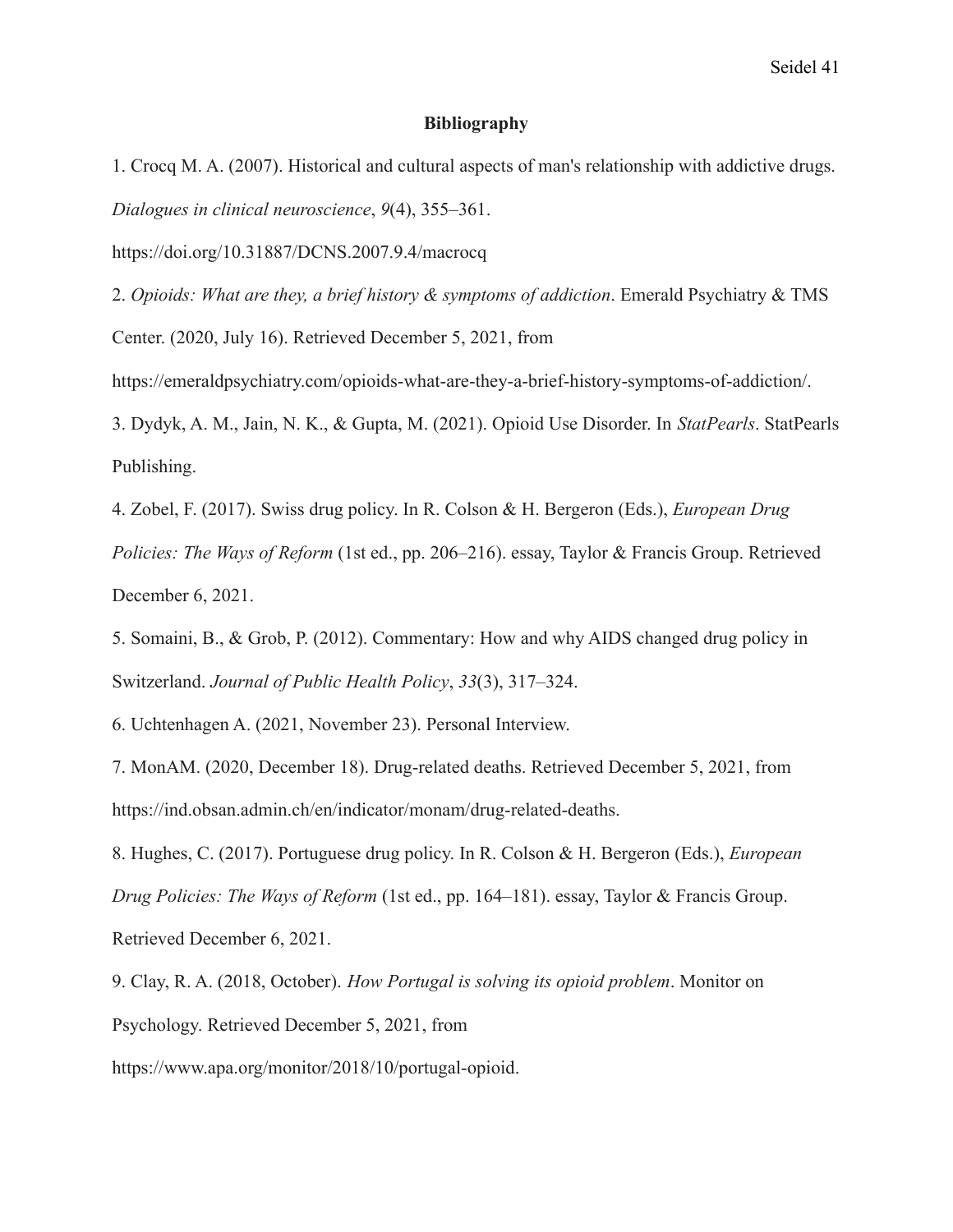10. Drug Policy Alliance. (n.d.). *Drug decriminalization in Portugal: A health-centered approach*. Retrieved December 5, 2021, from

https://drugpolicy.org/sites/default/files/DPA\_Fact\_Sheet\_Portugal\_Decriminalization\_Feb2015. pdf.

11. Van Zee A. (2009). The promotion and marketing of oxycontin: commercial triumph, public health tragedy. *American journal of public health*, *99*(2), 221–227.

https://doi.org/10.2105/AJPH.2007.131714

12. Lyden, J., & Binswanger, I. A. (2019). The United States opioid epidemic. *Seminars in perinatology*, *43*(3), 123–131. https://doi.org/10.1053/j.semperi.2019.01.001

13. Fischer, B., Pang, M., & Tyndall, M. (2019). The opioid death crisis in Canada: crucial lessons for public health. *The Lancet Public Health*, *4*(2).

https://doi.org/10.1016/s2468-2667(18)30232-9

14. Taha, S., Maloney-Hall, B., & Buxton, J. (2019). Lessons learned from the opioid crisis across the pillars of the Canadian Drugs and Substances Strategy. *Substance Abuse Treatment, Prevention, and Policy*, *14*(1). https://doi.org/10.1186/s13011-019-0220-7

15. Volkow, N. D., Poznyak, V., Saxena, S., Gerra, G., & UNODC-WHO Informal International Scientific Network (2017). Drug use disorders: impact of a public health rather than a criminal justice approach. *World psychiatry : official journal of the World Psychiatric Association (WPA)*,

*16*(2), 213–214. https://doi.org/10.1002/wps.20428

16. O'Neill, A. (2021, July 20). *Switzerland: Degree of urbanization from 2010 to 2020*. Statista. Retrieved December 5, 2021, from

https://www.statista.com/statistics/261352/degree-of-urbanization-in-switzerland/.

17. Steber Büchli D. (2021, November 22). Personal Interview.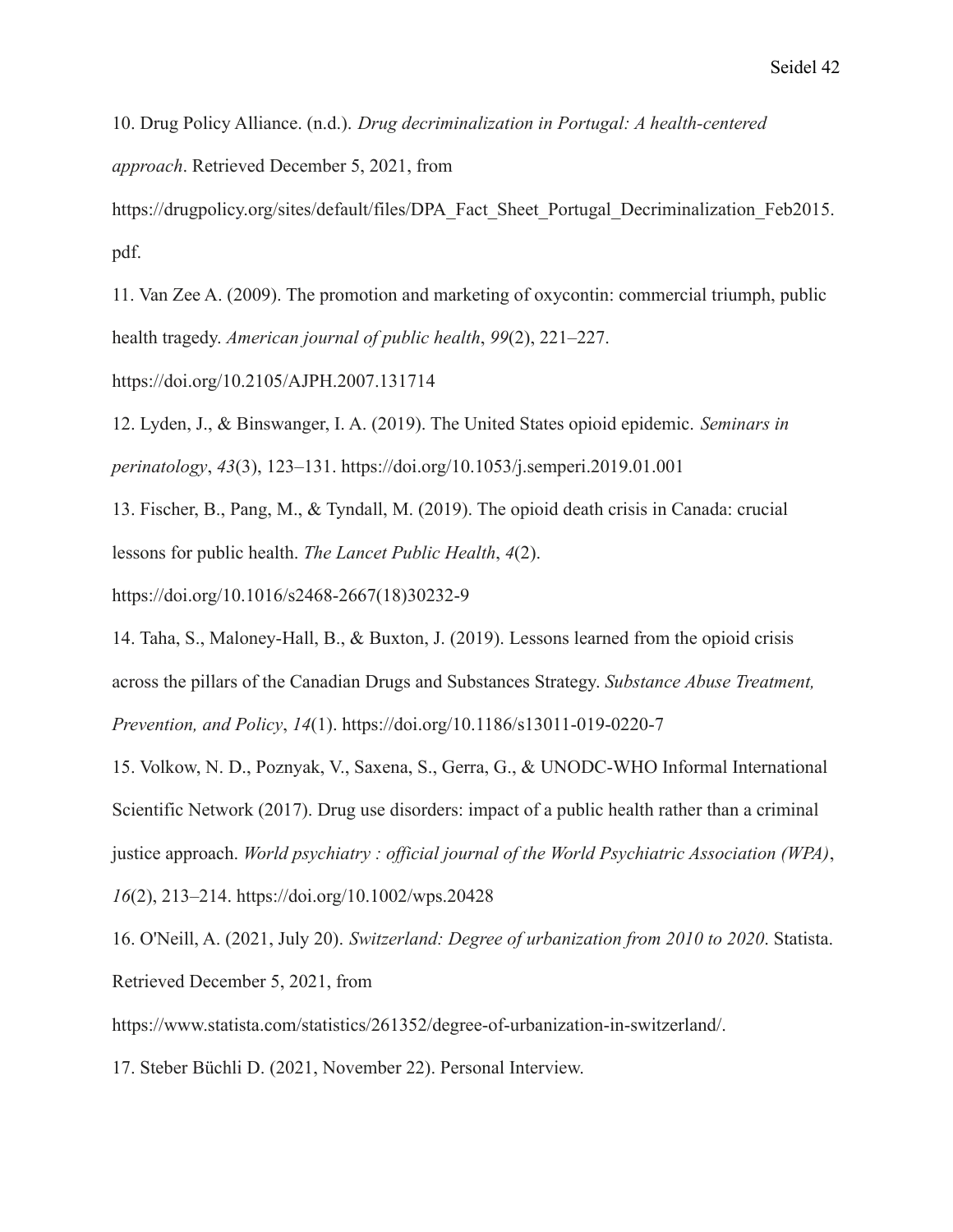18. Grund, J. C., & Breeksema, J. J. (2017). Drug policy in the Netherlands. In R. Colson & H. Bergeron (Eds.), *European Drug Policies: The Ways of Reform* (1st ed., pp. 128–148). essay, Taylor & Francis Group. Retrieved December 6, 2021.

19. Golub, A., Bennett, A. S., & Elliott, L. (2015). Beyond America's war on drugs: Developing public policy to navigate the prevailing pharmacological revolution. *AIMS public health*, *2*(1), 142–160. https://doi.org/10.3934/publichealth.2015.1.142

20. Bowen, E. A., & Redmond, H. (2016). Teaching note—no peace without justice: Addressing the United States' war on drugs in social work education. *Journal of Social Work Education*, *52*(4), 503–508. https://doi.org/10.1080/10437797.2016.1198296

21. Mosher, C. J., & Akins, S. (2007). Drug controversies and demonization. In *Drugs and drug policy: The control of consciousness alteration* (pp. 1-35). SAGE Publications, Inc.,

https://www-doi-org.libezproxy2.syr.edu/10.4135/9781452224763.n1

22. Uchtenhagen, A. (n.d.). (publication). *Conditions enabling Swiss drug policy changes*.

23. *The four-pillar policy*. Federal Office of Public Health. (n.d.). Retrieved December 5, 2021, from

https://www.bag.admin.ch/bag/en/home/strategie-und-politik/politische-auftraege-und-aktionspla ene/drogenpolitik/vier-saeulen-politik.html.

24. Buruma, Y. (2007). Dutch Tolerance: On Drugs, Prostitution, and Euthanasia. *Crime and Justice*, *35*(1), 73–113. https://doi.org/10.1086/650185

25. Sacco, L. N. (2014). (rep.). *Drug enforcement in the United States: History, policy and trends*. Retrieved December 5, 2021, from https://sgp.fas.org/crs/misc/R43749.pdf.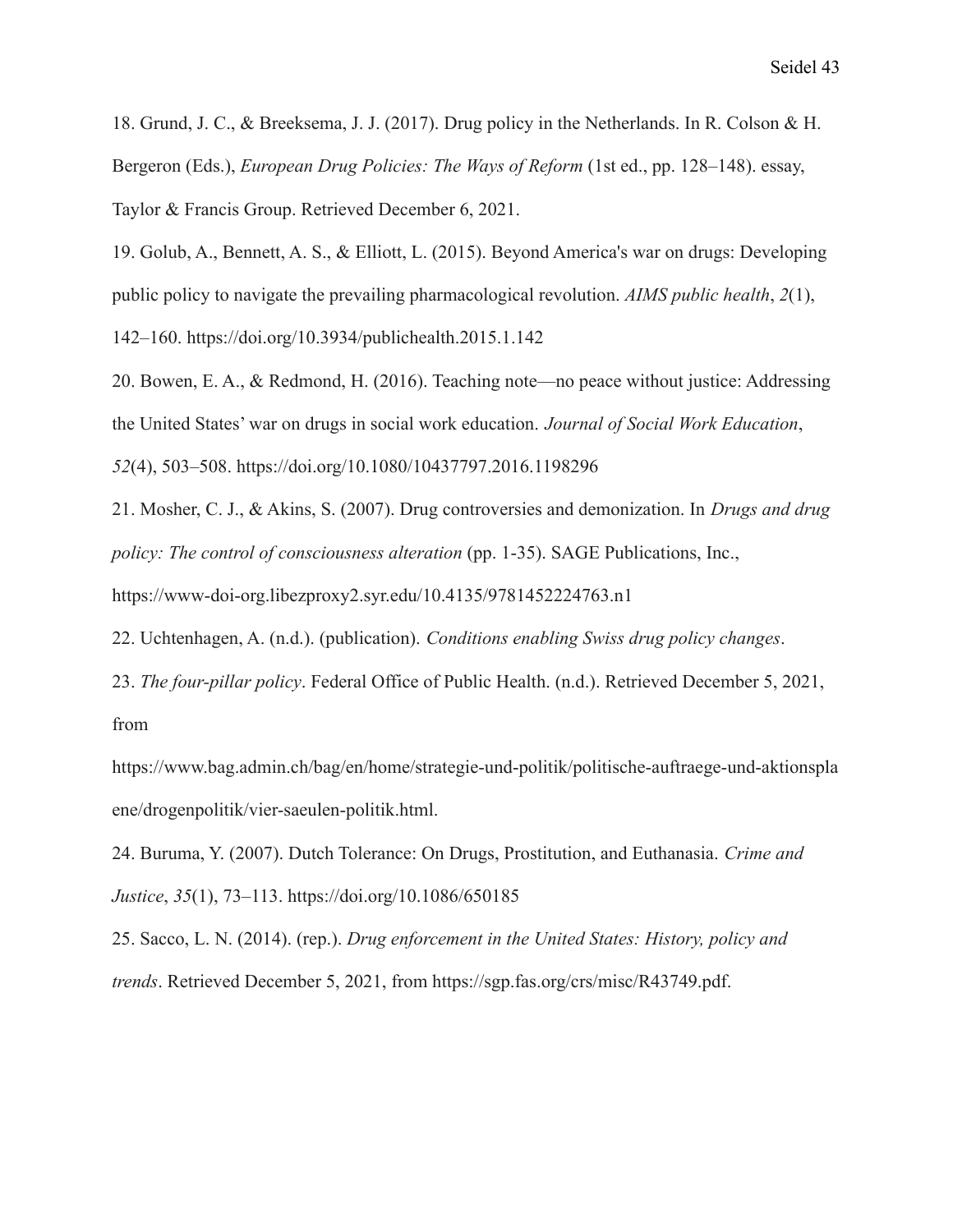26. Cao, S. (2020, November 4). *Tuesday's election winners: Marijuana, magic mushrooms, and other drugs*. Observer. Retrieved December 5, 2021, from

https://observer.com/2020/11/marijauana-drug-mushrooms-legalization-in-oregon-election/.

27. The Network for Public Health Law. (2020). (rep.). *Harm reduction laws in the United*

*States*. Retrieved December 5, 2021, from

https://www.networkforphl.org/wp-content/uploads/2020/12/50-State-Survey-Harm-Reduction-L aws-in-the-United-States-final.pdf.

28. Medications for opioid use disorder save lives. (2019). *Barriers to Broader Use of Medications to Treat Opioid Use Disorder*. https://doi.org/10.17226/25310

29. D'Onofrio G. (2021, November 22). Personal Interview.

30. Wolf, M., & Herzig, M. (2019, July 22). *Inside Switzerland's radical drug policy innovation*.

Stanford Social Innovation Review: Informing and Inspiring Leaders of Social Change.

Retrieved December 5, 2021, from

https://ssir.org/articles/entry/inside\_switzerlands\_radical\_drug\_policy\_innovation#.

31. Drug Policy Alliance. (n.d.). (publication). *Drug decriminalization in Portugal: Learning from a health and human-centered approach*. Retrieved December 5, 2021, from

https://drugpolicy.org/sites/default/files/dpa-drug-decriminalization-portugal-health-human-cente red-approach\_0.pdf.

32. *Our dream*. De Regenboog Groep. (2020, April 24). Retrieved December 5, 2021, from https://www.deregenboog.org/en/our-dream.

33. *Drug war statistics*. Drug Policy Alliance. (n.d.). Retrieved December 5, 2021, from https://drugpolicy.org/issues/drug-war-statistics?ms=5B1\_22GoogleSEM&utm\_source=GoogleS EM&utm\_medium=cpc&utm\_campaign=SEM&cid=7011K000001SFcBQAW&gclid=Cj0KCQi